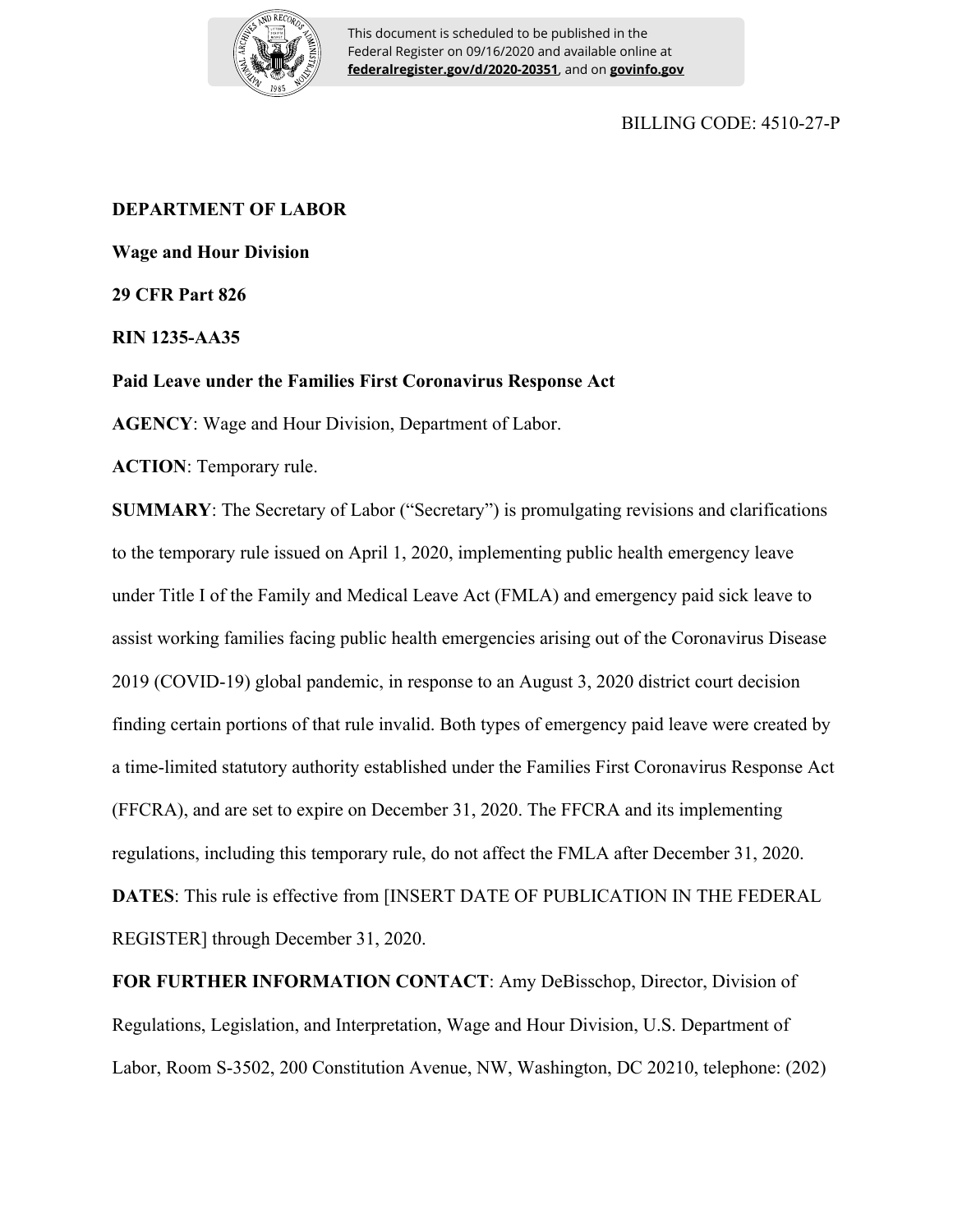693-0406 (this is not a toll-free number). Copies of this final rule may be obtained in alternative formats (Large Print, Braille, Audio Tape or Disc), upon request, by calling (202) 693-0675 (this is not a toll-free number). TTY/TDD callers may dial toll-free 1-877-889-5627 to obtain information or request materials in alternative formats.

Questions of interpretation and/or enforcement of the agency's regulations may be directed to the nearest WHD district office. Locate the nearest office by calling WHD's toll-free help line at (866) 4US-WAGE ((866) 487-9243) between 8 a.m. and 5 p.m. in your local time zone, or log onto WHD's website for a nationwide listing of WHD district and area offices at http://www.dol.gov/whd/america2.htm.

### **SUPPLEMENTARY INFORMATION**:

#### **I. Background**

On March 18, 2020, President Trump signed into law the FFCRA, which creates two new emergency paid leave requirements in response to the COVID-19 global pandemic. Division E of the FFCRA, "The Emergency Paid Sick Leave Act" (EPSLA), entitles certain employees of covered employers to take up to two weeks of paid sick leave if the employee is unable to work for specific qualifying reasons related to COVID-19. These qualifying reasons are: (1) being subject to a Federal, state, or local quarantine or isolation order related to COVID-19; (2) being advised by a health care provider to self-quarantine due to COVID-19 concerns; (3) experiencing COVID-19 symptoms and seeking a medical diagnosis; (4) caring for another individual who is either subject to a Federal, state, or local quarantine or isolation order related to COVID-19 or who has been advised by a health care provider to self-quarantine due to COVID-19 concerns; (5) caring for the employee's son or daughter whose school, place of care, or child care provider is closed or unavailable due to COVID-19 related reasons; and (6) experiencing any other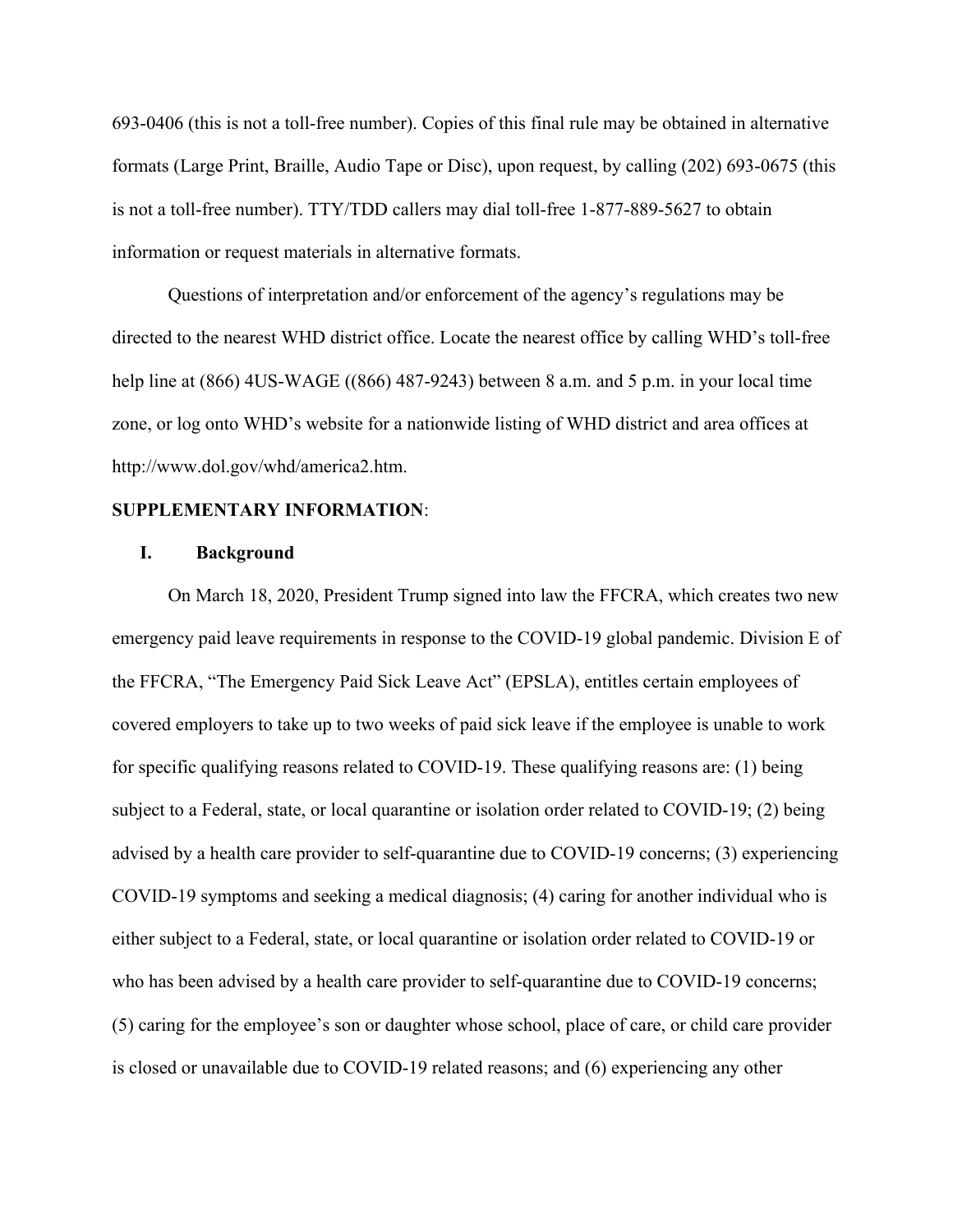substantially similar condition as specified by the Secretary of Health and Human Services  $(HHS).$ <sup>1</sup> FFCRA section 5102(a)(1)–(6). Division C of the FFCRA, "The Emergency Family and Medical Leave Expansion Act" (EFMLEA), which amends Title I of the Family and Medical Leave Act, 29 U.S.C. 2601 *et seq.* (FMLA), permits certain employees of covered employers to take up to 12 weeks of expanded family and medical leave, ten of which are paid, if the employee is unable to work due to a need to care for his or her son or daughter whose school, place of care, or child care provider is closed or unavailable due to COVID-19 related reasons. FFCRA section 3012, adding FMLA section 110(a)(2)(A).

These paid sick leave and expanded family and medical leave requirements will expire on December 31, 2020. The costs to private-sector employers of providing paid leave required by the EPSLA and the EFMLEA (collectively "FFCRA leave") are ultimately covered by the Federal Government as Congress provided tax credits for these employers in the full amount of any FFCRA leave taken by their employees. On March 27, 2020, President Trump signed into law the Coronavirus Aid, Relief, and Economic Security Act, Public Law 116-136 (CARES Act), which amends certain provisions of the EPSLA and the provisions of the FMLA added by the EFMLEA.

FFCRA leave is part of a larger set of Federal Government-provided COVID-19 economic relief programs, which also include the Paycheck Protection Program and expanded unemployment benefits provided under the CARES Act. The Paycheck Protection Program, CARES Act sections 1101–1114, provided an incentive for employers to keep workers on their payrolls. FFCRA leave provides paid leave to certain employees who continue to be employed

<sup>&</sup>lt;sup>1</sup> The Secretary of HHS has not identified any other substantially similar condition that would entitle an employee to take paid sick leave.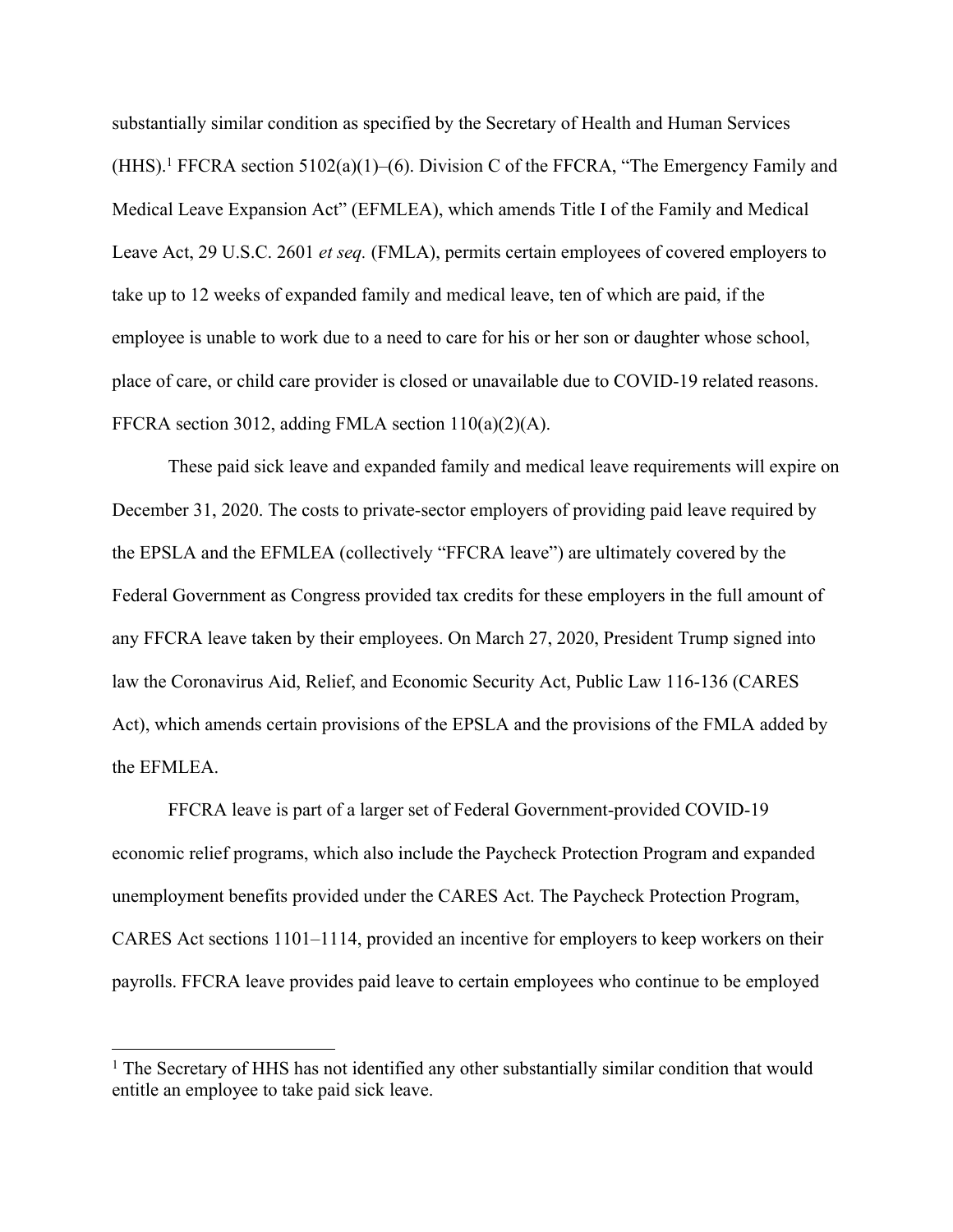but are prevented from working for specific COVID-19 related reasons. And the CARES Act's expanded unemployment benefits, CARES Act sections 2101–2116, provided help to workers whose positions have been affected by COVID-19. Together, these three programs provide relief with respect to: (1) employed individuals whose employers continue to pay them; (2) employed individuals who must take leave from work; and (3) unemployed individuals who no longer had work or had as much work.

The FFCRA grants authority to the Secretary to issue regulations for certain purposes. Section 3102(b) of the FFCRA, as amended by section 3611(7) of the CARES Act, and 5111(3) of the FFCRA grant the Secretary authority to issue regulations "as necessary, to carry out the purposes of this Act, including to ensure consistency" between the EPSLA, the EFMLEA, and the Act's tax credit reimbursement provisions. Due to the exigency created by COVID-19, the FFCRA authorizes the Secretary to issue EPSLA and EFMLEA regulations under two exceptions to the usual requirements of the Administrative Procedure Act (APA), 5 U.S.C. 551 *et seq.* One of those exceptions permits issuing a rule without prior public notice or the opportunity for the public to comment if there is good cause to believe that doing so is "impractical, unnecessary, or contrary to the public interest"; the other permits a rule to become effective immediately, rather than after a 30-day delay, if there is good cause to do so. FFCRA sections 3102(b) (as amended by section 3611(7) of the CARES Act), 5111 (referring to 5 U.S.C. 553(b)(B) and (d)(3)). Relying on those exceptions, the Department promulgated a temporary rule to carry out the EPLSA and EFMLEA, which was made public on April 1, 2020. 85 FR 19326 (published April 6, 2020); *see also* 85 FR 20156-02 (April 10, 2020 correction and correcting amendment to April 1 rule).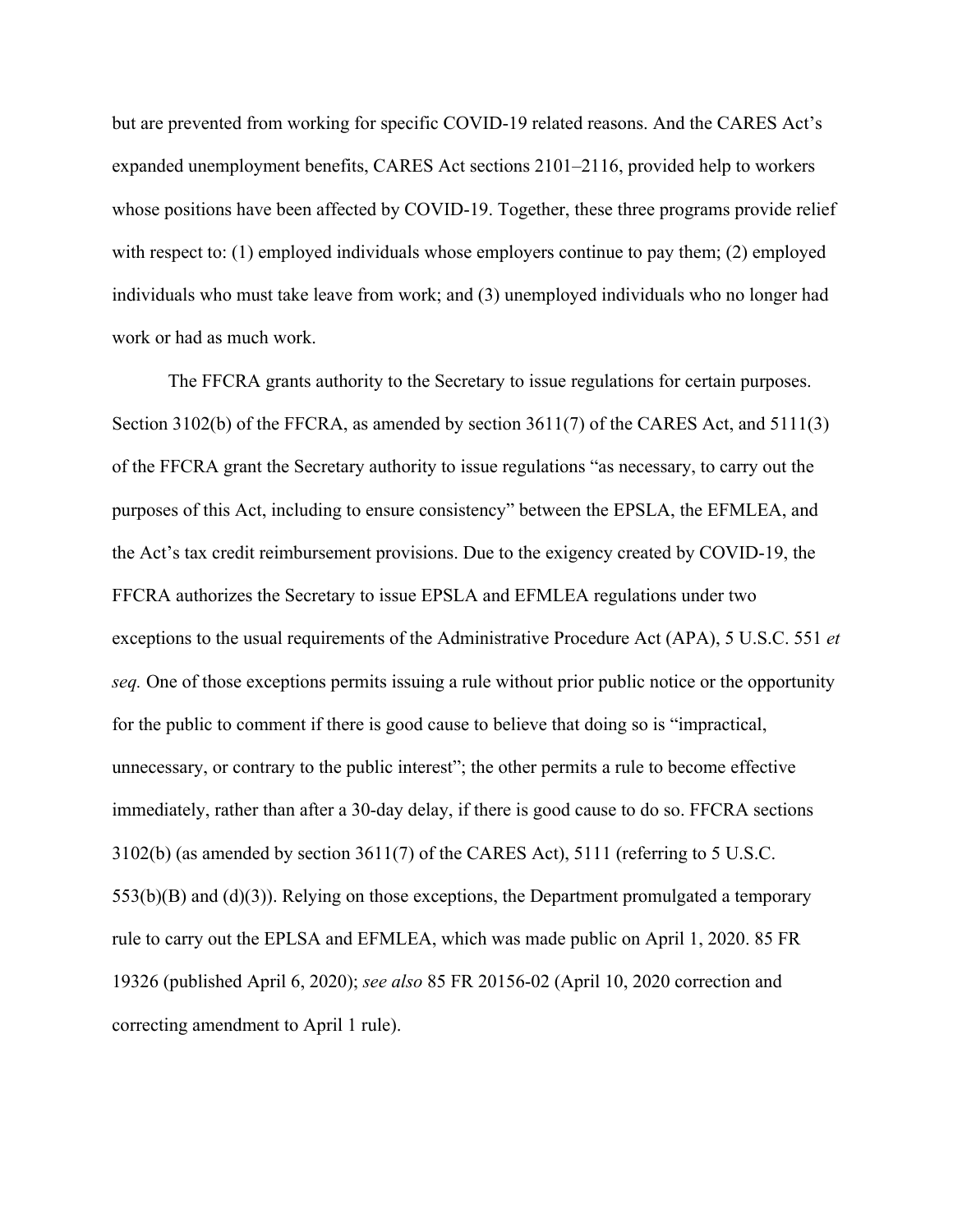On April 14, 2020, the State of New York filed suit in the United States District Court for the Southern District of New York ("District Court") challenging certain parts of the temporary rule under the APA. On August 3, 2020, the District Court ruled that four parts of the temporary rule are invalid: (1) the requirement under § 826.20 that paid sick leave and expanded family and medical leave are available only if an employee has work from which to take leave; (2) the requirement under § 826.50 that an employee may take FFCRA leave intermittently only with employer approval; (3) the definition of an employee who is a "health care provider," set forth in § 826.30(c)(1), whom an employer may exclude from being eligible for FFCRA leave; and (4) the statement in § 826.100 that employees who take FFCRA leave must provide their employers with certain documentation before taking leave. *New York v. U.S. Dep't of Labor*, No. 20-CV-3020 (JPO), 2020 WL 4462260 (S.D.N.Y. Aug. 3, 2020).<sup>2</sup>

The Department has carefully examined the District Court's opinion and has reevaluated the portions of the temporary rule that the court held were invalid. Given the statutory authorization to invoke exemptions from the usual requirements to engage in notice-andcomment rulemaking and to delay a rule's effective date, *see* FFCRA sections 3102(b), 5111, the time-limited nature of the FFCRA leave benefits, the urgency of the COVID-19 pandemic and the associated need for FFCRA leave, and the pressing need for clarity in light of the District Court's decision, the Department issues this temporary rule, effective immediately, to reaffirm its regulations in part, revise its regulations in part, and further explain its positions. In summary:

<sup>&</sup>lt;sup>2</sup> The District Court invalidated  $\S$  826.20 because the Department did not sufficiently explain the positions taken in that provision and because the regulatory text explicitly applied the work availability requirement only to three of the six qualifying reasons for taking FFCRA leave, § 826.50 because the Department did not sufficiently explain the positions taken in that provision, and §§ 826.30(c)(1) and .100 as being inconsistent with the statute. *Id.* at \*8–12.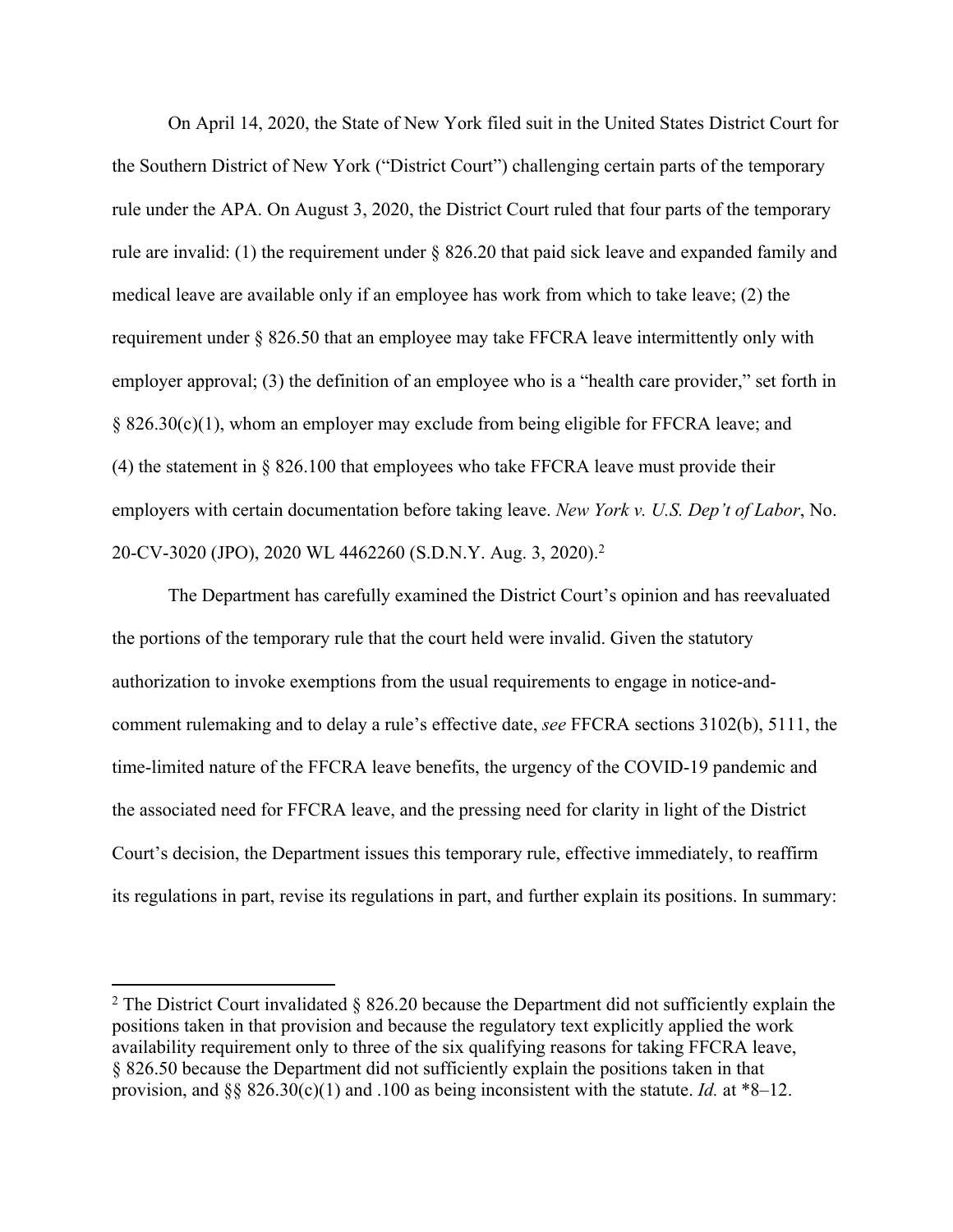- 1. The Department reaffirms that paid sick leave and expanded family and medical leave may be taken only if the employee has work from which to take leave and explains further why this requirement is appropriate. This temporary rule clarifies that this requirement applies to all qualifying reasons to take paid sick leave and expanded family and medical leave.
- 2. The Department reaffirms that, where intermittent FFCRA leave is permitted by the Department's regulations, an employee must obtain his or her employer's approval to take paid sick leave or expanded family and medical leave intermittently under § 825.50 and explains further the basis for this requirement.
- 3. The Department revises the definition of "health care provider" under  $\S$  825.30(c)(1) to mean employees who are health care providers under 29 CFR 825.102 and 825.125,<sup>3</sup> and other employees who are employed to provide diagnostic services, preventive services, treatment services, or other services that are integrated with and necessary to the provision of patient care.
- 4. The Department revises § 826.100 to clarify that the information the employee must give the employer to support the need for his or her leave should be provided to the employer as soon as practicable.
- 5. The Department revises § 826.90 to correct an inconsistency regarding when an employee may be required to give notice of expanded family and medical leave to his or her employer.

<sup>&</sup>lt;sup>3</sup> The definition of "health care provider" under  $\S$  825.102 is identical to the definition under § 825.125.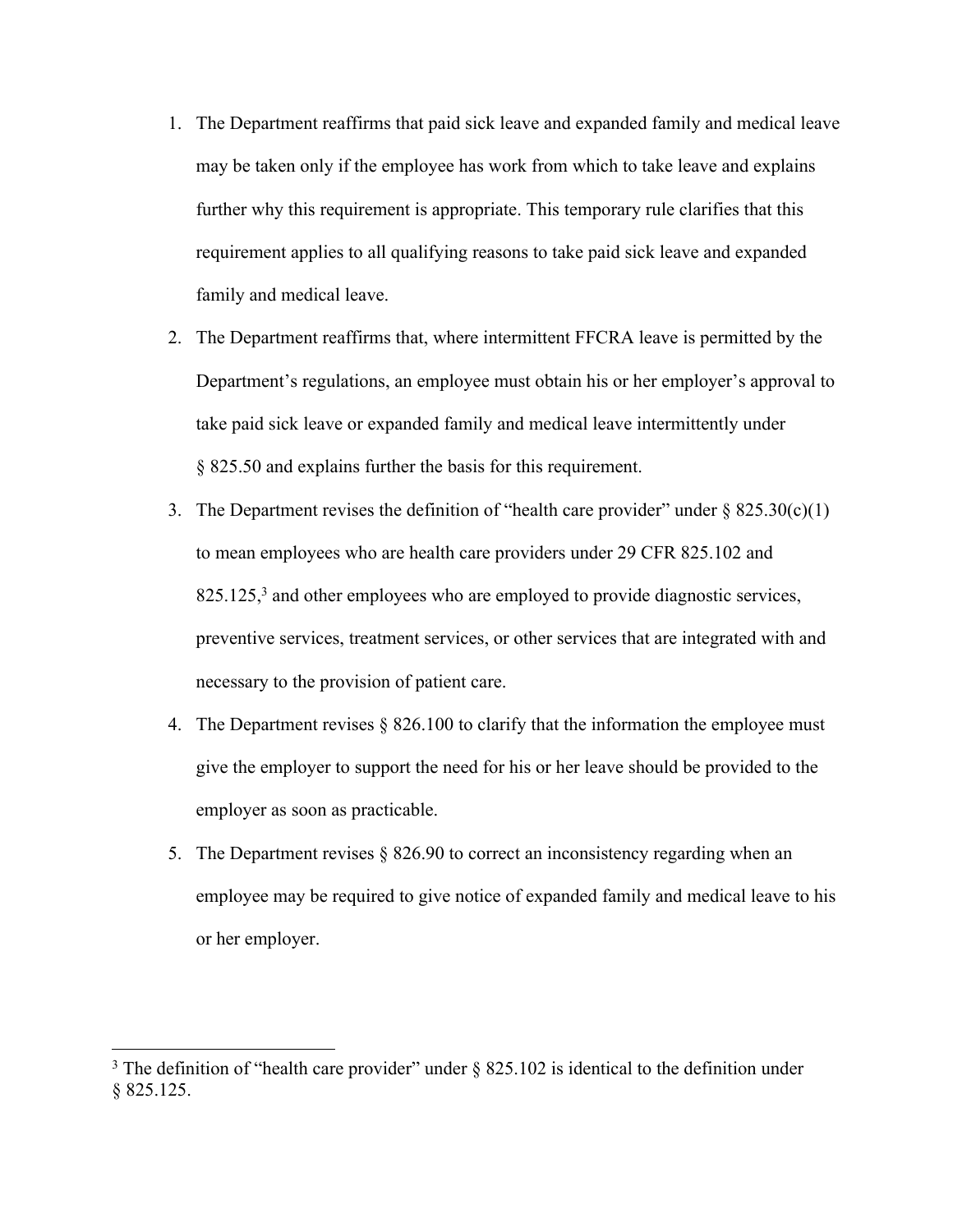**II. Reaffirming and Explaining the Work-Availability Requirement under § 826.20, Consistent with Supreme Court Precedent and FMLA Principles**

The Department's April 1, 2020 rule stated that an employee is entitled to FFCRA leave only if the qualifying reason is a but-for cause of the employee's inability to work. 85 FR 19329. In other words, the qualifying reason must be the actual reason the employee is unable to work, as opposed to a situation in which the employee would have been unable to work regardless of whether he or she had a FFCRA qualifying reason. This means an employee cannot take FFCRA paid leave if the employer would not have had work for the employee to perform, even if the qualifying reason did not apply. *Id.* This work-availability requirement was explicit in the regulatory text as to three of the six qualifying reasons for leave.<sup>4</sup> As explained below, the Department's intent, despite not explicitly including the work-availability requirement in the regulatory text regarding the other three qualifying reasons, was to apply the requirement to all reasons.

The work-availability requirement and the but-for causation standard that undergirds it were part of the legal challenge to the rule. *New York*, 2020 WL 4462260 at \*6–7. The FFCRA uses the words "because" and "due to" in identifying the reasons for which an employee may take FFCRA leave. *See* FFCRA sections 3102 and 5102(a). The District Court held that the FFCRA's use of "because" and "due to" in referring to the reasons an employee is unable to work or telework were ambiguous as to the causation standard imposed and further concluded

<sup>4</sup> *Compare* § 826.20(a)(2), (6) and (9) (applying requirement to leave due to a government quarantine or isolation order, to care for a person subject to such an order or who has been advised by a health care provider to self-quarantine, and to care for the employee's child whose school or place of care is closed or child care provider is unavailable, respectively) *with* § 826.20(a)(3), (4), and (1)(vi) (no language applying requirement to leave due to being advised by a health care provider to self-quarantine, to having COVID-19 symptoms and seeking a diagnosis, or to other substantially similar conditions defined by the Department of Health and Human Services, respectively).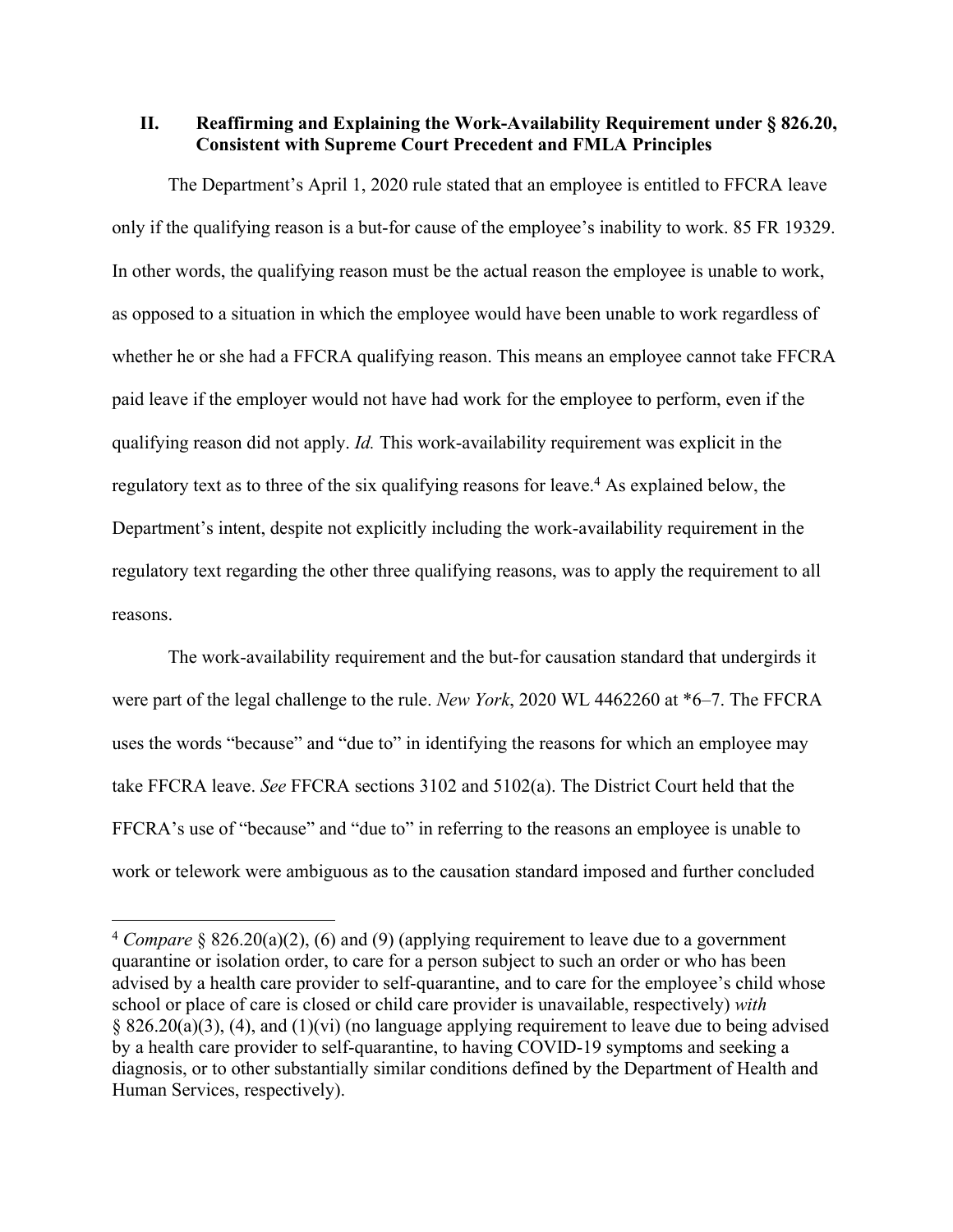that the work-availability requirement was invalid for two reasons. One, the Department's explicit application of the requirement to only three of the six reasons for taking leave was unreasoned and inconsistent with the statutory text; two, the Department did not sufficiently explain the reason for imposing this requirement at all. *Id*. at \*7–9.

The Department has carefully considered the District Court's opinion and now provides a fuller explanation for its original reasoning regarding the work-availability requirement. With this revised rule, the Department explains why it continues to interpret the FFCRA to impose a but-for causation standard that in turn supports the work-availability requirement for all qualifying reasons for leave.<sup>5</sup> Further, the Department revises  $\S$  826.20 to explicitly include the work-availability requirement in all qualifying reasons for leave.

The FFCRA states that an employer shall provide its employee FFCRA leave to the extent that the employee is unable to work (or telework) due to a need for leave "because" of or "due to" a qualifying reason for leave under FFCRA sections  $3102$  and  $5102(a)$ .<sup>6</sup> The terms "because," "due to," and similar statutory phrases have been repeatedly interpreted by the Supreme Court to require "but-for" causation.<sup>7</sup> "[A]n act is not a 'but-for' cause of an event if

<sup>&</sup>lt;sup>5</sup> To the extent that the District Court required addition or further explanation of the Department's final action in promulgating this rule, the additional explanation here should be read as a supplement to—and not a replacement of—the discussion of causation included in the April 1 temporary rule.

<sup>&</sup>lt;sup>6</sup> The statute's use of the mandatory language "shall," in setting forth the employer's obligation, FFCRA section 5102(a), 29 U.S.C. 2612(a), is therefore limited by prerequisites: what the employer is obligated to provide to employees is "leave" and the employer's obligation is triggered only when the employee's need for leave is because of one of the qualifying reasons. These *prerequisites*, set forth in the plain text, to employers having an obligation to provide FFCRA leave are unaffected by the fact that the FFCRA elsewhere provides certain *exceptions* to that obligation (*e.g.,* the health care provider exception).

<sup>7</sup> *See, e.g.*, *Burrage v. United States*, 571 U.S. 204, 211 (2014) (the phrase "results from" in a criminal statute "requires proof that the harm would not have occurred in the absence of—that is, but for—the defendant's conduct") (internal citations and quotation marks omitted); *Univ. of Tex. SW. Ctr. v. Nassar*, 570 U.S. 338, 346–47 (2013); *Gross v. FBL Fin. Servs., Inc.,* 557 U.S.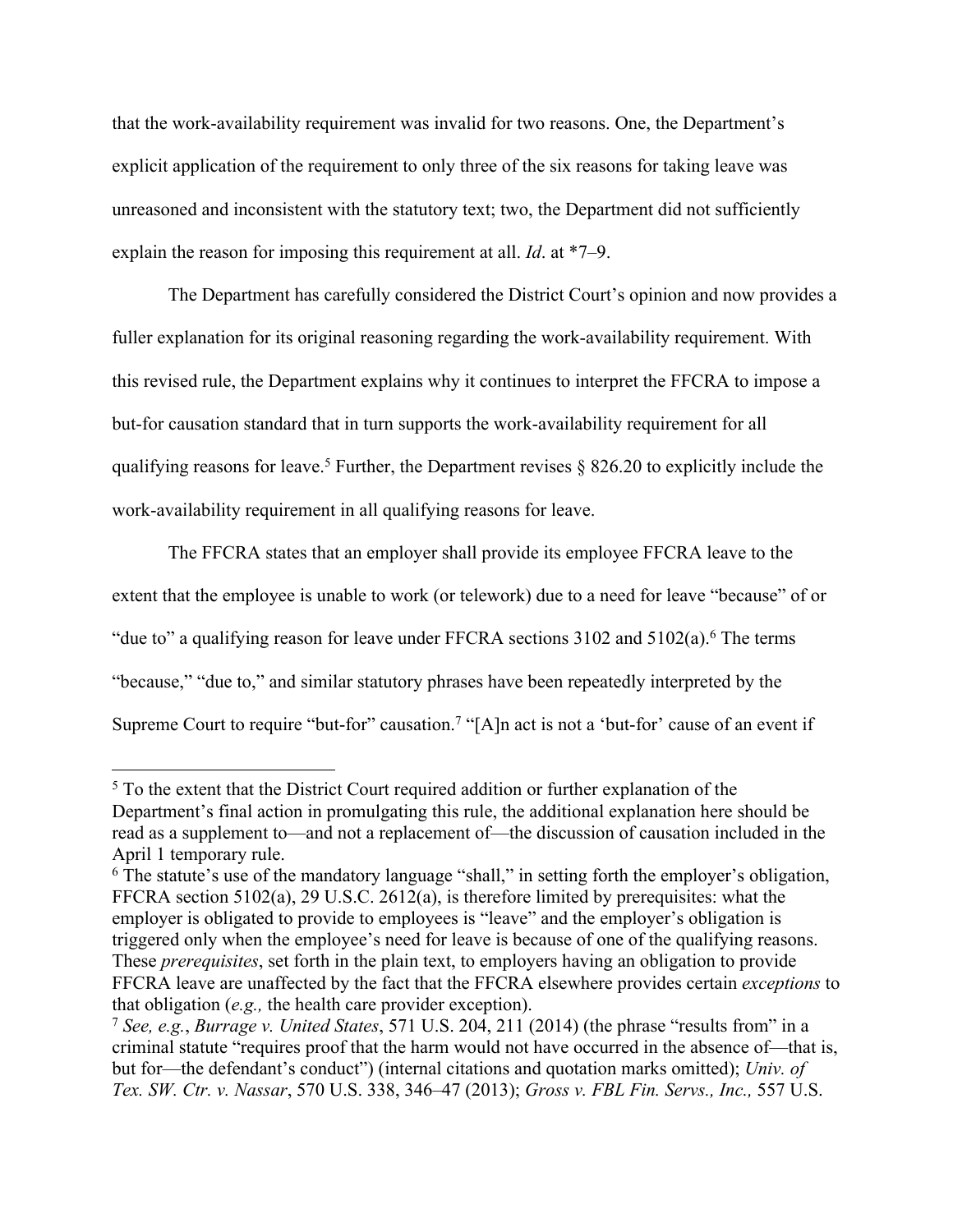the event would have occurred even in the absence of the act[,]"<sup>8</sup> including where the event would have occurred due to another sufficient cause.<sup>9</sup> The District Court recognized that the "traditional meaning of 'because' (and 'due to') implies a but-for causal relationship," but concluded that these terms' use in the FFCRA did not necessarily foreclose a different interpretation. *New York*, 2020 WL 4462260, at \*7.

After considering the District Court's conclusion that the statute does not necessarily require the traditional result, the Department continues to believe that the traditional meaning of "because" and "due to" as requiring but-for causation is the best interpretation of the FFCRA leave provisions in this context. This standard is especially compelling in light of Supreme Court precedent applying the "ordinary meaning" of but-for causation where the underlying statute did not specify an alternative standard. *Burrage v. United States*, 571 U.S. 204, 216 (2014)

("Congress could have written [a statute] to impose a mandatory minimum when the underlying crime 'contributes to' death or serious bodily injury, or adopted a modified causation test tailored to cases involving concurrent causes . . . . It chose instead to use language that imports but-for causality."). Here too, the Department sees no textual basis or other persuasive reason to deviate from the standard meanings of these terms.<sup>10</sup> The Department's regulations thus interpret the

<sup>167, 176 (2009) (&</sup>quot;[T]he ordinary meaning of the [Age Discrimination in Employment Act's] requirement that an employer took adverse action 'because of' age is that … age was the 'butfor' cause of the employer's adverse decision."); *Safeco Ins. Co. of Am. v. Burr*, 551 U.S. 47, 63 (2007) ("[T]he phrase 'based on' indicates a but-for causal relationship….").

<sup>8</sup> *In re Fisher*, 649 F.3d 401, 403 (5th Cir. 2011); *see also, e.g.*, *Burrage*, 571 U.S. at 219 (heroin use was not proven to be a cause of death where "the Government concedes that there is no 'evidence that [the decedent] would have lived but for his heroin use'").

<sup>9</sup> *See Brandt v. Fitzpatrick*, 957 F.3d 67, 76 (1st Cir. 2020) (employer may avoid damages in an employment discrimination case "if it can show it would have made the same decision even if race hadn't factored in (meaning race wasn't the 'but-for' cause of the failure to hire)").  $10$  This conclusion reflects a fair and natural reading of the FFCRA, and there is no textual basis here to deviate from such a reading. This is so even through the FFCRA may be classified as a remedial statute under which Congress sought to protect workers. *See, e.g.*, *Encino Motorcars,*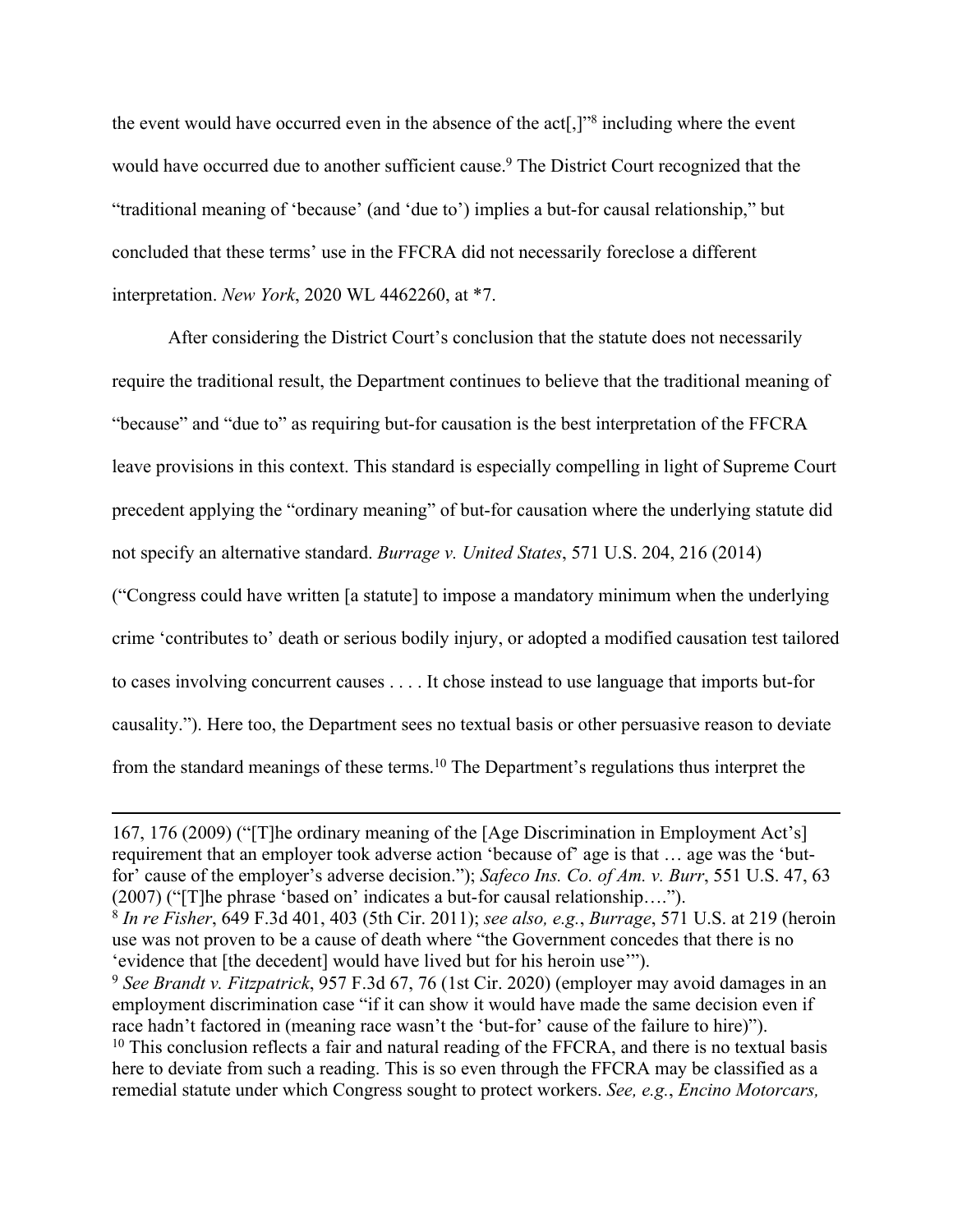FFCRA to require that an employee may take paid sick leave or expanded family and medical leave only to the extent that a qualifying reason for such leave is a but-for cause of his or her inability to work.

In the FFCRA context, if there is no work for an individual to perform due to circumstances other than a qualifying reason for leave—perhaps the employer closed the worksite (temporarily or permanently)—that qualifying reason could not be a but-for cause of the employee's inability to work.<sup>11</sup> Instead, the individual would have no work from which to take leave. The Department thus reaffirms that an employee may take paid sick leave or expanded family and medical leave only to the extent that any qualifying reason is a but-for cause of his or her inability to work. Because the Department agrees with the District Court that there is no basis, statutory or otherwise, to apply the work-availability requirement only to some of the qualifying reasons for FFCRA leave, and in keeping with the Department's original intent, the Department amends  $\S 826.20(a)(3)$ ,  $(a)(4)$  to state explicitly, as  $\S 826.20(a)(2)$ ,  $(6)$ , and  $(9)$ do, that an employee is not eligible for paid leave unless the employer would otherwise have work for the employee to perform. The Department similarly adds  $\S$  826.20(a)(10) to make clear such requirement is likewise needed when an employee requests paid leave for a substantially similar condition as specified by the Secretary of Health and Human Services.<sup>12</sup>

*LLC v. Navarro*, 138 S. Ct. 1134, 1142 (2018) (statute's remedial purpose did not justify departing from "a fair reading" of the plain text). This is particularly true in light of the fact that FFCRA leave is but one part of a wider universe of COVID-19-related government-provided relief. Moreover, the text of the FFCRA demonstrates that Congress was attuned to not only employees' need for leave but also to employers' circumstances. *See, e.g.*, FFCRA 3102(b); 3105, 5102(a).

<sup>11</sup> *See Brandt*, 957 F.3d at 76.

<sup>&</sup>lt;sup>12</sup> The Department notes that as of the date of this publication, the Secretary of Health and Human Services had not specified a substantially similar condition in accordance with this subsection.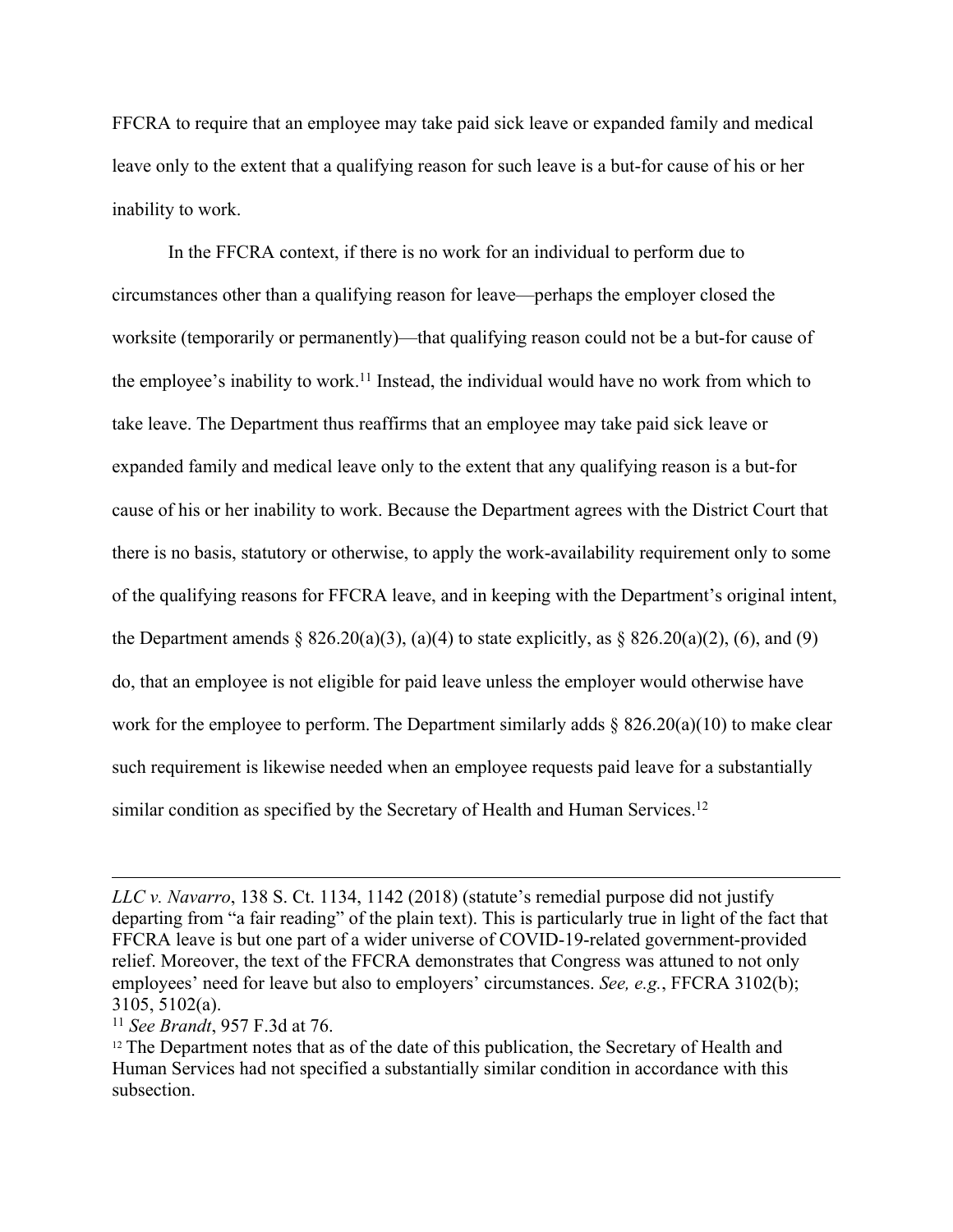The Department's continued application of the work-availability requirement is further supported by the fact that the use of the term "leave" in the FFCRA is best understood to require that an employee is absent from work at a time when he or she would otherwise have been working. As to this point, the District Court concluded that the statute did not mandate such an interpretation. *New York*, 2020 WL 4462260, at \*7–8. After reconsideration, the Department now reaffirms that even if "leave" could encompass time an employee would not have worked regardless of the relevant qualifying reason, the Department, based in significant part on its experience administering and enforcing other mandatory leave requirements, interprets the FFCRA as allowing employees to take paid leave only if they would have worked if not for the qualifying reason for leave. "Leave" is most simply and clearly understood as an authorized absence from work; if an employee is not expected or required to work, he or she is not taking leave. This interpretation is consistent with the Department's long-standing interpretation of the term "leave" in the FMLA (which the EFMLEA amended). *See* 29 U.S.C. 2612(a). For instance, the Department's FMLA regulation at § 825.200(h) states that "if for some reason the employer's business activity has temporarily ceased and employees generally are not expected to report for work," the time that "the employer's activities have ceased do not count against the employee's FMLA leave entitlement." Time that an employee is not required to work does not count against an employee's 12 workweek leave entitlement under the FMLA—including any EFMLEA leave—because it is not "leave."<sup>13</sup> In addition, the Department's regulations

<sup>&</sup>lt;sup>13</sup> Under the FMLA, a period during which an employer has no work for an employee is not counted against the employee's entitlement to leave. Because FFCRA leave is paid, an added result in the same scenario is that the employee would not receive pay for that period because that period would not count as leave. The introduction of pay, however, does not change the meaning of "leave." Paid leave under the FFCRA provides employees income for time during which they otherwise would have worked and therefore would have otherwise been paid. If an employer has no work for an employee, the employee would not have reported to work (or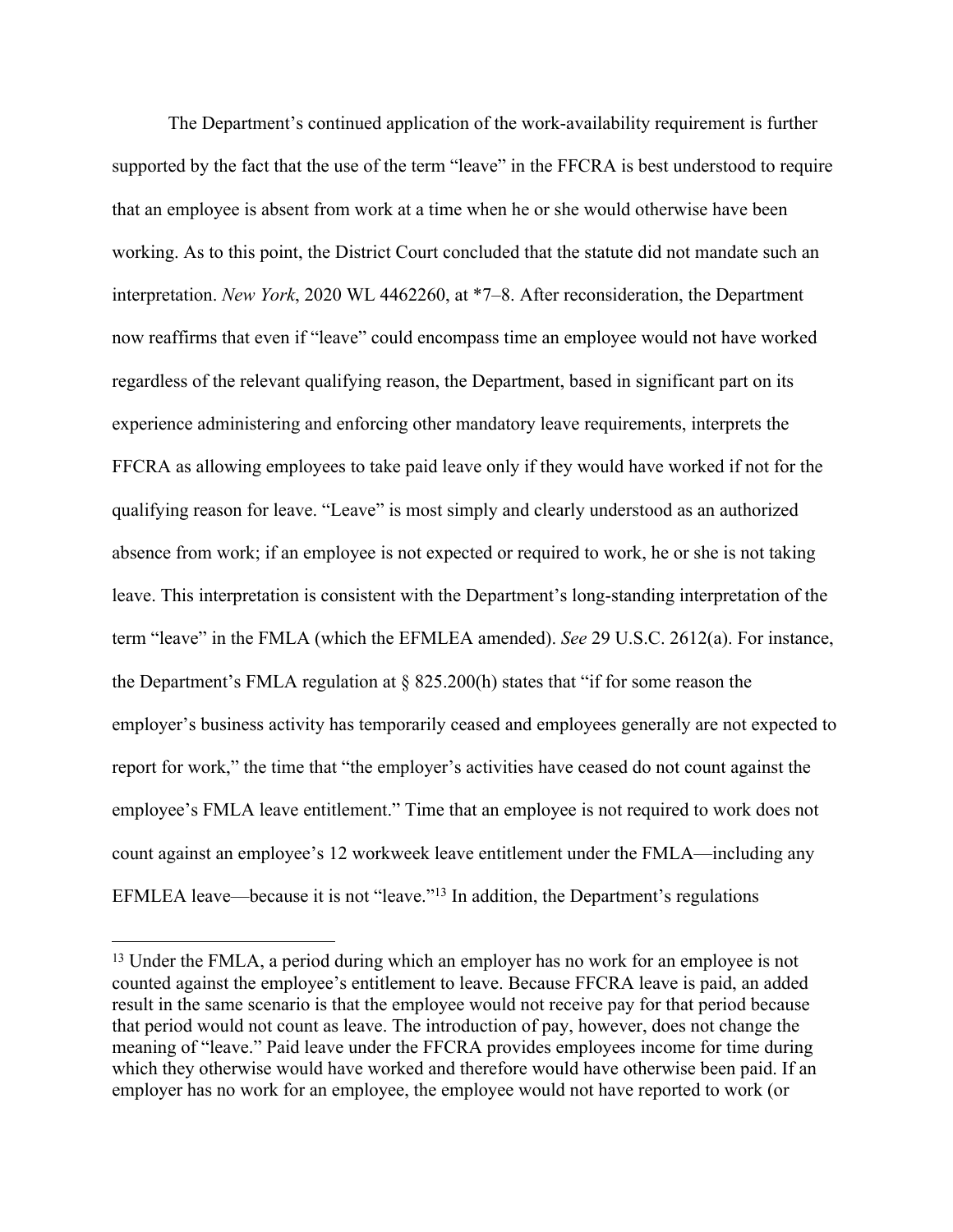implementing Executive Order 13706, which require certain federal contractors to provide employees with paid sick leave under certain circumstances, reflect this same understanding. The regulations explicitly define "paid sick leave" to mean "compensated absence *from employment*," 29 CFR 13.2 (emphasis added), and explain that "a contractor must permit an employee to use paid sick leave to be absent from work for that contractor *during time the employee would have been performing work on or in connection with a covered contract* or, [under other specified circumstances], during *any work time* because of [the enumerated qualifying reasons for leave]," 29 CFR 13.5(c)(1) (emphasis added).

The Department notes that removing the work-availability requirement would not serve one of the FFCRA's purposes: discouraging employees who may be infected with COVID-19 from going to work. If there is no work to perform, there would be no need to discourage potentially infected employees from coming to work through the provision of paid FFCRA leave. Nor is there a need to protect a potentially infected employee who stays home from an employer's disciplinary actions if the employer has no work for the employee to perform.

Removing the work-availability requirement would also lead to perverse results. Typically, if an employer closes its business and furloughs its workers, none of those employees would receive paychecks during the closure or furlough period because there is no paid work to perform. But if an employee with a qualifying reason could take FFCRA leave even when there is no work, he or she could take FFCRA leave, potentially for many weeks, even when the employer closes its business and furloughs its workers. The employee on FFCRA leave would continue to be paid during this period, while his or her co-workers who do not have a qualifying

telework) or been paid, and therefore any payments for FFCRA leave would not, as intended, substitute for wages that he or she would otherwise have received.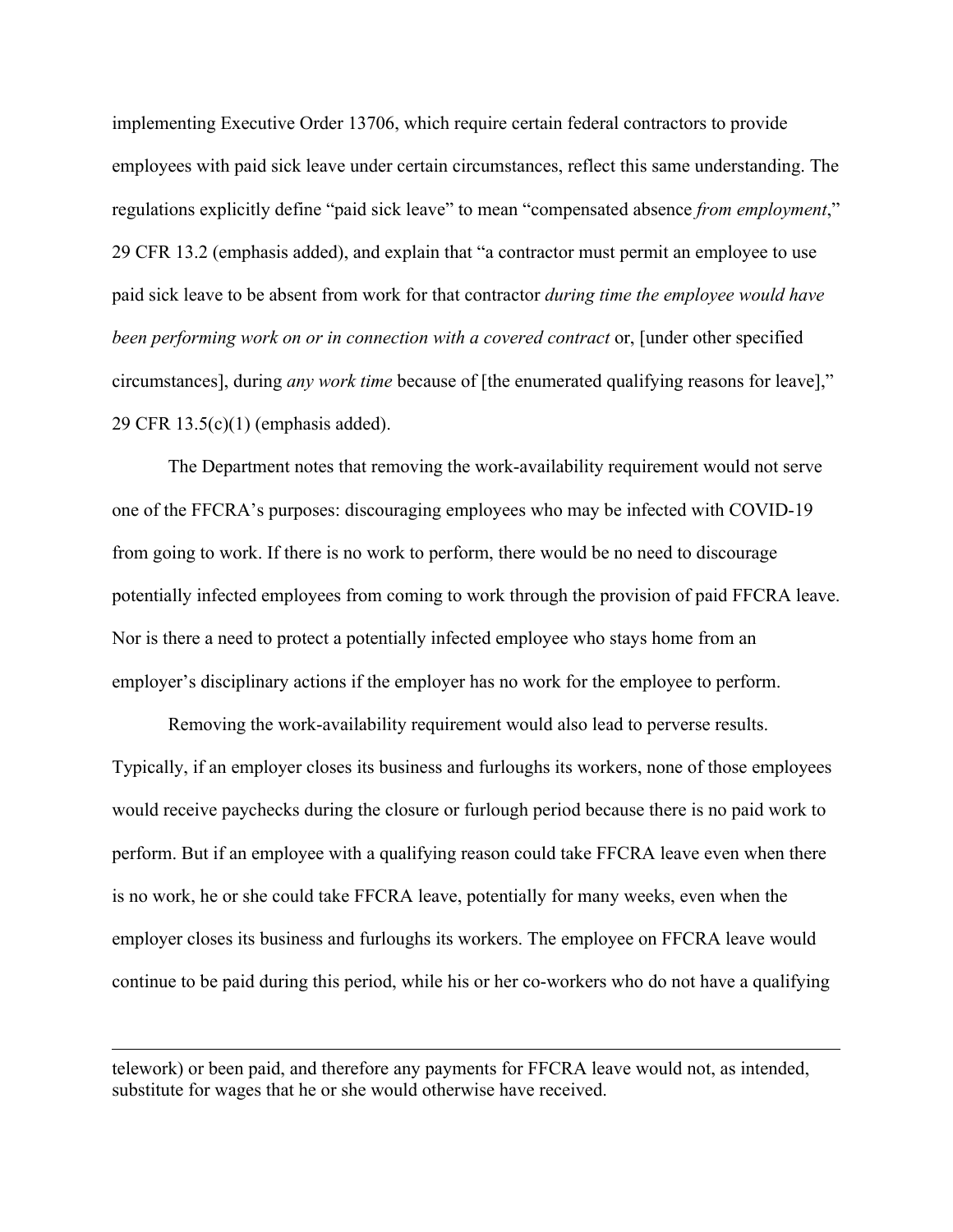reason for taking FFCRA leave would not. The Department does not believe Congress intended such an illogical result.

To be clear, the Department's interpretation does not permit an employer to avoid granting FFCRA leave by purporting to lack work for an employee. The work-availability requirement for FFCRA leave should be understood in the context of the applicable antiretaliation provisions, which prohibit employers from discharging, disciplining, or discriminating against employees for taking such leave. *See* 29 U.S.C. 2615; FFCRA section 5104, as amended by CARES Act section 3611(8); 29 CFR 826.150(a), 826.151(a). Accordingly, employers may not make work unavailable in an effort to deny FFCRA leave because altering an employee's schedule in an adverse manner because that employee requests or takes FFCRA leave may be impermissible retaliation. *See Burlington N. & Santa Fe Ry. Co. v. White*, 548 U.S. 53, 69 (2006) ("A schedule change in an employee's work schedule may make little difference to many workers, but may matter enormously to a young mother with school-age children."); *see also Welch v. Columbia Mem'l Physician Hosp. Org., Inc.,* No. 1:13-CV-1079 GLS/CFH, 2015 WL 6855810, at \*7 (N.D.N.Y. Nov. 6, 2015) (employee's "return[] from FMLA leave days before her supervisors changed her schedule . . . . suffic[ed] to support an inference of retaliation."). There must be a legitimate, non-retaliatory reason why the employer does not have work for an employee to perform. This may occur, for example, where the employer has temporarily or permanently ceased operations at the worksite where the employee works or where a downturn in business forces the employer to furlough the employee for legitimate business reasons. *See, e.g.*, *Mullendore v. City of Belding*, 872 F.3d 322, 329 (6th Cir. 2017) (no FMLA retaliation where employer "has demonstrated a legitimate [and non-pretextual] reason for terminating" the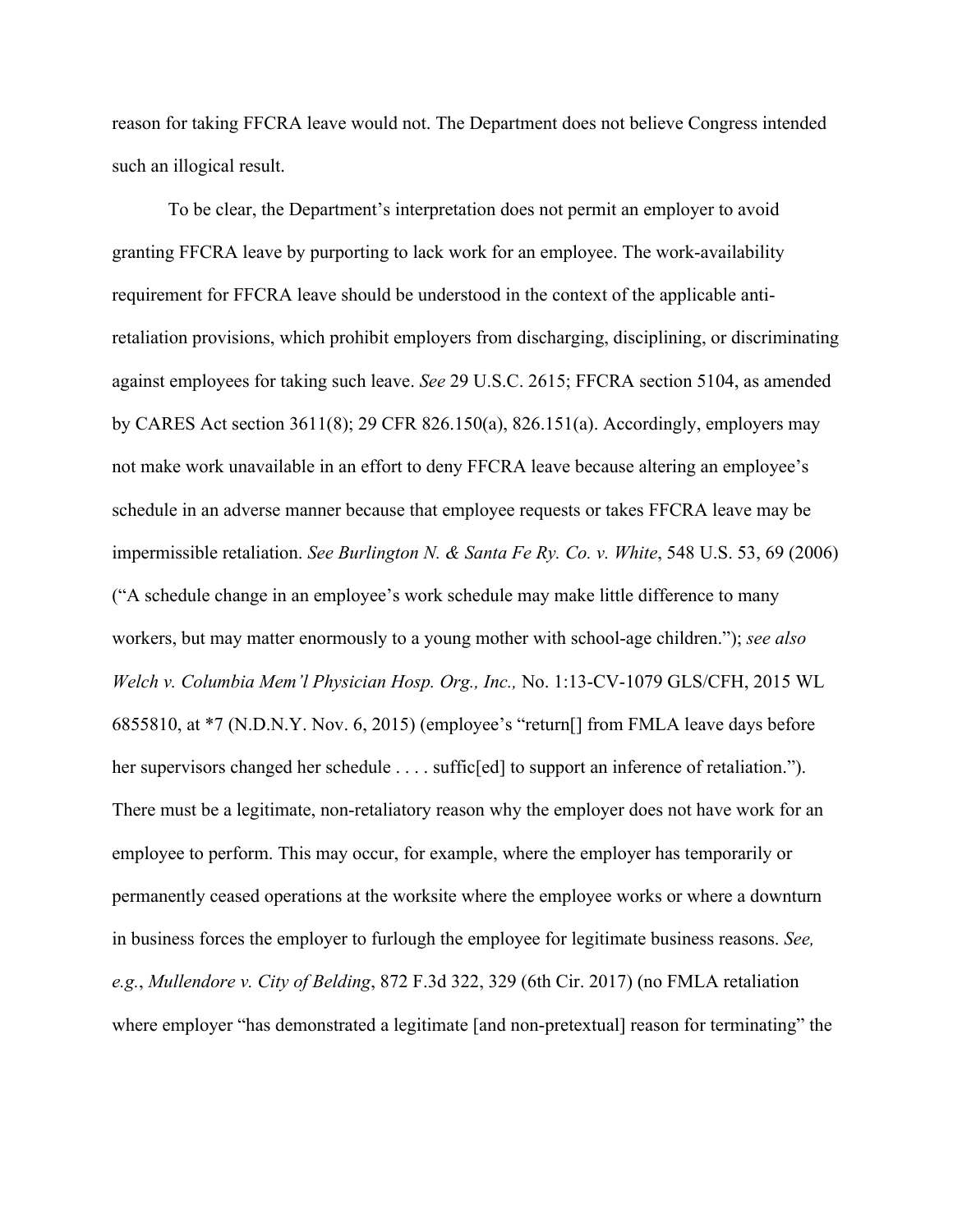employee). Although an out-of-work employee would not be eligible for FFCRA leave in these scenarios, he or she may be eligible for unemployment insurance and other assistance programs.

New York State has argued that the work-availability requirement would "insert[] a capacious and unpredictable loophole basing eligibility on the hour-by-hour or day-by-day happenstance that work may not be available." Pl's Mem. Of L., *New York v. U.S. Dep't of Labor*, 2020 WL 3411251 (S.D.N.Y. filed May 5, 2020). But as discussed above, the requirement is not a loophole but rather a longstanding principle in the Department's employeeleave regulations. It does not operate as an hour-by-hour assessment as to whether the employee would have a task to perform but rather questions whether the employee would have reported to work at all. Moreover, the availability or unavailability of work must be based on legitimate, non-discriminatory and non-retaliatory business reasons.<sup>14</sup>

Furthermore, FFCRA leave is only one form of relief that has been made available during the COVID-19 crisis. Among other things, FFCRA paid leave ensures workers are not forced to choose between their paychecks and the public health measures needed to combat the virus; for example, an employee who may have been exposed to COVID-19 is encouraged not to go to work and thereby risk spreading the virus. Other provisions of the CARES Act assist workers in other circumstances. To encourage employers to maintain employees on the payroll, the Paycheck Protection Program, CARES Act sections 1101–1114, made available low-interest, and potentially forgivable, loans to employers who use those funds to continue to pay employees who might otherwise be laid off. To furnish relief to employees whose employers are not able to maintain them on the payroll, the Relief for Workers Affected by Coronavirus Act, CARES Act

<sup>&</sup>lt;sup>14</sup> Regardless, any economic incentive for private-sector employers to wrongfully deny their employees FFCRA leave is limited by the fact that, for these employers, FFCRA leave is fully funded by the Federal Government through tax credits.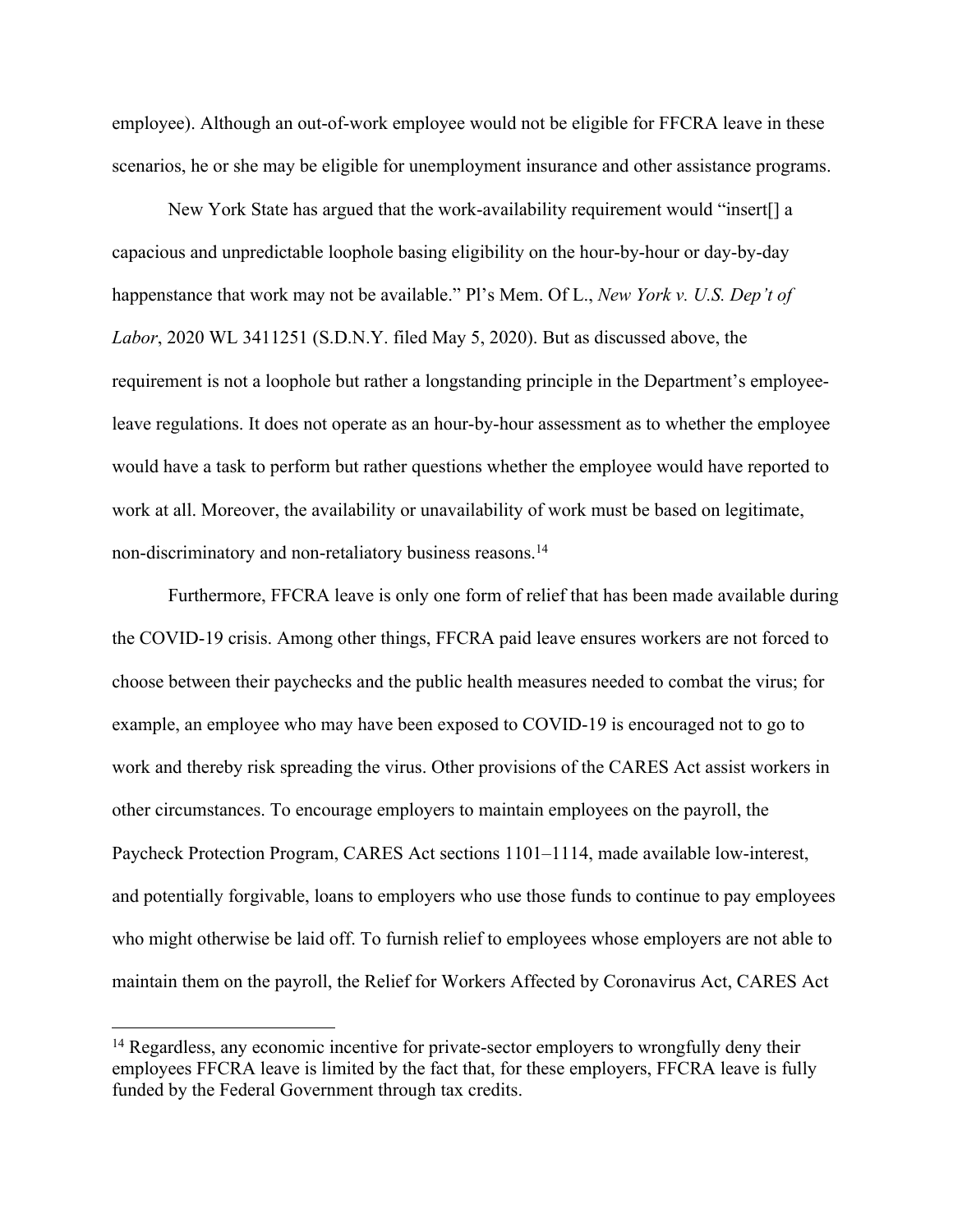sections 2101–2116, expanded the Federal Government's support of unemployment insurance by enlarging the scope of unemployment coverage, the length of time for which individuals were eligible for unemployment payments, and the amount of those payments. And most directly, the CARES Act created a refundable tax credit, advances of which are being paid in 2020, to address the financial stress of the pandemic. The credit is worth up to \$1,200 per eligible individual or up to \$2,400 for individuals filing a joint return, plus up to \$500 per qualifying child. CARES Act section 2201. All of this was in addition to industry-specific support measures and myriad changes to the Internal Revenue Code. *See, e.g.*, CARES Act sections 2202–2308; 4001–4120. Against this backdrop, the Department interprets the FFCRA's paid sick leave and emergency family and medical leave provisions to grant relief to employers and employees where employees cannot work because of the enumerated reasons for leave, but not where employees cannot work for other reasons, in particular the unavailability of work from the employer.

## **III. Reaffirming and Explaining the Employer-Approval Requirement for Intermittent Leave under § 826.50 in Accordance with FMLA Principles**

The Department reaffirms the April 1 temporary rule's position that employer approval is needed to take intermittent FFCRA leave, and explains the basis for this requirement, which is consistent with longstanding FMLA principles governing intermittent leave. Intermittent leave is leave taken in separate blocks of time due to a single qualifying reason, with the employee reporting to work intermittently during an otherwise continuous period of leave taken for a single qualifying reason.<sup>15</sup> Under the FMLA, intermittent leave is specifically defined as "leave taken

<sup>&</sup>lt;sup>15</sup> Intermittent leave occurs only when the employee has periods of leave interrupted with periods of reporting to work (or telework). In contrast, an employee who works a schedule that itself could be characterized as "intermittent" or sporadic in which he or she has, for example, several days off in between each shift, is not taking intermittent leave where the periods between the shifts for which leave is used are periods during which the employee is not scheduled to work.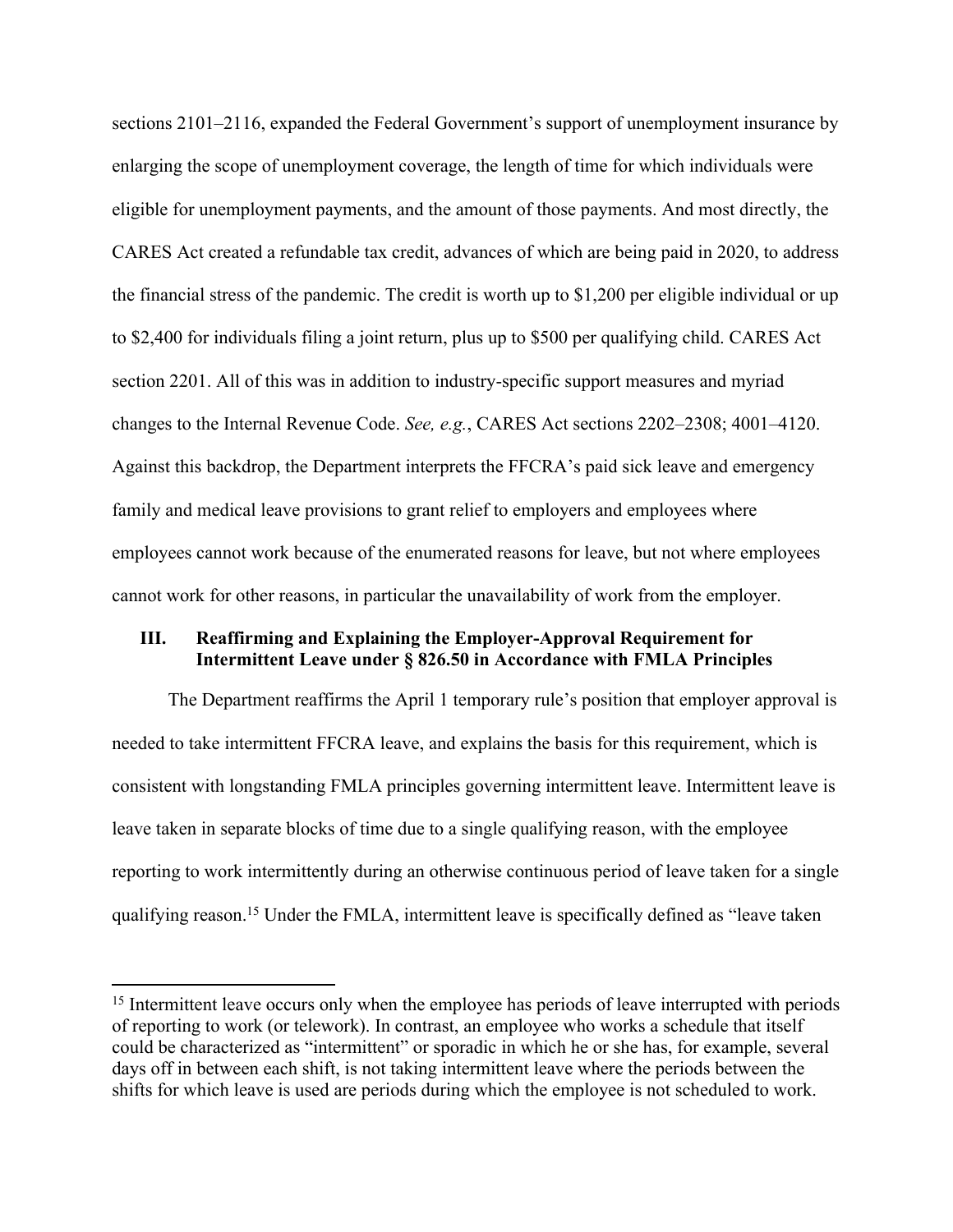in separate periods of time due to a single illness or injury, rather than for one continuous period of time, and may include leave of periods from an hour or more to several weeks." 29 CFR 825.102. In the original FMLA statute, Congress expressly authorized employees taking FMLA leave for any qualifying reason to do so intermittently but only under certain circumstances. Depending on the reason for taking FMLA leave, the statute requires a medical need to take intermittent leave or an agreement between the employer and employee before an employee may take intermittent leave. *See* Pub. L. 103-3, sec. 102(b)(1), codified at 29 U.S.C. 2612(b)(1). In 2008, Congress amended the FMLA to create two new reasons for FMLA leave: qualifying exigencies due to service in the Armed Forces and to care for injured service members. 29 U.S.C. 2612(a)(1)(E), (a)(3). Like the FMLA in 1993, the 2008 amendments explicitly authorized intermittent leave for these new qualifying FMLA leave reasons. 29 U.S.C.  $2612(b)(1)$ .

In contrast to the FMLA, in the FFCRA, Congress said nothing about intermittent leave,  $16$ but granted the Department broad regulatory authority to effectuate the purposes of the EPLSA and EFMLEA (which amends the FMLA) and to ensure consistency between the two laws.<sup>17</sup> As

<sup>16</sup> Congress did, however, include temporal language as to leave, which is consistent with a recognition that an employee with a qualifying reason for leave might not need to take his or her full FFCRA leave entitlement of two weeks (up to 80 hours) of EPSLA leave and twelve weeks of EFMLEA leave, ten of which are paid. *See* FFCRA section 3102(b) ("An employer shall provide paid leave for each day of [EFMLEA] leave that an employee takes"); *id.* § 5110(f)(A)(i) (defining "paid sick time" as "an increment of compensated leave that … is provided by an employer for use during an absence from employment" for an EPSLA qualifying reason); *id.* § 7001(b) (referencing days and calendar quarters for tax credit purposes). These provisions do not mention "intermittent leave," a term Congress has previously invoked and therefore could have used but did not.

<sup>&</sup>lt;sup>17</sup> FFCRA section 5111(3) (delegating to the Secretary of Labor authority to promulgate regulations "as necessary, to carry out the purposes of this Act, *including to ensure consistency*" between the EPSLA and the EFMLEA) (emphasis added); *id.* section 3102(b), *amended by* CARES Act section 3611(7) (same).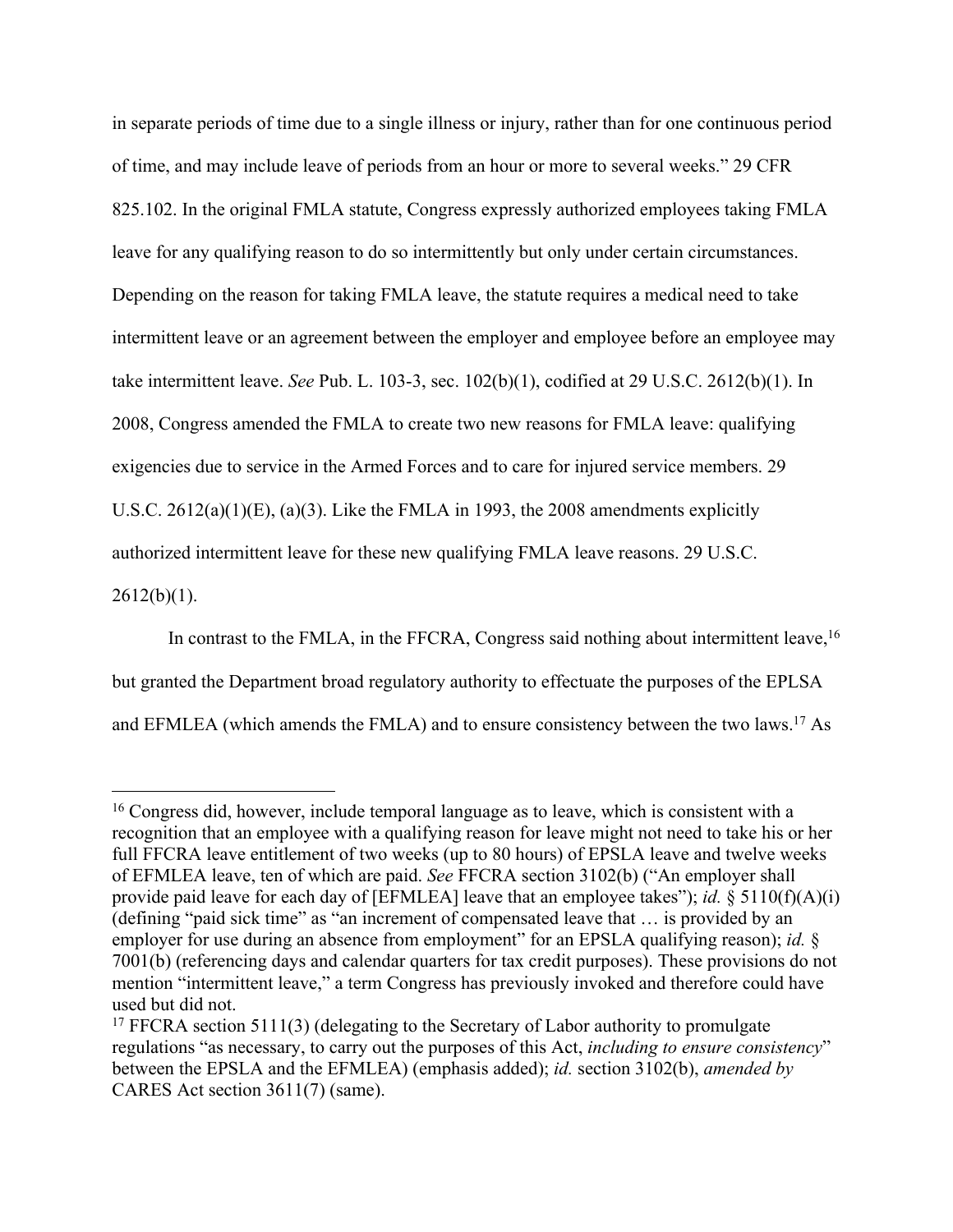the District Court acknowledged, because "Congress did not address intermittent leave at all in the FFCRA[,] it is therefore precisely the sort of statutory gap … that DOL's broad regulatory authority empowers it to fill." *New York*, 2020 WL 4462260, at \*11.

The Department did not interpret the absence of language authorizing intermittent leave under the FFCRA to categorically permit<sup>18</sup> or prohibit<sup>19</sup> intermittent leave. Rather,  $\S$  826.50 permits an employee who is reporting to a worksite to take FFCRA leave on an intermittent basis only when taking leave to care for his or her child whose school, place of care, or child care provider is closed or unavailable due to COVID-19, and only with the employer's consent. 29 CFR 826.50(b). Because this is the only qualifying reason for EFMLEA leave, such leave may always be taken intermittently provided that the employer consents. As to EPSLA leave, this constitutes only one of the six potential qualifying reasons. The Department reasoned that the other reasons for taking EPSLA leave correlate to a higher risk of spreading the virus and

<sup>&</sup>lt;sup>18</sup> Permitting employees to take intermittent leave without restriction would create tension with how both Congress and the Department have understood intermittent leave in most of the circumstances for which it is permitted under the FMLA. Further, while the Department recognizes that the FFCRA is intended in part to allow eligible employees to take paid leave for certain COVID-19-related reasons, unrestricted intermittent leave would undermine a statutory purpose of combating the COVID-19 public health emergency. For example, giving employees who take paid sick leave because an individual in their care could be infected with COVID-19, *see* FFCRA section 5102(a)(4), unrestricted flexibility to go to work on days of their choosing could increase the risk of COVID-19 contagion. *See New York*, 2020 WL4462260, at \*12. Accordingly, the Department did not interpret the FFCRA to permit unrestricted intermittent leave.

<sup>&</sup>lt;sup>19</sup> An alternative construction that prohibits employees from intermittently taking paid sick leave and expanded family and medical leave in any circumstance is arguably more consistent with Congress' and the Department's practice of explicitly identifying circumstances in which FMLA leave may be taken intermittently. It also would be more consistent with the FFCRA's public health objectives because employees who take FFCRA leave for some, but not all, qualified reasons may have been infected or exposed to COVID-19, and allowing them to return to work intermittently would exacerbate COVID-19 contagion. Nevertheless, the Department does not believe this is the best interpretation because it would unnecessarily limit employer and employee flexibilities in accommodating work and leave needs in situations that do not as directly implicate public health concerns.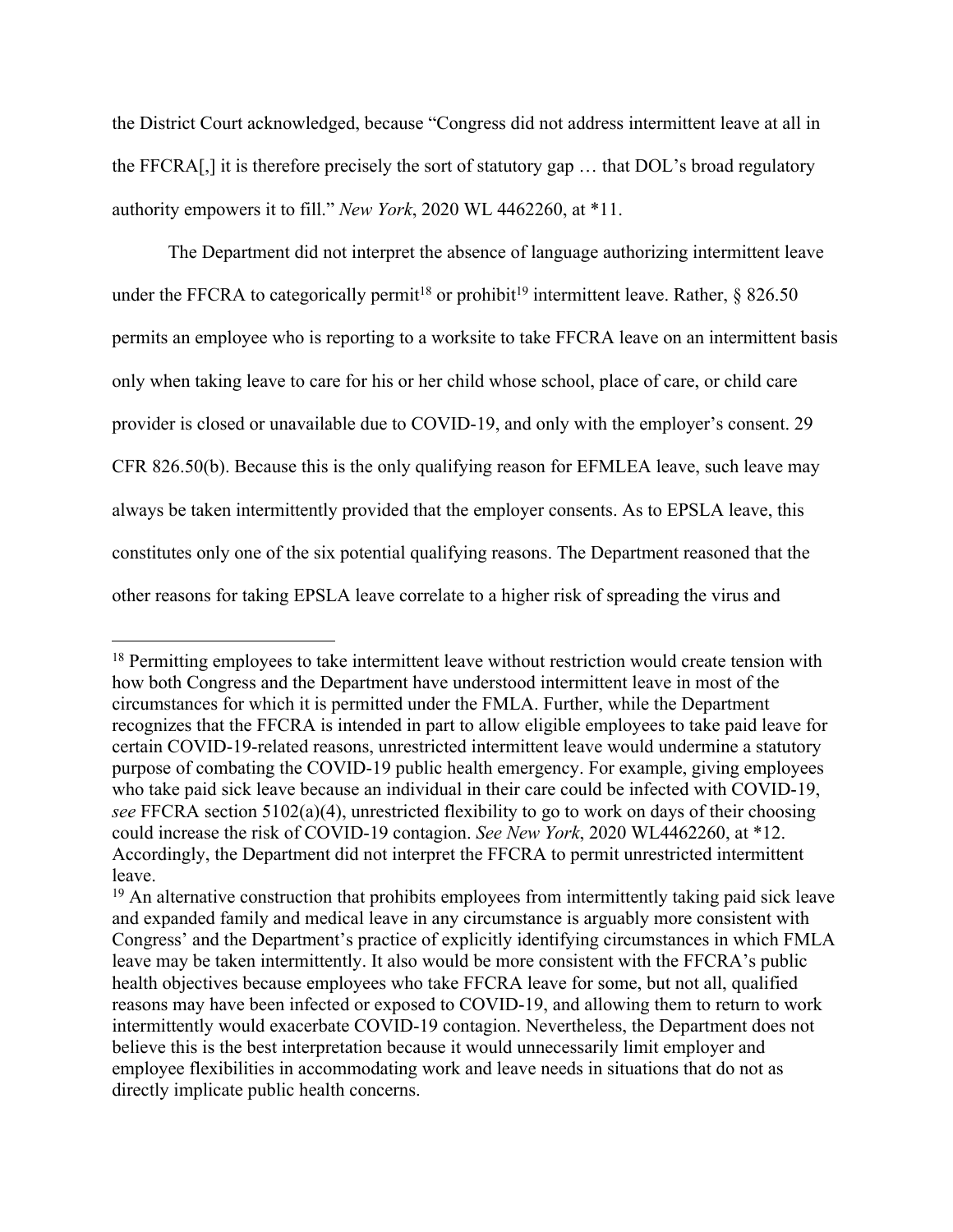therefore that permitting intermittent leave would hinder rather than further the FFCRA's purposes.

An employee who is teleworking (and not reporting to the worksite) may take intermittent leave for any of the FFCRA's qualifying reasons as long as the employer consents. 29 CFR 826.50(c). The District Court upheld the rule's prohibition on intermittent leave for employees who are reporting to the worksite when the reason for leave correlates to a higher risk of spreading the virus, *i.e.,* all qualifying reasons except for caring for the employee's child due to school or childcare closure or unavailability. *New York*, 2020 WL 4462260, at \*11-12 & n.9; 29 CFR 826.50(b)(2). However, the District Court held that the Department did not adequately explain the rationale for the requirement that intermittent leave, where available, can only be taken with the employer's consent. *New York*, 2020 WL 4462260, at \*12. After reconsideration, the Department affirms its earlier interpretation—with additional explanation.<sup>20</sup>

As the April 1 rule explained, the Department "imported and applied to the FFCRA certain concepts of intermittent leave from its FMLA regulations." 85 FR 19336.<sup>21</sup> Under those regulations, "FMLA leave may be taken intermittently … under certain circumstances" specified in the statute and applied in the regulation. 29 CFR 825.202.<sup>22</sup> In other words, as Congress has previously specified, and as the Department's regulations require, FMLA leave must be taken in

<sup>20</sup> The Department gives the additional explanation here as a supplement to—and not a replacement of—the discussion of intermittent leave included in the April 1 temporary rule.  $21$  In so doing, the Department aligned the availability, conditions, and limits of intermittent leave under EPSLA and EFMLEA to the greatest extent possible consistent with 29 U.S.C. 2612(b) and 29 CFR 825.202, while at the same time applying and balancing Congress' broader objectives to contain COVID-19 through furnishing paid leave to employees. <sup>22</sup> In 1995, the Department promulgated regulations implementing the intermittent leave provisions as part of its final rule implementing the FMLA, which had been enacted in 1993. *See* 60 FR 2180. The current version of the regulation includes organizational and other minor amendments made in 2008, 2013, and 2015. *See* 29 CFR 825.202; *see also* 80 FR 10001; 78 FR 8902; 73 FR 67934.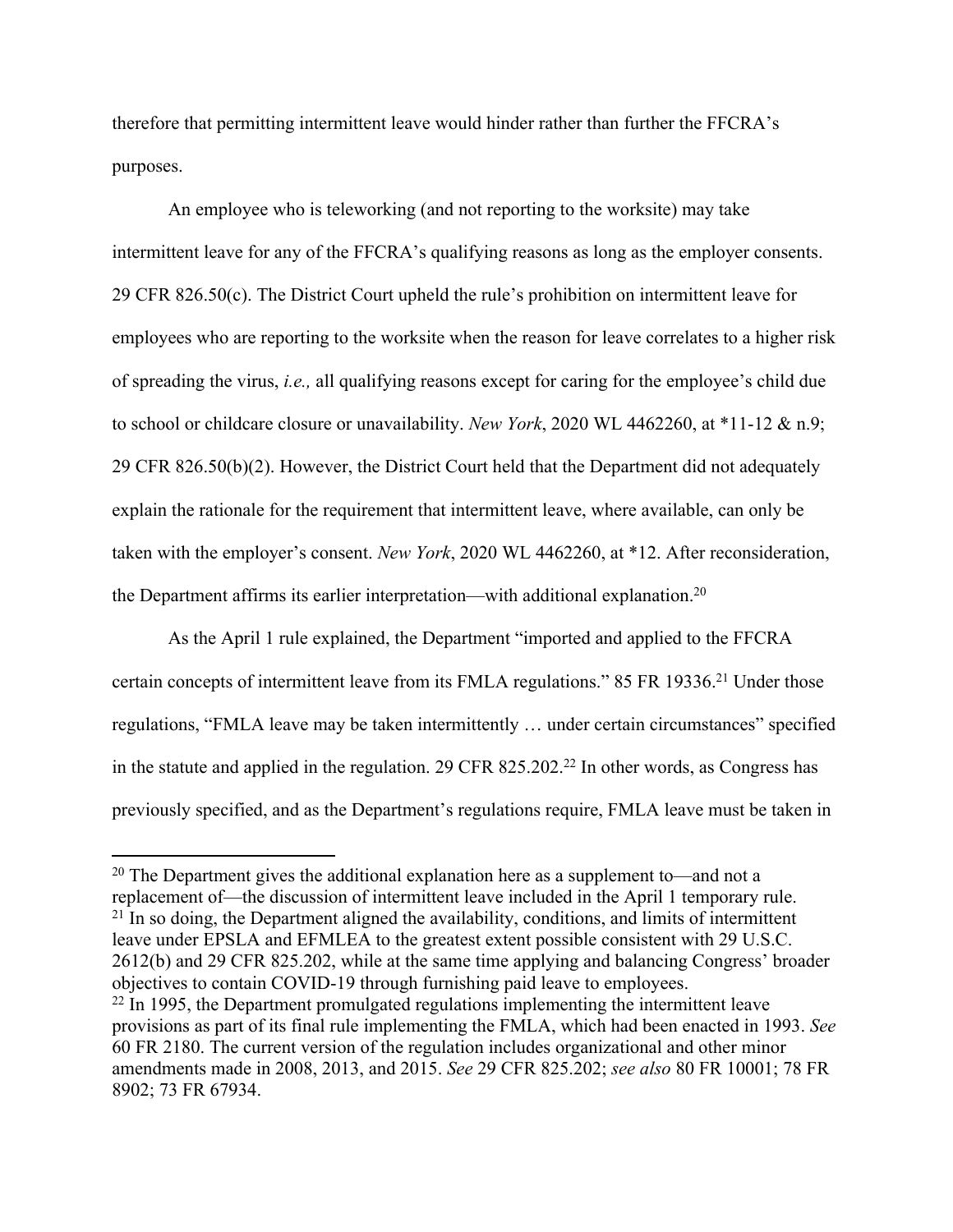a single block of time unless specific conditions are met. These conditions are: (1) a medical need for intermittent leave taken due to the employee's or a family member's serious health condition, which the employer may require to be certified by a health care provider; (2) employer approval for intermittent leave taken to care for a healthy newborn or adopted child; or (3) a qualifying exigency related to service in the Armed Forces. *Id.* 

The regulations concerning intermittent leave due to service in the Armed Forces are not relevant in the very different FFCRA context. *See* 29 CFR 825.202(d). The Department further believes certified medical need is not an appropriate condition for FFCRA intermittent leave. As the District Court explained, an employer may not require documentation of any sort as a precondition to taking FFCRA leave, *New York*, 2020 WL 4462260, at \*12, so the Department does not believe certification could be required as a precondition for such leave taken intermittently. Moreover, certified medical need is inapplicable where an employee takes expanded family and medical leave or paid sick leave under  $\S 826.20(a)(v)$  due to the closure or unavailability of his or her child's school, place of care, or child care provider because those qualifying reasons bear no relationship to any medical need.

The remaining qualifying reasons to take paid sick leave under  $\S 826.20(a)(i)$ –(iv) and (vi) are medically related but do not lend themselves to the allowance of intermittent leave for medical reasons. A COVID-19-related quarantine or isolation order under  $\S$  826.20(a)(i) prevents certain employees from going to work because the issuing government authority has determined that allowing such employees to work would exacerbate COVID-19 contagion. Similarly, a health care provider may advise an employee to self-quarantine under  $\S 826.20(a)(ii)$ because that employee is at particular risk if he or she is infected by the coronavirus or poses a risk of infecting others. In both cases, the government authority and health care provider may be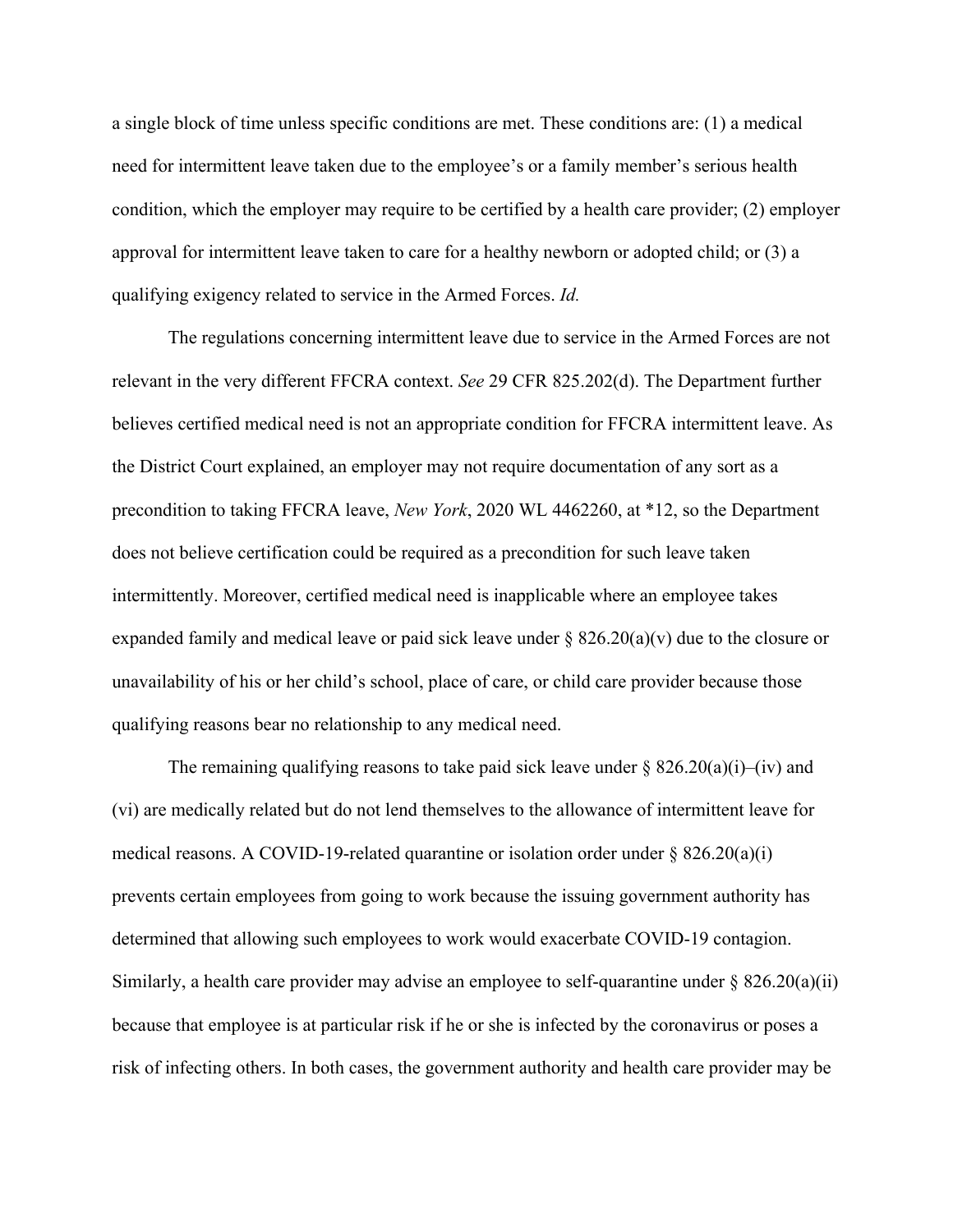concerned that an individual to whom the order or advice is directed has an elevated risk of having COVID-19.<sup>23</sup> If so, an employee who takes leave under  $\S$  826.20(a)(iv) to care for such an individual may have elevated risk of COVID-19 exposure. Finally, an employee who is experiencing COVID-19 symptoms under  $\S$  826.20(a)(iii), or other similar symptoms identified by the Secretary of HHS under § 826.20(a)(iii), would also have elevated risk of having COVID-19.

At bottom, the qualifying reasons to take paid sick leave under  $\S 826.20(a)(i)$ –(iv) are medically related because they include situations where the employee may have an elevated risk of being infected with COVID-19, or is caring for someone who may have an elevated risk of being infected with COVID-19. Rather than justifying intermittent leave, these medical considerations militate against intermittent FFCRA leave where the employee may have an elevated risk of being infected with COVID-19 or is caring for someone who may have such elevated risk. Permitting such an employee to return to work intermittently when he or she is at an elevated risk of transmitting the virus would be incompatible with Congress' goal to slow the spread of COVID-19. *See* 85 FR 19336; *New York*, 2020 WL 4462260, at \*12. The same is broadly true where an individual is at higher risk if infected: permitting an individual who has been ordered or advised to self-isolate due to his or her vulnerability to COVID-19 to return to work intermittently would also undermine the FFCRA's public health objectives. Accordingly, the regulations do not allow employees who take paid sick leave under  $\S 826.20(a)(i)$ –(iv) and

<sup>&</sup>lt;sup>23</sup> This is not the only reasons why a government entity or a health care provider may order or advise an individual to quarantine. For instance, the government entity or health care provider may be concerned that the individual has elevated vulnerability to COVID-19 because that individual falls within a certain age range or has a certain medical condition.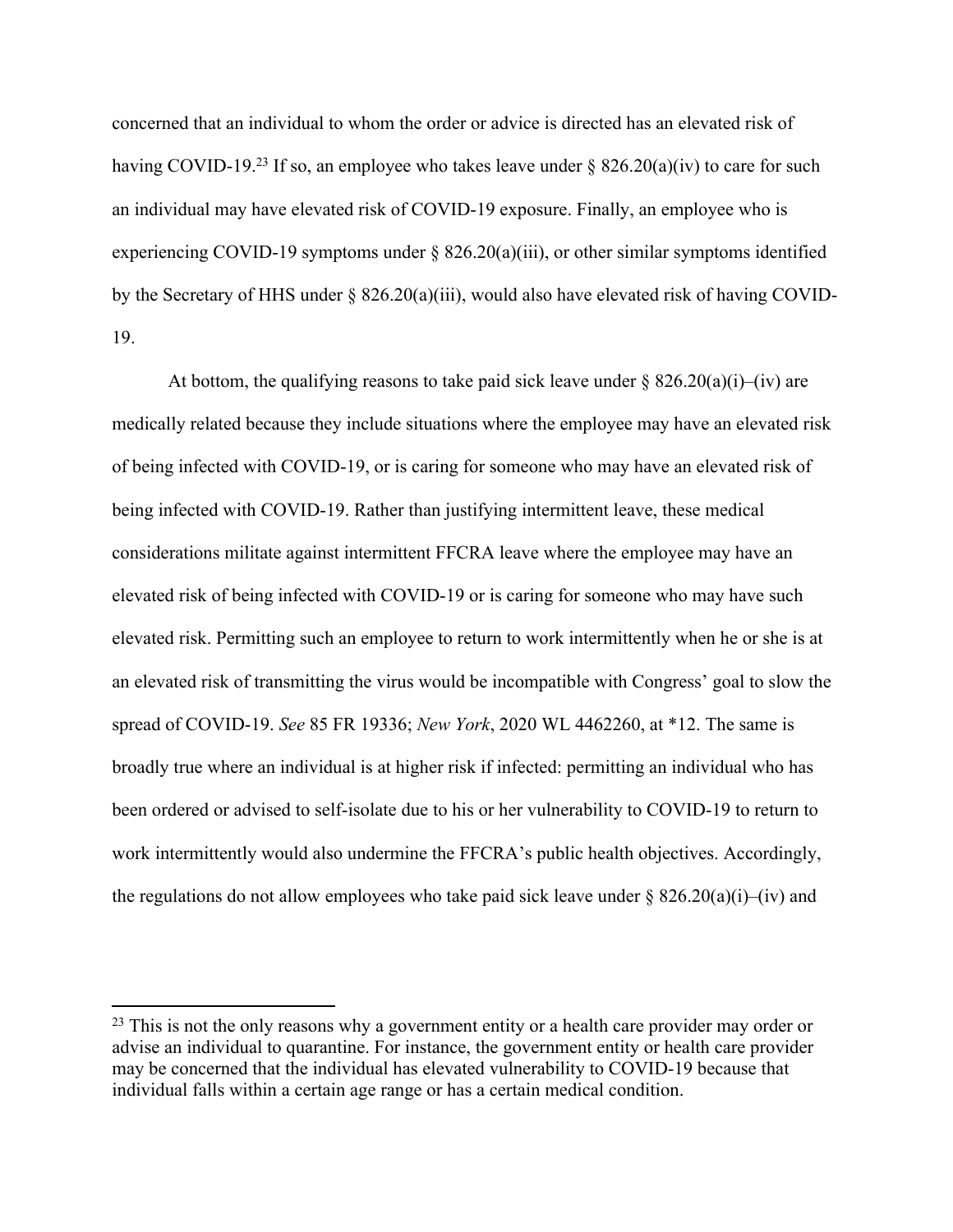(vi) to return to work intermittently at a worksite.<sup>24</sup> Employees who take paid sick leave for these reasons, however, may telework on an intermittent basis without posing the risk of spreading the contagion at the worksite or being infected themselves.

The Department believes the employer-approval condition for intermittent leave under its FMLA regulation is appropriate in the context of FFCRA intermittent leave for qualifying reasons that do not exacerbate risk of COVID-19 contagion. It is a longstanding principle of FMLA intermittent leave that such leave should, where foreseeable, avoid "unduly disrupting the employer's operations." 29 CFR 825.302(f). It best meets the needs of businesses that this general principle is carried through to the COVID-19 context, by requiring employer approval for such leave. In the context of intermittent leave being required for medical reasons, the FMLA long has recognized certified medical needs for intermittent leave as paramount, unless the leave is for planned medical treatment, in which case the employee must make reasonable efforts to schedule the leave in a manner that does not unduly disrupt operations. 29 U.S.C.  $2612(e)(2)(A)$ ; 29 CFR 825.302(e). However, when intermittent leave is not required for medical reasons, the FMLA balances the employee's need for leave with the employer's interest in avoiding disruptions by requiring agreement by the employer for the employee to take intermittent leave. 29 CFR 825.120(b); .121(b). The Department's FFCRA regulations already provide that employees may telework only where the employer permits or allows. *See* § 826.10(a). Since employer permission is a precondition under the FFCRA for telework, the Department believes it

<sup>&</sup>lt;sup>24</sup> Employees are not required to use up their entire FFCRA leave entitlement the first time they face a qualifying reason for taking FFCRA leave. Depending on their circumstances, employees may not need to take their full FFCRA leave entitlement when taking leave for one of these qualifying reasons. If so, they will be eligible to take the remainder of their FFCRA leave entitlement should they later face a separate qualifying reason for such leave. Taking leave at a later date for a distinct qualifying reason is not intermittent leave.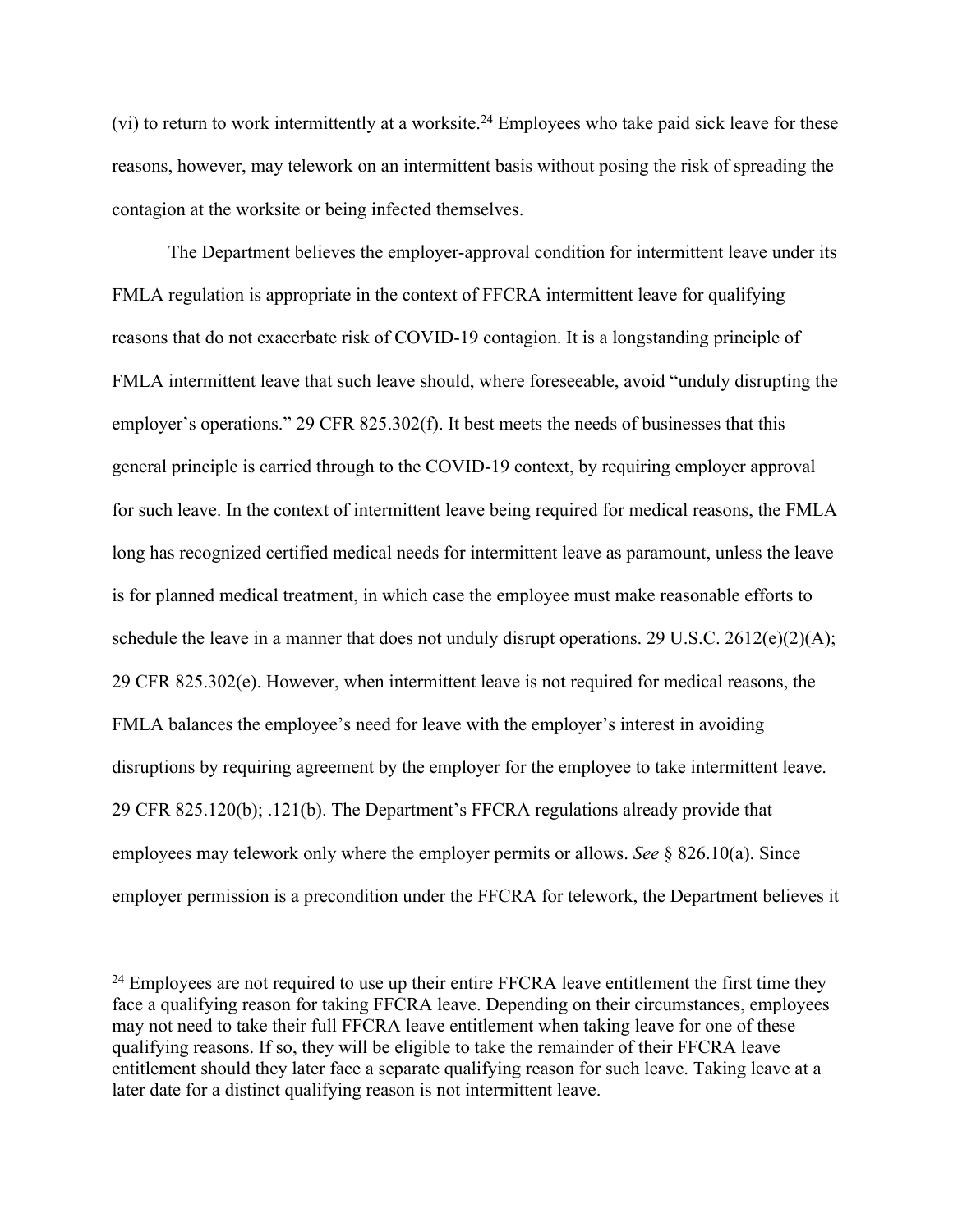is also an appropriate condition for teleworking intermittently due to a need to take FFCRA leave.<sup>25</sup> On the other hand, the Department does not believe that an employee should be required to obtain certification of medical need in order to telework intermittently because it may be unduly burdensome in this context for an employee to obtain such certification. Medical certification would also be redundant because the employee must already obtain employer permission to telework in the first place. The Department has thus aligned the employeragreement requirements to apply to both telework and intermittent leave from telework. The Department believes that its approach affords both employers and employees flexibility. In many circumstances, these agreed-upon telework and scheduling arrangements may reduce or even eliminate an employee's need for FFCRA leave by reorganizing work time to accommodate the employee's needs related to COVID-19.

Employer approval is also an appropriate condition for taking FFCRA leave intermittently to care for a child, whether the employee is reporting to the worksite or teleworking. This condition already applies where an employee takes FMLA leave to care for his or her healthy newborn or adopted child, which is similar to where an employee takes FFCRA leave to care for his or her child because the child's school, place of care, or child care provider is closed or unavailable.

The employer-approval condition would not apply to employees who take FFCRA leave in full-day increments to care for their children whose schools are operating on an alternate day (or other hybrid-attendance) basis because such leave would not be intermittent under § 826.50.

<sup>&</sup>lt;sup>25</sup> For example, consider an employee who takes paid sick leave after being advised to selfisolate by a health care provider. If the employer does not permit telework, the employee would be unable to work intermittently at the worksite during the period of paid sick leave. Intermittent leave would be possible only if the employer allows the employee to telework.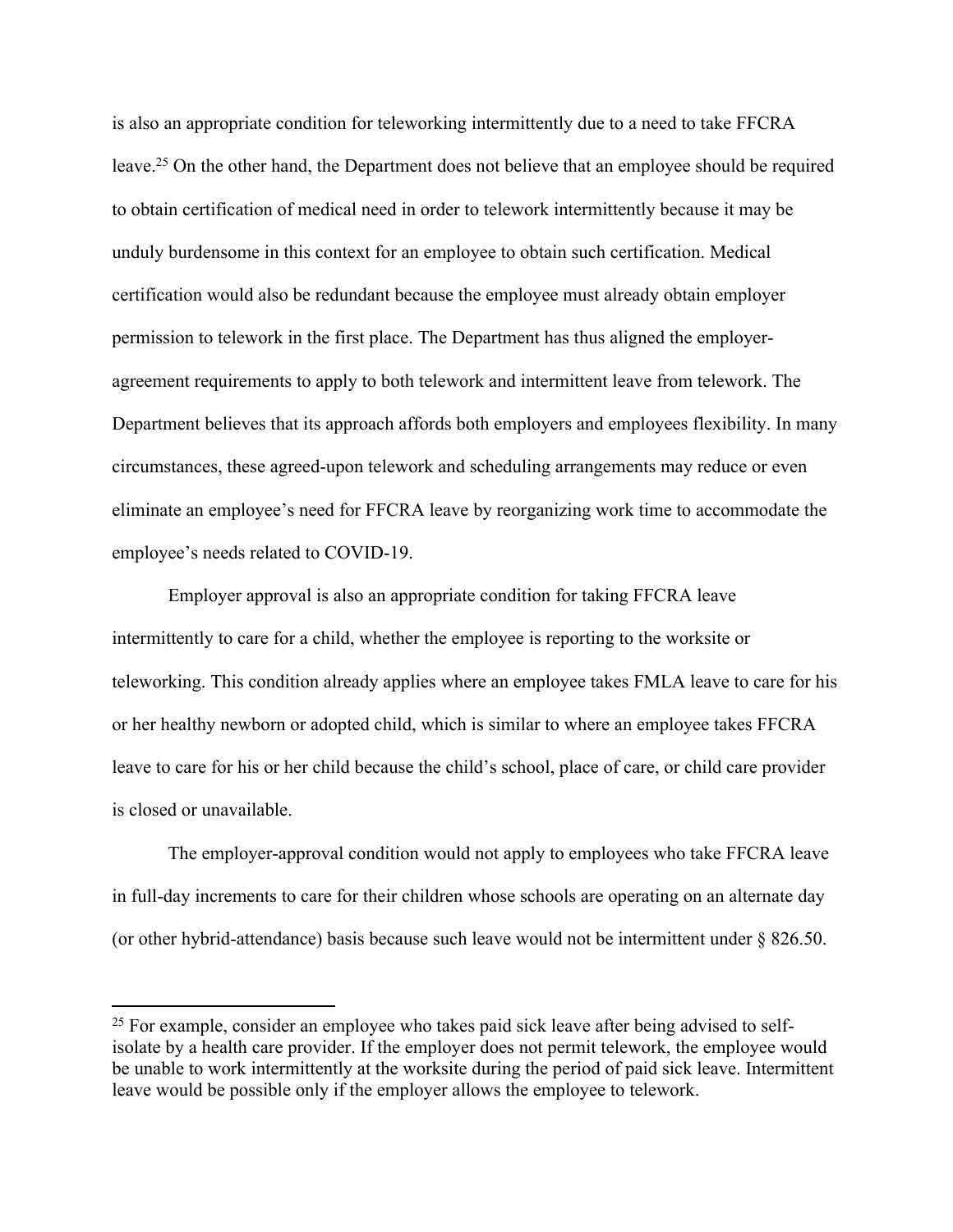In an alternate day or other hybrid-attendance schedule implemented due to COVID-19, the school is physically closed with respect to certain students on particular days as determined and directed by the school, not the employee. The employee might be required to take FFCRA leave on Monday, Wednesday, and Friday of one week and Tuesday and Thursday of the next, provided that leave is needed to actually care for the child during that time and no other suitable person is available to do so. For the purposes of the FFCRA, each day of school closure constitutes a separate reason for FFCRA leave that ends when the school opens the next day. The employee may take leave due to a school closure until that qualifying reason ends (*i.e.*, the school opened the next day), and then take leave again when a new qualifying reason arises (*i.e.*, school closes again the day after that). Under the FFCRA, intermittent leave is not needed because the school literally closes (as that term is used in the FFCRA and 29 CFR 826.20) and opens repeatedly. The same reasoning applies to longer and shorter alternating schedules, such as where the employee's child attends in-person classes for half of each school day or where the employee's child attends in-person classes every other week and the employee takes FFCRA leave to care for the child during the half-days or weeks in which the child does not attend classes in person. This is distinguished from the scenario where the school is closed for some period, and the employee wishes to take leave only for certain portions of that period for reasons other than the school's in-person instruction schedule. Under these circumstances, the employee's FFCRA leave is intermittent and would require his or her employer's agreement.

With those explanations and exceptions in mind, the Department reaffirms that employer approval is needed to take FFCRA leave intermittently in all situations in which intermittent FFCRA leave is permitted.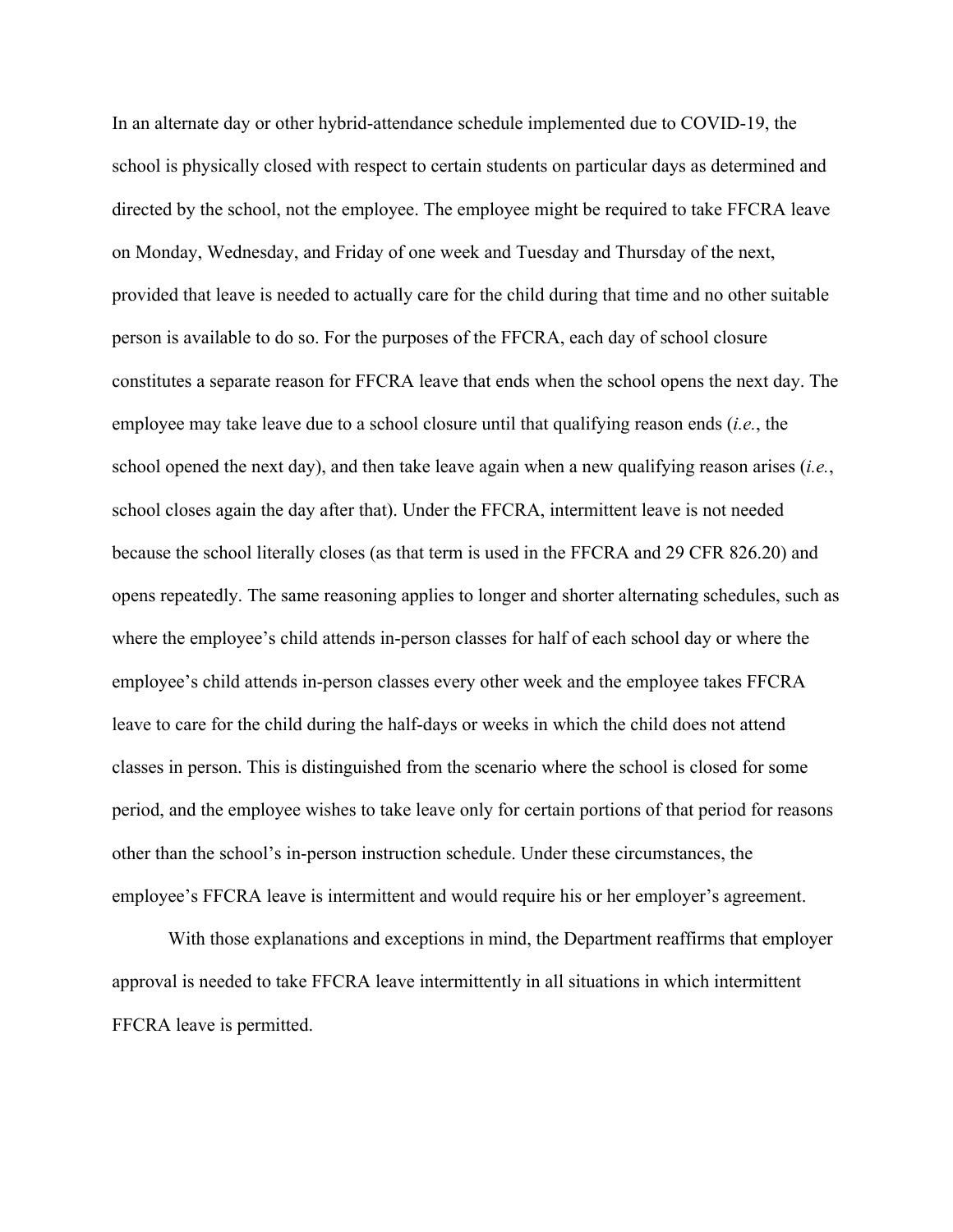# **IV. Revisions to Definition of "Health Care Provider" under § 826.30(c)(1) to Focus on the Employee**

Sections 3105 and 5102(a) of the FFCRA, respectively, allow employers to exclude employees who are "health care provider[s]" or who are "emergency responder[s]" from eligibility for expanded family and medical leave and paid sick leave. The Department understands that the option to exclude health care providers and emergency responders serves to prevent disruptions to the health care system's capacity to respond to the COVID-19 public health emergency and other critical public health and safety needs that may result from health care providers and emergency responders being absent from work. The FFCRA adopts the FMLA definition of "health care provider," FFCRA section 5110(4), which covers (i) licensed doctors of medicine or osteopathy and (ii) "any other person determined by the Secretary to be capable of providing health care services," 29 U.S.C. 2611(6). The FFCRA, however, uses the term "health care provider" in two markedly different contexts. Section 5102(a)(2) of the FFCRA uses "health care provider" to refer to medical professionals who may advise an individual to self-isolate due concerns related to COVID-19 such that the individual may take paid sick leave to follow that advice. In the Department's April 1 temporary rule implementing the FFCRA's paid leave provisions, the Department used the definition of this term it adopted under the FMLA, 29 CFR 825.125, to define this group of health care providers.  $\S 826.20(a)(3)$ . In the second context, Sections 3105 and 5102(a) of the FFCRA allow employers to exclude employees who are "health care providers" or who are "emergency responders" from the FFCRA's entitlement to paid leave. The Department promulgated a different definition of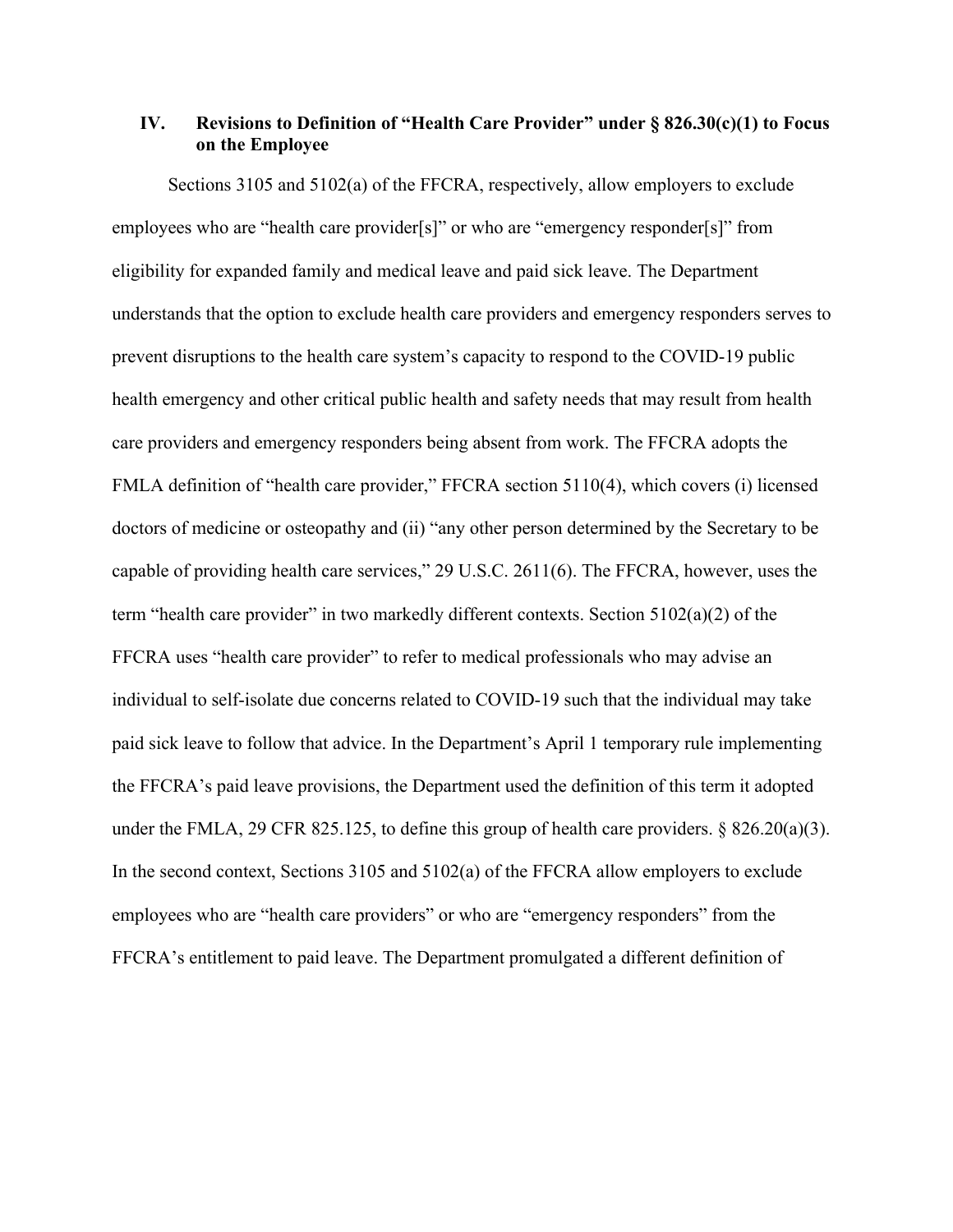"health care provider" to identify these employees,  $\S$  826.30(c)(1), which the District Court held was overly broad. *See New York*, 2020 WL 4462260, at \*9–10.

The District Court explained that because the FFCRA adopted the FMLA's statutory definition of "health care provider" in 29 U.S.C. 2611(6), including the portion of that definition permitting the Secretary to determine that additional persons are "capable of providing health care services," any definition adopted by the Department must require "at least a minimally rolespecific determination" of which persons are "capable of providing healthcare services." *New York*, 2020 WL 4462260, at \*10. In other words, the definition cannot "hinge" entirely on the identity of the *employer*," but must depend on the "skills, role, duties, or capabilities" of the employee. *Id.* To define the term otherwise would sweep in certain employees of health care facilities "whose roles bear *no nexus whatsoever* to the provision of healthcare services." *Id.* The District Court did not foreclose, however, an amended regulatory definition that is broader than the FMLA's regulatory definition, explaining that there is precedent for the proposition that an agency may define a term shared by two sections of a statute differently "as long as the different definitions individually are reasoned and do not exceed the agency's authority." *Id.* at \*10 n.8.

After careful consideration of the District Court's order, this rule adopts a revised definition of "health care provider," to appear at  $\S 826.30(c)(1)$ , for purposes of the employer's optional exclusion of employees who are health care providers from FFCRA leave. First, revised  $§ 826.30(c)(1)(i)$  defines a "health care provider" to include employees who fall within the definition of health care provider under 29 CFR 825.102 and 825.125. Specifically, revised  $\S$  826.30(c)(1)(i)(A) cites 29 CFR 825.102 and 825.125—to bring physicians and others who make medical diagnoses within this term. Second, revised  $\S$  826.30(c)(1)(i)(B), consistent with the District Court's order, identifies additional employees who are health care providers by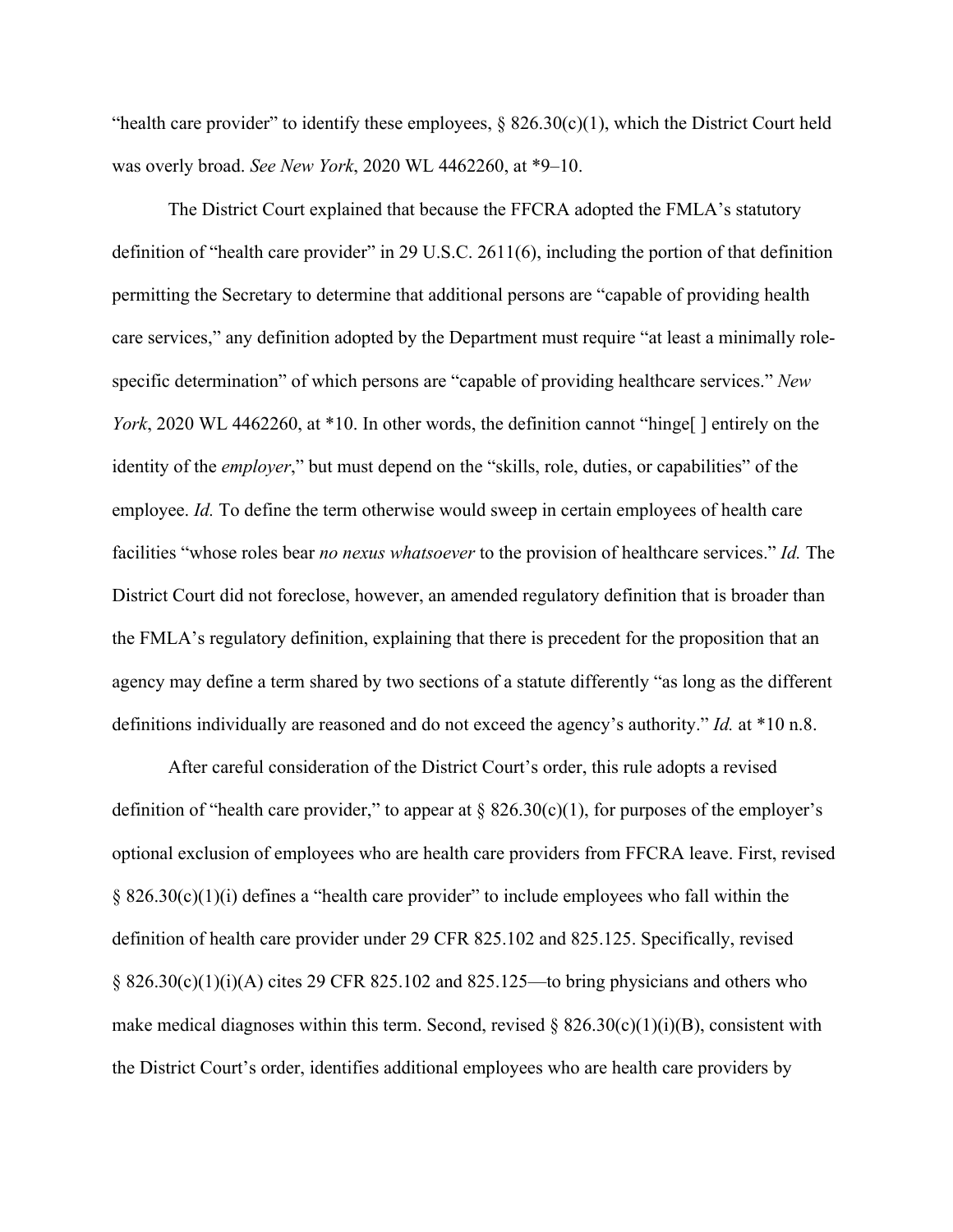focusing on the role and duties of those employees rather than their employers. It expressly states that an employee is a health care provider if he or she is "capable of providing health care services." The definition then further limits the universe of relevant "health care services" that the employee must be capable of providing to qualify as a "health care provider"—*i.e*., the duties or role of the employee. Specifically, a health care provider must be "employed to provide diagnostic services, preventive services, treatment services, or other services that are integrated with and necessary to the provision of patient care."

Neither the FMLA nor FFCRA defines "health care services," leaving a statutory gap for the Department to fill. When used in the context of determining who may take leave despite a need to respond to a pandemic or to ensure continuity of critical operations within our health care system, the term "health care services" is best understood to encompass a broader range of services than, as in the FMLA context, primarily those medical professionals who are licensed to diagnose serious health conditions. To interpret this critical term, the Department is informed by how other parts of Federal law define this term.In one notable example, the Pandemic and All-Hazards Preparedness and Advancing Innovation Act of 2019 (Pandemic Act) defines "health care service" in the context of a pandemic response to mean "any services provided by a health care professional, or by any individual working under the supervision of a health care professional, that relate to (A) the diagnosis, prevention, or treatment of any human disease or impairment; or (B) the assessment or care of the health of human beings." 42 U.S.C. § 234(d)(2). The services listed in subparagraphs (A) and (B) of this definition reflect Congress's view of health care services that are provided during a pandemic. In the Department's view, the Pandemic Act's description of the categories of services that qualify as "health care services" provides a useful baseline for interpretation of "health care services" as that term is used in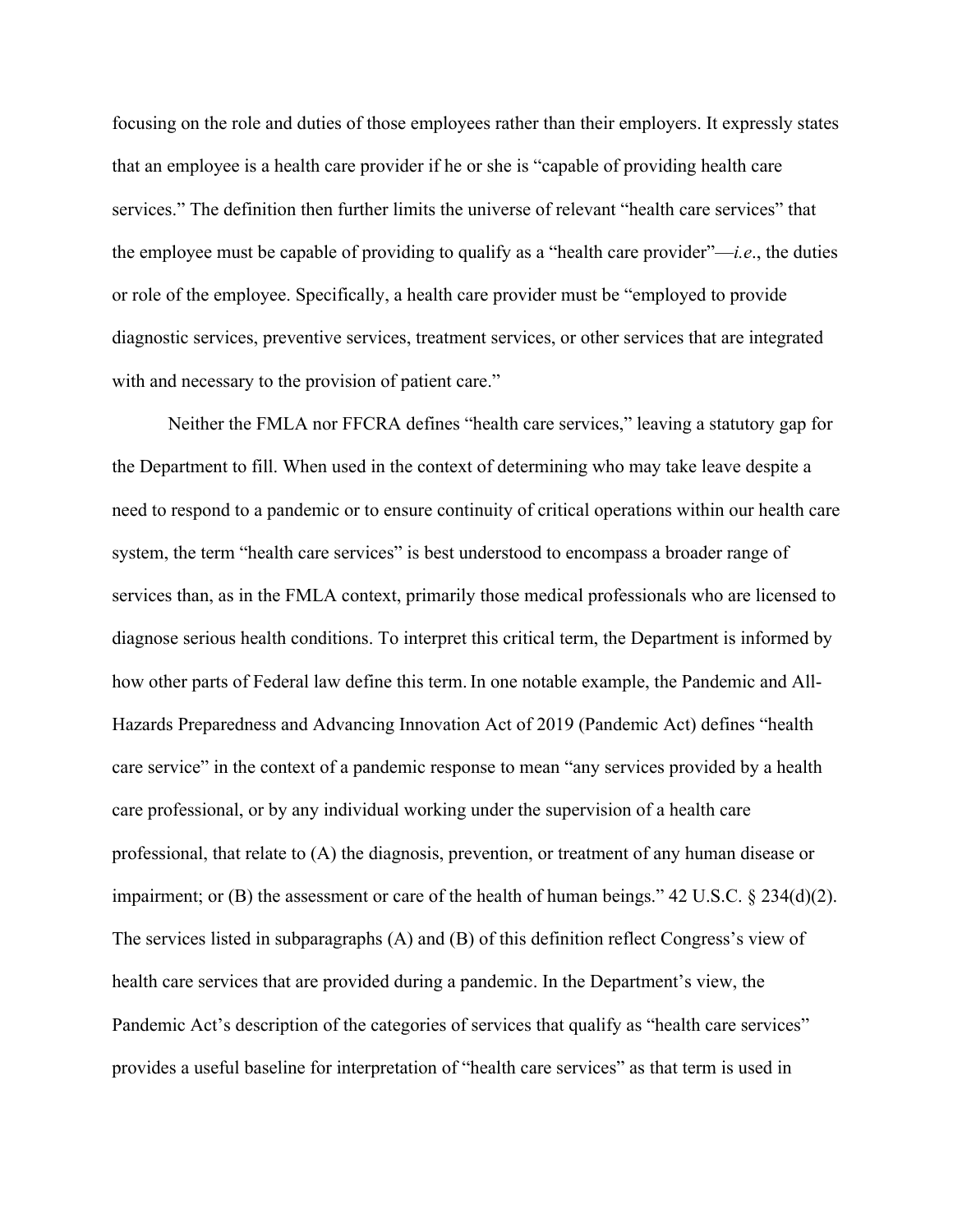connection with the FFCRA because both statutes focus on pandemic response. Accordingly, for purposes of who may be excluded by their employers from taking FFCRA leave, the revised regulation provides that an employee is "capable of providing health care services," and thus may be a "health care provider" under 29 U.S.C. 2611(6)(B), if he or she is employed to provide diagnostic services, preventative services, or treatment services. The Department also includes a fourth category, services that are integrated with and necessary to the provision of patient care and that, if not provided, would adversely impact patient care, which is analogous to but narrower than the Pandemic Act's reference to services "related to … the assessment or care of the health of human beings." *See* U.S.C. 234(d)(2)(B). These categories are codified in the revised § 826.30(c)(1)(i)(B).

The Pandemic Act and the FFCRA diverge in an important way, however. The provision of the Pandemic Act cited above limits the liability of "health care professionals," defined to be limited to individuals "licensed, registered, or certified under Federal or State laws or regulations to provide health care services," who provide services as members of the Medical Reserve Corps or in the Emergency System for Advance Registration of Volunteer Health Professionals. 42 U.S.C. 234(d)(1). The FFCRA's optional exclusion from its leave entitlements has a different purpose: ensuring that the health care system retains the capacity to respond to COVID-19 and other critical health care needs. *See* 85 FR 19335. Congress' optional exclusion of emergency responders in addition to health care providers demonstrates that Congress was intending to provide a safety valve to ensure that critical health and safety services would not be understaffed during the pandemic. Given this context, the Department concluded Congress did not intend to limit the optional health care provider exclusion to only physicians and others who make medical diagnoses, *i.e.* the persons that qualify as a health care provider in the different contexts posed by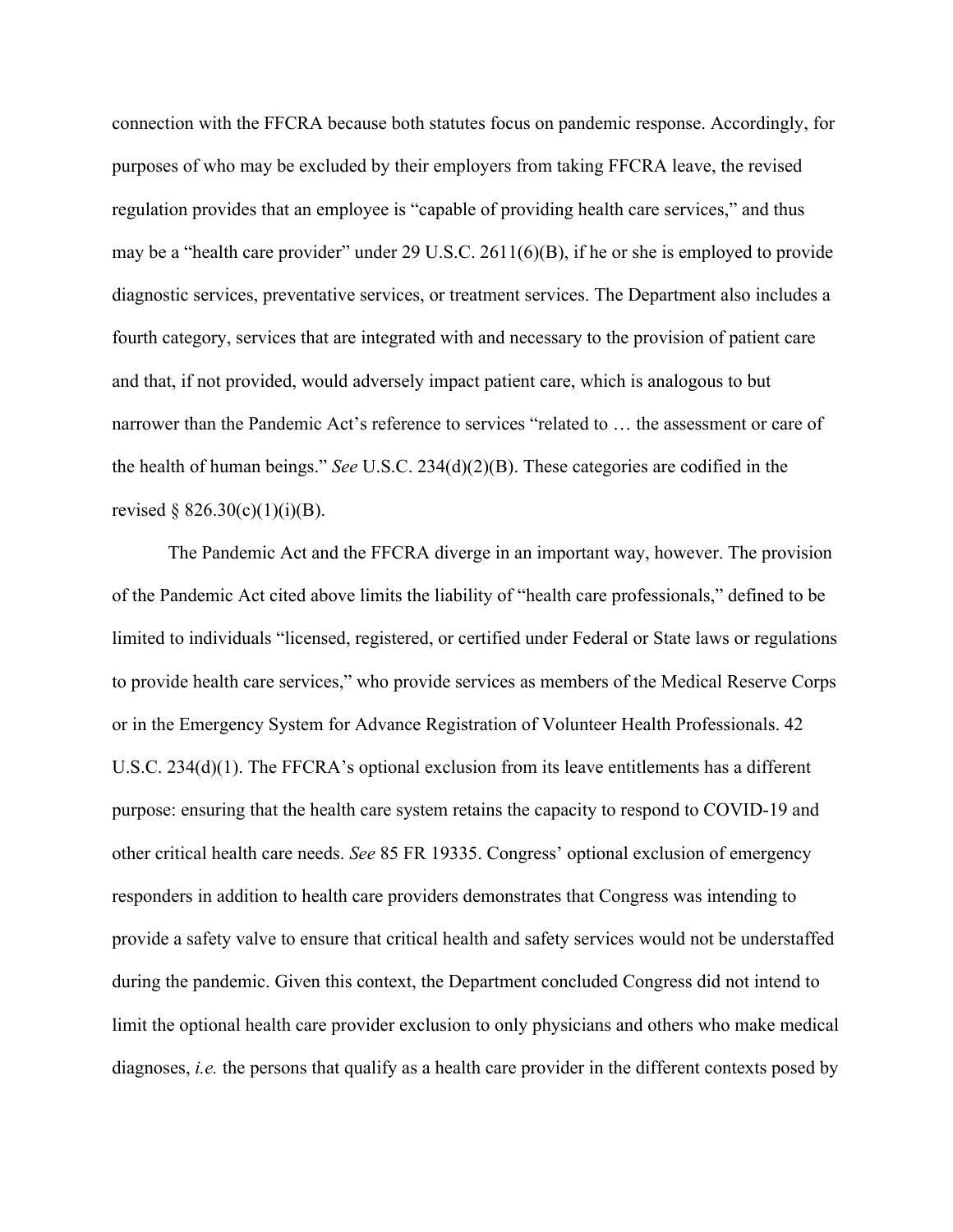the FMLA and EPSLA. The Department thus interprets "health care services" for the purpose of this definition to encompass relevant services even if not performed by individuals with a license, registration, or certification. For the same reason, the Department has determined that an employee is "capable" of providing health care services if he or she is employed to provide those services. That is, the fact that the employee is paid to perform the services in question is, in this context, conclusive of the employee's capability. While a license, registration, or certification may be a prerequisite for the provision of some health care services, the Department's interpretation of "health care services" encompasses some services for which license, registration, or certification is not required at all or not universally required.

In any event, Congress defined health care services, listed in 42 U.S.C. 234(d)(2)(A) and (B), in the context of combatting a pandemic. The Department also recognizes that the definition must have limits, as the District Court held. The Department's revised "health care provider" definition is thus clear that employees it covers must themselves must be capable of providing, and employed to provide diagnostic, preventative, or treatment services or services that are integrated with and necessary to diagnostic, preventive, or treatment services and, if not provided, would adversely impact patient care. It is not enough that an employee works for an entity that provides health care services. Moreover, the Department has designed the fourth category to encompass only those "services that are integrated with and necessary to the provision of patient care" and that, "if not provided, would adversely impact patient care." Health care services that do not fall into any of these categories are outside the Department's definition. Finally, the Department adds descriptions to emphasize that the definition of "health care provider" is far from open-ended by identifying specific types of employees who are and are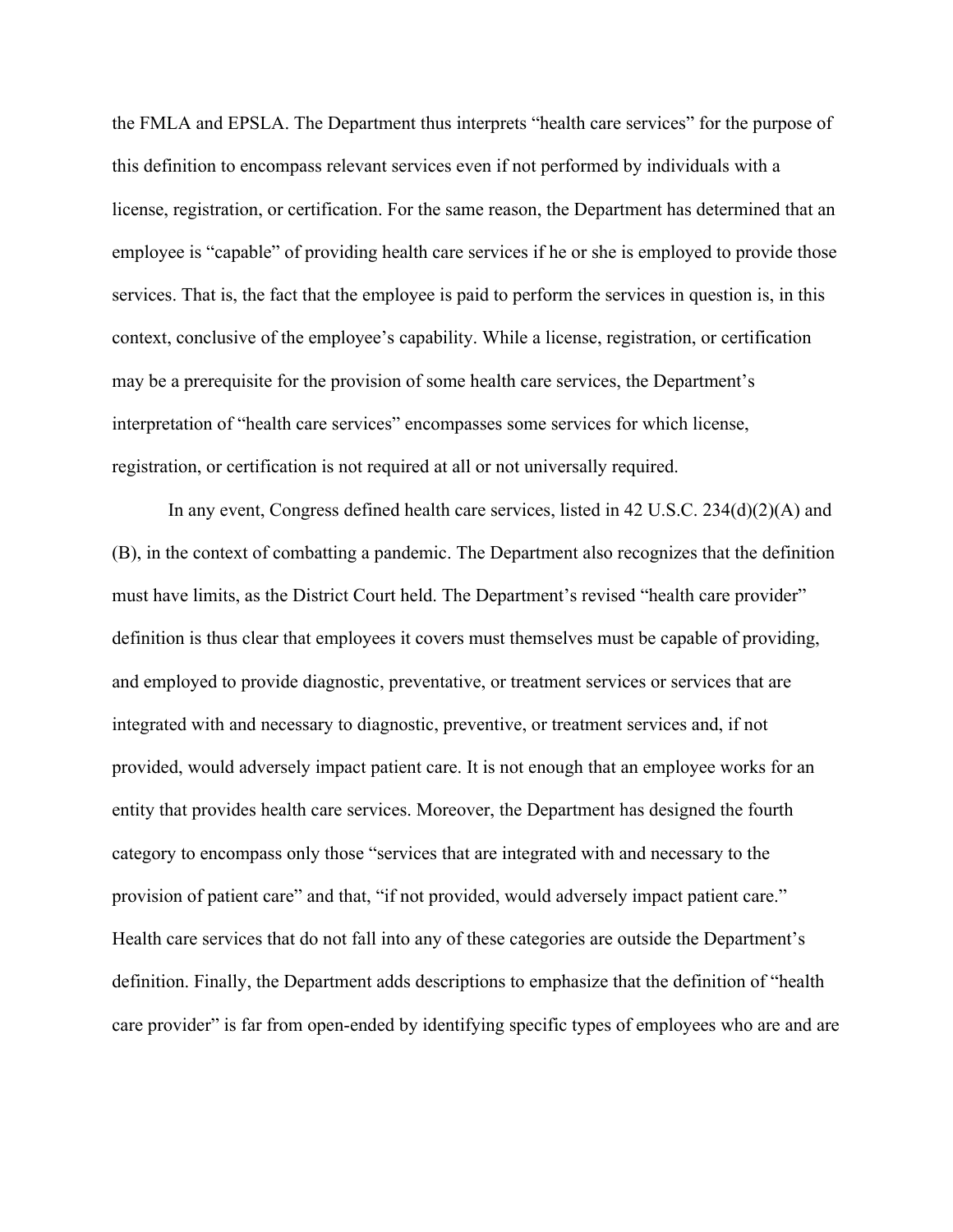not included within the definition and by describing the types of roles and duties that would make an employee a "health care provider."

Revised § 826.30(c)(1)(ii) lists the three types of employees who may qualify as "health care providers" under § 826.30(c)(1)(i)(B). First, § 826.30(c)(1)(ii)(A) explains that included within the definition are nurses, nurse assistants, medical technicians, and any other persons who directly provide the services described in  $\S$  826.30(c)(1)(i)(B), i.e., diagnostic, preventive, treatment services, or other services that are integrated with and necessary to the provision of patient care are health care providers.

Second,  $\S 826.30(c)(1)(ii)(B)$  explains that, included within the definition, are employees providing services described in paragraph  $(c)(1)(i)(B)$  under the supervision, order, or direction of, or providing direct assistance to, a person described in paragraphs  $(c)(1)(i)(A)$  (that is, employees who are health care providers under the usual FMLA definition) or  $(c)(1)(ii)(A)$  (that is, nurses or nurse assistants and other persons who directly provide services described in paragraph  $(c)(1)(i)(B)$ ).

Finally, under §  $826.30(c)(1)(ii)(C)$ , "health care providers" include employees who may not directly interact with patients and/or who might not report to another health care provider or directly assist another health care provider, but nonetheless provide services that are integrated with and necessary components to the provision of patient care. Health care services reasonably may include services that are not provided immediately, physically to a patient; the term health care *services* may reasonably be understood to be broader than the term *health care*. For example, a laboratory technician who processes test results would be providing diagnostic health care services because, although the technician does not work directly with the patient, his or her services are nonetheless an integrated and necessary part of diagnosing the patient and thereby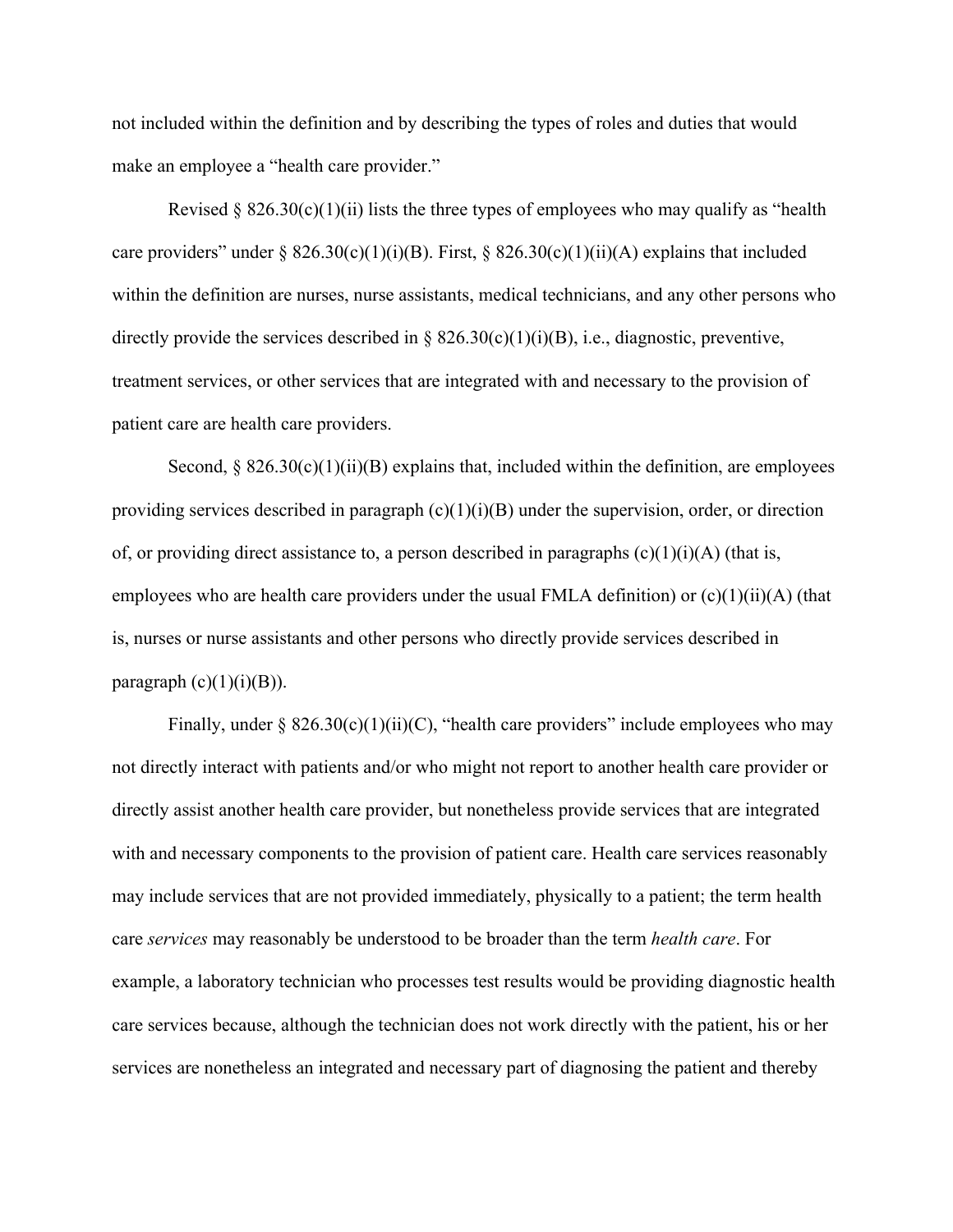determining the proper course of treatment.<sup>26</sup> Processing that test is integrated into the diagnostic process, like performing an x-ray is integrated into diagnosing a broken bone.

Individuals who provide services that affect, but are not integrated into, the provision of patient care are not covered by the definition, because employees who do not provide health care services as defined in paragraph  $(c)(1)(i)(B)$  are not health care providers. Accordingly, revised § 826.30(c)(1)(iii) provides examples of employees who are not health care providers. The Department identifies information technology (IT) professionals, building maintenance staff, human resources personnel, cooks, food service workers, records managers, consultants, and billers. While the services provided by these employees may be related to patient care—*e.g*., an IT professional may enable a hospital to maintain accurate patient records— they are too attenuated to be integrated and necessary components of patient care. This list is illustrative, not exhaustive.

Recognizing that a health care provider may provide services at a variety of locations, and to help the regulated community identify the sorts of employees that may perform these services,  $\S 826.30(c)(2)(iv)$  provides a non-exhaustive list of facilities where health care providers may work, including temporary health care facilities that may be established in

<sup>26</sup> The District Court's opinion noted that "lab technicians" do not "directly provide healthcare services to patients." *See New York*, 2020 WL 4462260, at \*10. However, the precise question whether any lab technician may be a health care provider was not before or decided by the District Court. The relevant statutory definition does not limit the persons the Secretary may determine capable of providing health care services to only those who provide health care services directly to patients. As explained in this context, the Department concludes some persons who provide health care services will do so indirectly. Importantly, however, the Department's definition includes only persons who themselves provide health care services, whether indirectly or directly. Accordingly, the Department concludes based on the explanation provided above that, while not all lab technicians will necessarily qualify as health care providers, some will. The determination requires a role-specific analysis.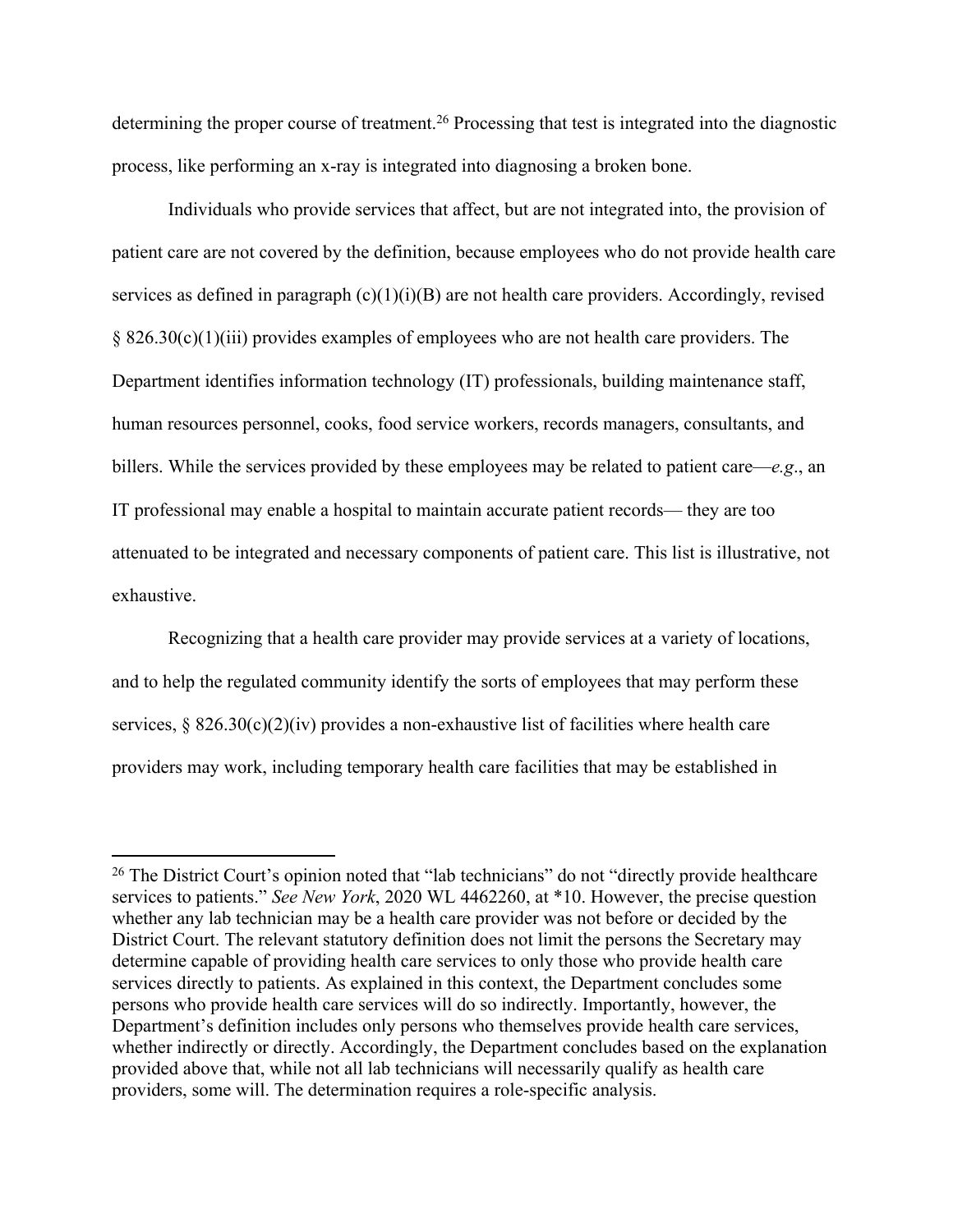response to the COVID-19 pandemic.<sup>27</sup> This list contains almost the same set of health care facilities listed in the original  $\S 826.30(c)(1)(i)$  and is drawn from 42 U.S.C. 300 $ii(3)$ , which also contains a non-exhaustive list of entities that qualify as "health care providers."<sup>28</sup> Consistent with the District Court's decision, however, the revised regulatory text explicitly provides that not all employees who work at such facilities are necessarily health care providers within the definition. For example, the categories of employees listed in §  $826.30(c)(1)(iii)$  would not qualify as "health care providers" even if they worked at a listed health care facility. On the other hand, employees who do not work at any of the listed health care facilities may be health care providers under FFCRA sections 3105 and 5102(a). Thus, the list is merely meant to be a helpful guidepost, but itself says nothing dispositive as to whether an employee is a health care provider.

Under this revised definition,  $\S$  826.30(c)(1)(v) provides specific examples of services that may be considered "diagnostic services, preventative services, treatment services, or other services that are integrated with and necessary to the provision of patient care" under § 826.30(c)(1)(i). These examples are non-exhaustive and are meant to be illustrative.

Diagnostic services include, for example, taking or processing samples, performing or assisting in the performance of x-rays or other diagnostic tests or procedures, and interpreting

<sup>&</sup>lt;sup>27</sup> The Javits Center in New York City, for example, was converted into a temporary hospital to treat COVID-19 patients. *See, e.g.*, Adam Jeffery and Hannah Miller, Coronavirus, Gov. Guomo, the National Guard and FEMA transform the Javits Center into a hospital, CNCN, Mar 28, 2020, available at https://www.cnbc.com/2020/03/27/coronavirus-gov-cuomo-the-national-guard-andfema-transform-the-javits-center-into-a-hospital.html.

<sup>&</sup>lt;sup>28</sup> "The term 'health care provider' includes a hospital, skilled nursing facility, nursing facility, home health entity or other long term care facility, health care clinic, community mental health center … , renal dialysis facility, blood center, ambulatory surgical center …, emergency medical services provider, Federally qualified health center, group practice, a pharmacist, a pharmacy, a laboratory, a physician …, a practitioner …, a rural health clinic, … an ambulatory surgical center ..., a therapist, …and any other category of health care facility, entity, practitioner, or clinician determined appropriate by the Secretary [of Health and Human Services]." 42 U.S.C. 300jj(3).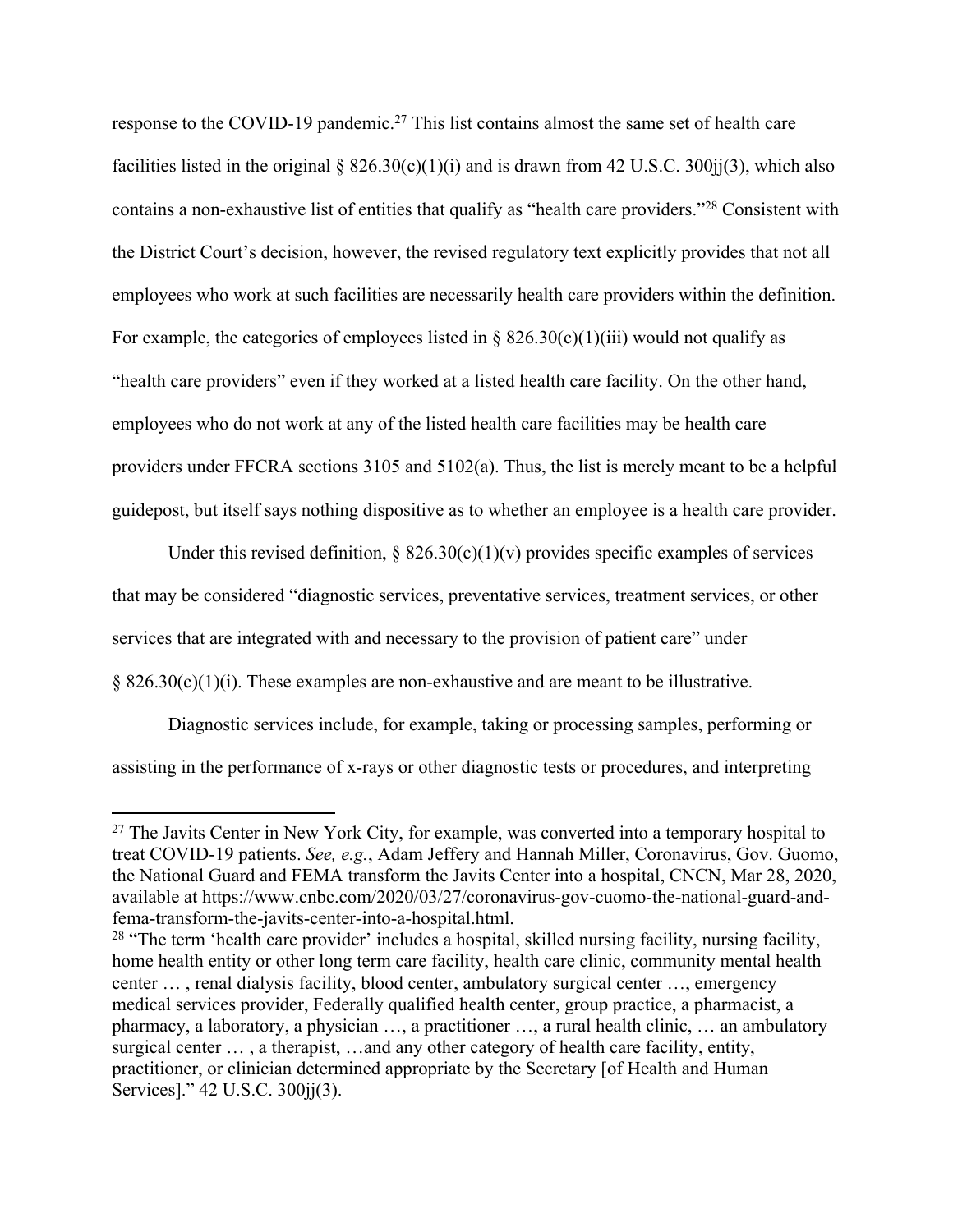test or procedure results. These services are integrated and necessary because without their provision, patient diagnosis would be undermined and individuals would not get the needed care. To illustrate, a technician or nurse who physically performs an x-ray is providing a diagnostic service and therefore is a health care provider.

Preventative services include, for example, screenings, check-ups, and counseling to prevent illnesses, disease, or other health problems. As with diagnostic services, preventative services are integrated and necessary because they are an essential component of health care. For example, a nurse providing counseling on diabetes prevention or on managing stress would be providing preventative services and therefore would be a health care provider.

Treatment services are the third category of services which make up health care services. Treatment services include, for example, performing surgery or other invasive or physical interventions, administering or providing prescribed medication, and providing or assisting in breathing treatments.

The last category of health care services are those services that are integrated with and necessary to diagnostic, preventive, or treatment services and, if not provided, would adversely impact patient care. This final category is intended to cover other integrated and necessary services that, if not provided, would adversely affect the patient's care. Such services include, for example, bathing, dressing, hand feeding, taking vital signs, setting up medical equipment for procedures, and transporting patients and samples. These tasks must be integrated and necessary to the provision of patient care, which significantly limits this category.

For example, bathing, dressing, or hand feeding a patient who cannot do that herself is integrated into to the patient's care. In another example, an individual whose role is to transport tissue or blood samples from a patient to the laboratory for analysis for the purpose of facilitating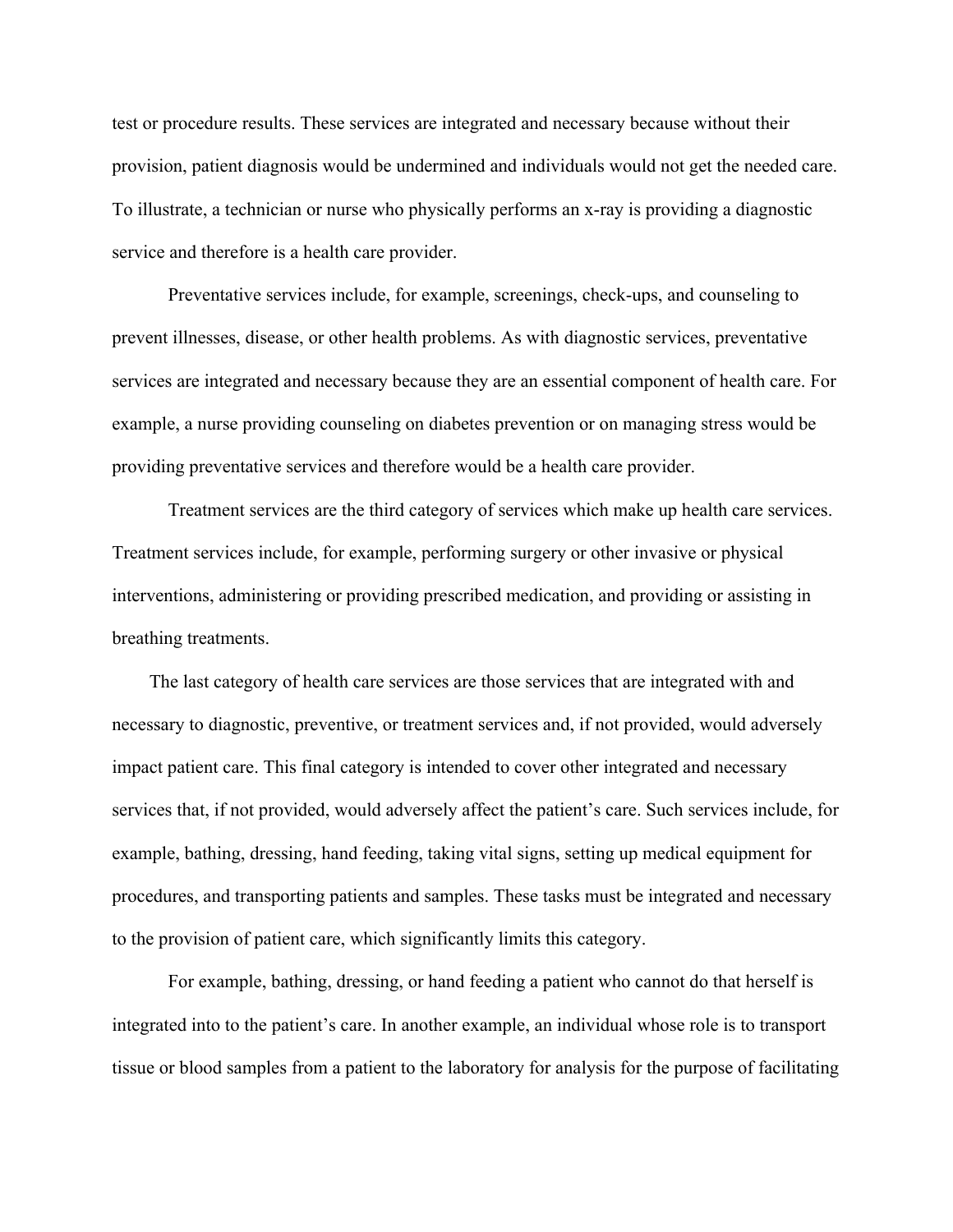a diagnosis would be providing health care services because timely and secure transportation of the samples is integrated with and necessary to provide care to that patient.<sup>29</sup> These tasks also must be something that, if not performed, would adversely affect the patient's care, and they also must be integrated into that patient's care. Thus, tasks that may be merely indirectly related to patient care and are not necessary to providing care are not health care services. Further, the Department notes that some of the exemplar services listed in  $\S 826.30(c)(1)(v)(D)$  may fit into more than one category.

Finally,  $\S 826.30(c)(1)(vi)$  explains that the above definition of "health care provider" applies only for the purpose of determining whether an employer may exclude an employee from eligibility to take FFCRA leave. This definition does not otherwise apply for the purposes of the FMLA. Nor does it identify health care providers whose advice to self-quarantine may constitute a qualified reason for paid sick leave under FFCRA section 5102(a)(2).

Revised § 826.30(c)(1)'s definition of "health care provider" for purposes of FFCRA sections 3105 and 5102(a) remains broader than the definition of "health care provider" under § 825.125, which defines the term for the pre-existing parts of FMLA and for purposes of FFCRA section  $5102(a)(2)$ . This is because these two definitions serve different purposes. The same term is usually presumed to have the same meaning throughout a single statute. *Brown v. Gardner*, 513 U.S. 115, 118 (1994). But "this presumption … yields readily to indications that the same phrase used in different parts of the same statute means different things." *Barber v. Thomas*, 560 U.S. 474, 484 (2010) (collecting cases). The Department purposefully limited

 $29$  Again, this requirement operates against the backdrop that a health care provider must be employed to provide the identified health care services. Therefore, a person employed to provide general transportation services that does not, for example, specialize in the transport of human tissue or blood samples is not a health care provider.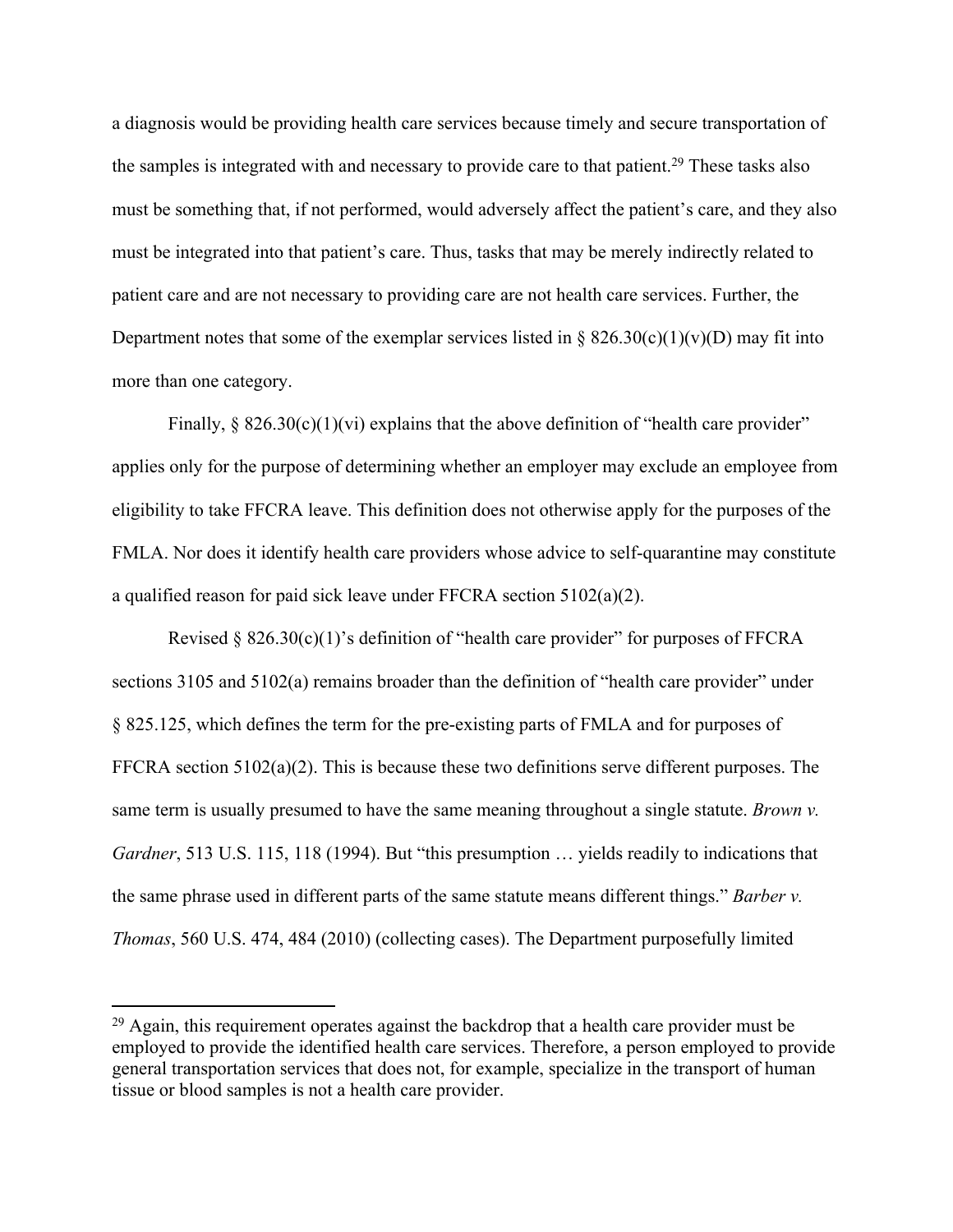§ 825.125's definition of "health care provider" to licensed medical professionals because the pre-existing FMLA definition used that term in the context of who could certify the diagnosis of serious health conditions for purposes of FMLA leave.<sup>30</sup> As a result, the definition in 29 CFR § 825.125 is narrower than the ordinary understanding of "health care provider," since many "providers" of health care services—such as nurses, physical therapists, medical technicians, or pharmacists—do not diagnose serious health conditions. *See* 29 CFR 825.115(a)(1) (defining continuing treatment for incapacity to require "[t]reatment two or more times, within 30 days of the first day of incapacity, by a health care provider, a *nurse* under direct supervision of a health care provider, or by a *provider of health care services (e.g., physical therapist)* under orders of, or on referral by, a health care provider") (emphases added); *id.* 825.115(c)(1) (defining continuing treatment for a chronic condition as including "periodic visits for treatment by a health care provider *or a nurse* under the direct supervision of a health care provider" (emphasis added)).

In contrast, and as explained above, the term "health care provider" serves an entirely different purpose in FFCRA sections 3105 and 5102(a). The Department believes these sections are best understood to have granted employers the option to exclude from paid leave eligibility health care providers whose absence from work would be particularly disruptive because those employees' services are important to combating the COVID-19 public health emergency and are essential to the continuity of operations of our health care system in general.<sup>31</sup> The definition of

<sup>&</sup>lt;sup>30</sup> Commenters to the 1993 proposed FMLA regulations asked the Department to define "health" care provider" to include "providers of a broad range of medical services." 58 FR 31800. The Department considered "such a broad definition … inappropriate" because, at that time, the term "health care provider" was used in the FMLA to refer to those who "will need to indicate their diagnosis in health care certificates." *Id.*

<sup>&</sup>lt;sup>31</sup> Although the statute does not explicitly articulate the purpose of these exceptions, the Department believes it is the only reasonable inference given that FFCRA sections 3015 and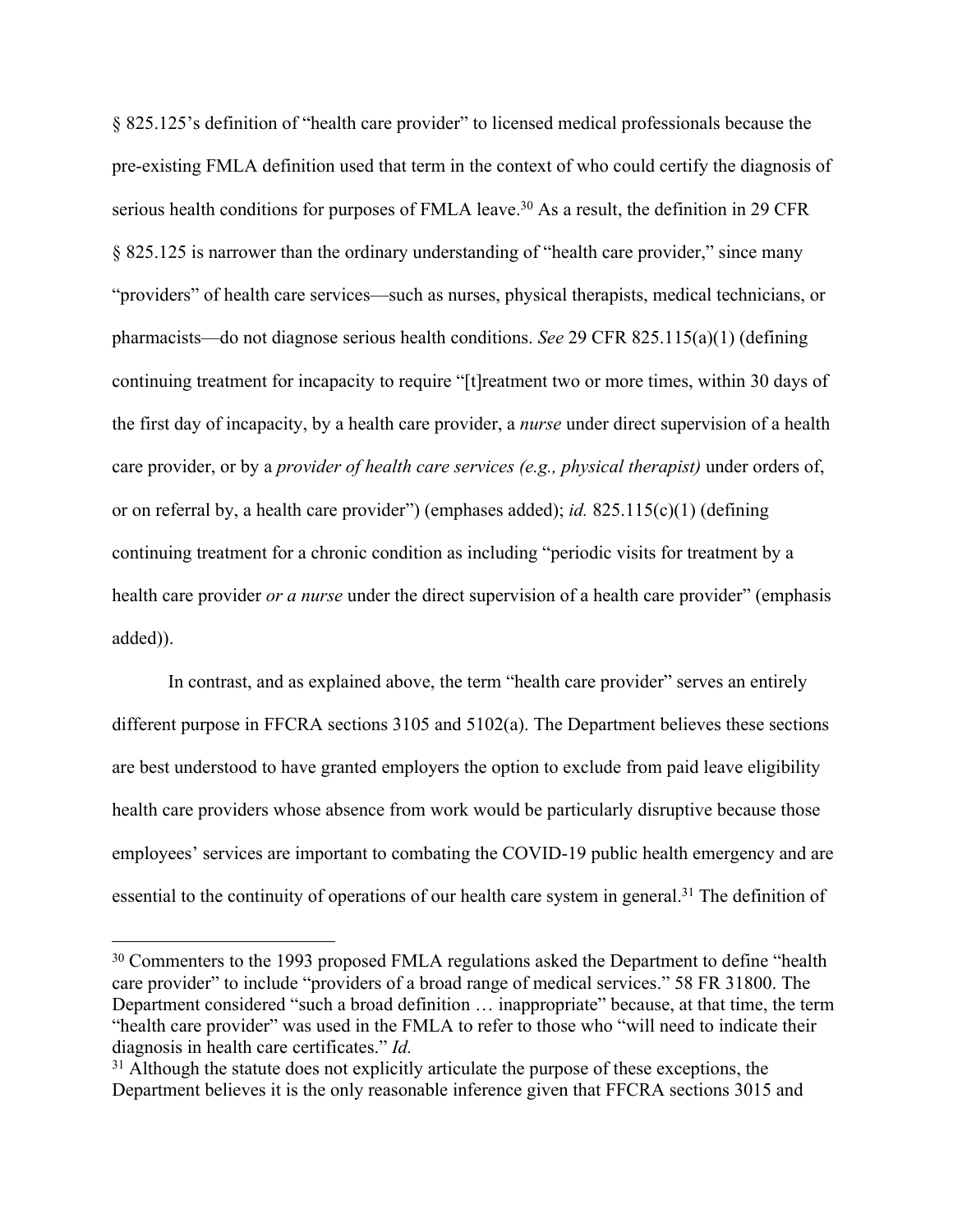"health care provider" as limited only to diagnosing medical professionals under 29 CFR § 825.125 is, in the Department's view, incompatible with this understanding of these sections. For example, nurses provide crucial services, often directly related to the COVID-19 public health emergency or to the continued operations of our health care system in general, but as noted, most nurses are not "health care providers" under § 825.125.<sup>32</sup> Nor are laboratory technicians who process COVID-19 or other crucial medical diagnostic tests, or other employees providing the critical services described above. But these workers are vital parts of the health system capacity that the Department believes Congress sought to preserve with the exclusions in FFCRA sections 3105 and 5102(a). A purposefully narrow definition of "health care providers" such as that in 29 CFR 825.125 would make excludable only a small class of employees that the

<sup>5102(</sup>a) each allowed employers to exclude both "health care providers" and "emergency responders" from FFCRA leave. Moreover, at the time the FFCRA was passed, many people feared that the health system capacity would be strained, and these provisions appear to have been calculated to ameliorate that issue. *See, e.g.*, NYC Mayor urges national enlistment program for doctors, Associated Press, Apr. 3, 2020, available at https://www.pbs.org/newshour/health/nyc-mayor-urges-national-enlistment-program-for-doctors; Jack Brewster, Cuomo: 'Any Scenario That Is Realistic Will Overwhelm The Capacity Of The Current Healthcare System,' Forbes, Mar. 26, 2020, available at https://www.forbes.com/sites/jackbrewster/2020/03/26/cuomo-any-scenario-that-is-realistic-willoverwhelm-the-capacity-of-the-current-healthcare-system/#2570066e7cf1; Melanie Evans and Stephanie Armour, Hospital Capacity Crosses Tipping Point in U.S. Coronavirus Hot Spots, WSJ.com, Mar. 26, 2020, available at https://www.wsj.com/articles/hospital-capacity-crossestipping-point-in-u-s-coronavirus-hot-spots-11585215006; Beckers Hospital Review, COVID-19 response requires 'all hands on deck' Atlantic Health System CEO says, Mar. 20, 2020, available at https://www.beckershospitalreview.com/hospital-management-administration/covid-19 response-requires-all-hands-on-deck-atlantic-health-system-ceo-says.html. The Department recognizes that this understanding of FFCRA sections 3105 and 5102(a) means that fewer people may receive paid leave. However, as explained, the Department believes this was the balance struck by Congress.

 $32$  The 1995 FMLA final rule added to § 825.125's definition of health care provider "nurse" practitioners and nurse-midwives (who provide diagnosis and treatment of certain conditions, especially at health maintenance organizations and in rural areas where other health care providers may not be available) if performing within the scope of their practice as allowed by State law." 60 FR 2199. Other nurses, however, are not generally considered health care providers under 29 CFR 825.125.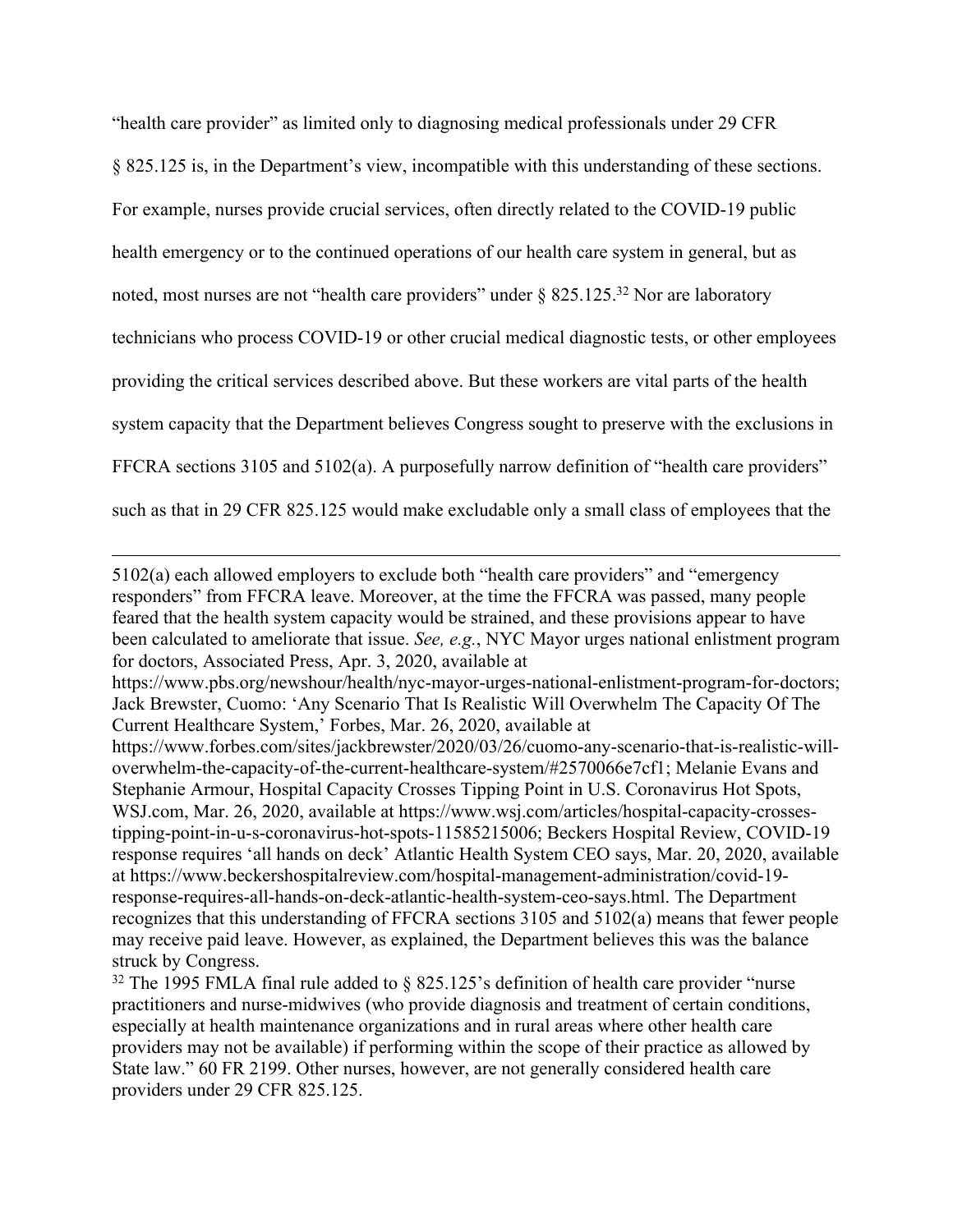Department believes would lack a connection to the identified policy objective. In accord with that understanding, revised  $\S$  826.30(c)(1) adopts a broader, but still circumscribed, definition of "health care provider" than 29 CFR 825.125.

# **V. Revising Notice and Documentation Requirements under §§ 826.90 and .100 to Improve Consistency**

The FFCRA permits employers to require employees to follow reasonable notice procedures to continue to receive paid sick leave after the first workday (or portion thereof) of leave. FFCRA section 5110(5)(E). Section 3102(b) of the FFCRA amends the FMLA to require employees taking expanded family and medical leave to provide their employers with notice of leave as practicable, when the necessity for such leave is foreseeable.

Section 826.100 lists documentation that an employee is required to provide the employer regarding the employee's need to take FFCRA leave, and states that such documentation must be provided "prior to" taking paid sick leave or expanded family and medical leave. The District Court held that the requirement that documentation be given "prior to" taking leave "is inconsistent with the statute's unambiguous notice provision," which allows an employer to require notice of an employee's reason for taking leave only "after the first workday (or portion thereof)" for paid sick leave, or "as is practicable" for expanded family and medical leave taken for school, place of care, or child care provider closure or unavailability. *New York*, 2020 WL 4462260, at \*12.

In keeping with the District Court's conclusion, the Department amends § 826.100 to clarify that the documentation required under § 826.100 need not be given "prior to" taking paid sick leave or expanded family and medical leave, but rather may be given as soon as practicable, which in most cases will be when the employee provides notice under  $\S$  826.90. The Department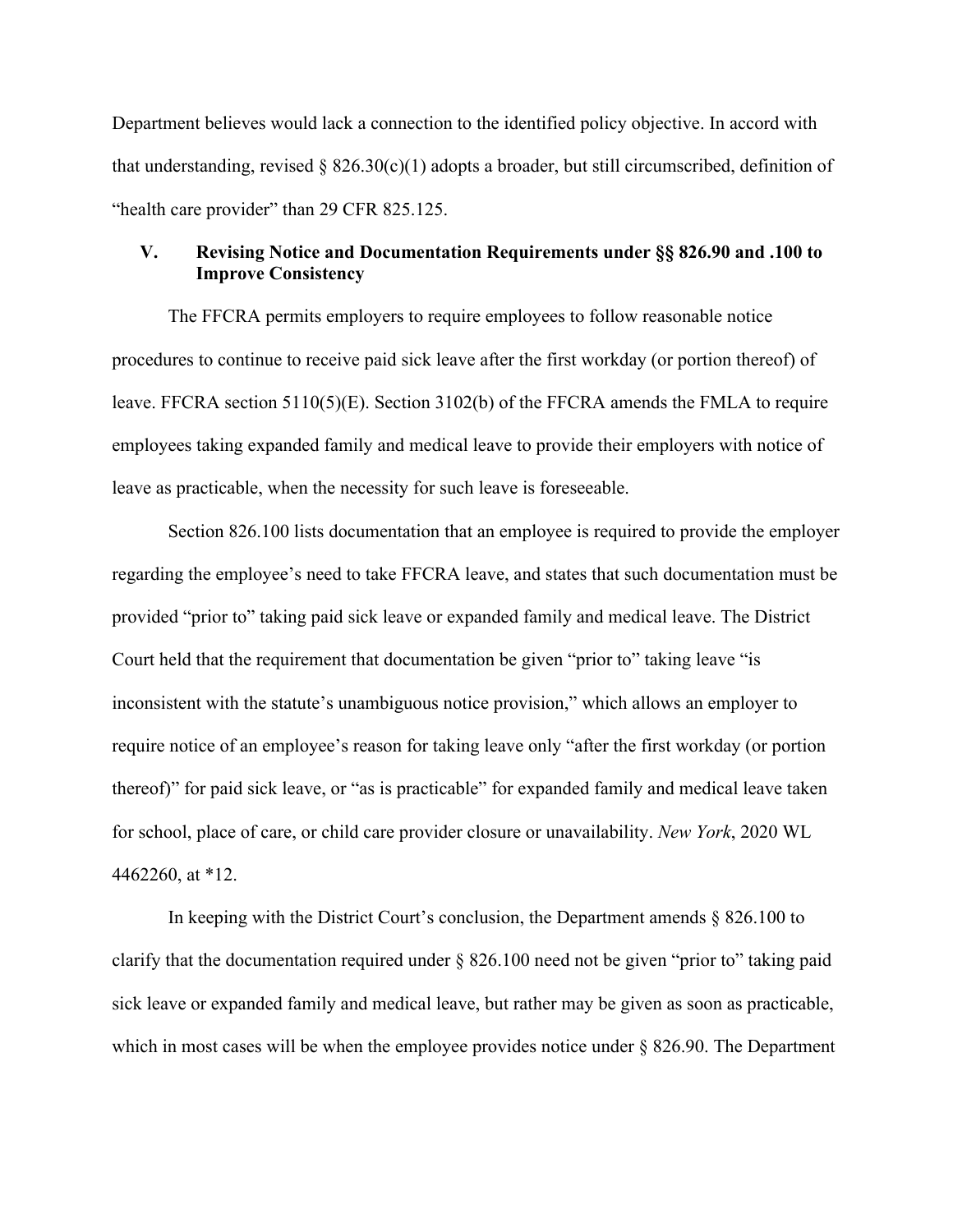is also revising § 826.90(b) to correct an inconsistency regarding the timing of notice for employees who take expanded family and medical leave.

Sections 826.90 and 826.100 complement one another. Section 826.90 sets forth circumstances in which an employee who takes paid sick leave or expanded family and medical leave must give notice to his or her employer. Section 826.100 sets forth information sufficient for the employer to determine whether the requested leave is covered by the FFCRA. Section 826.100(f) also allows the employer to request an employee furnish additional material needed to support a request for tax credits under Division G of the FFCRA.

Section 826.90(b) governs the timing and delivery of notice. Previous § 826.90(b) stated, "Notice may not be required in advance, and may only be required after the first workday (or portion thereof) for which an Employee takes Paid Sick Leave or Expanded Family and Medical Leave." This statement is correct with respect to paid sick leave. FFCRA section  $5110(5)(E)$ . However, section 110(c) of the FMLA, as amended by FFCRA section 3102, explicitly states that "where the necessity for [expanded family and medical leave] is foreseeable, an employee shall provide the employer with such notice of leave as is practicable." Thus, for expanded family and medical leave, advance notice is not prohibited; it is in fact typically required if the need for leave is foreseeable. Revised  $\S$  826.90(b) corrects this error by stating that advanced notice of expanded family and medical leave is required as soon as practicable; if the need for leave is foreseeable, that will generally mean providing notice before taking leave. For example, if an employee learns on Monday morning before work that his or her child's school will close on Tuesday due to COVID-19 related reasons, the employee must notify his or her employer as soon as practicable (likely on Monday at work). If the need for expanded family and medical leave was not foreseeable—for instance, if that employee learns of the school's closure on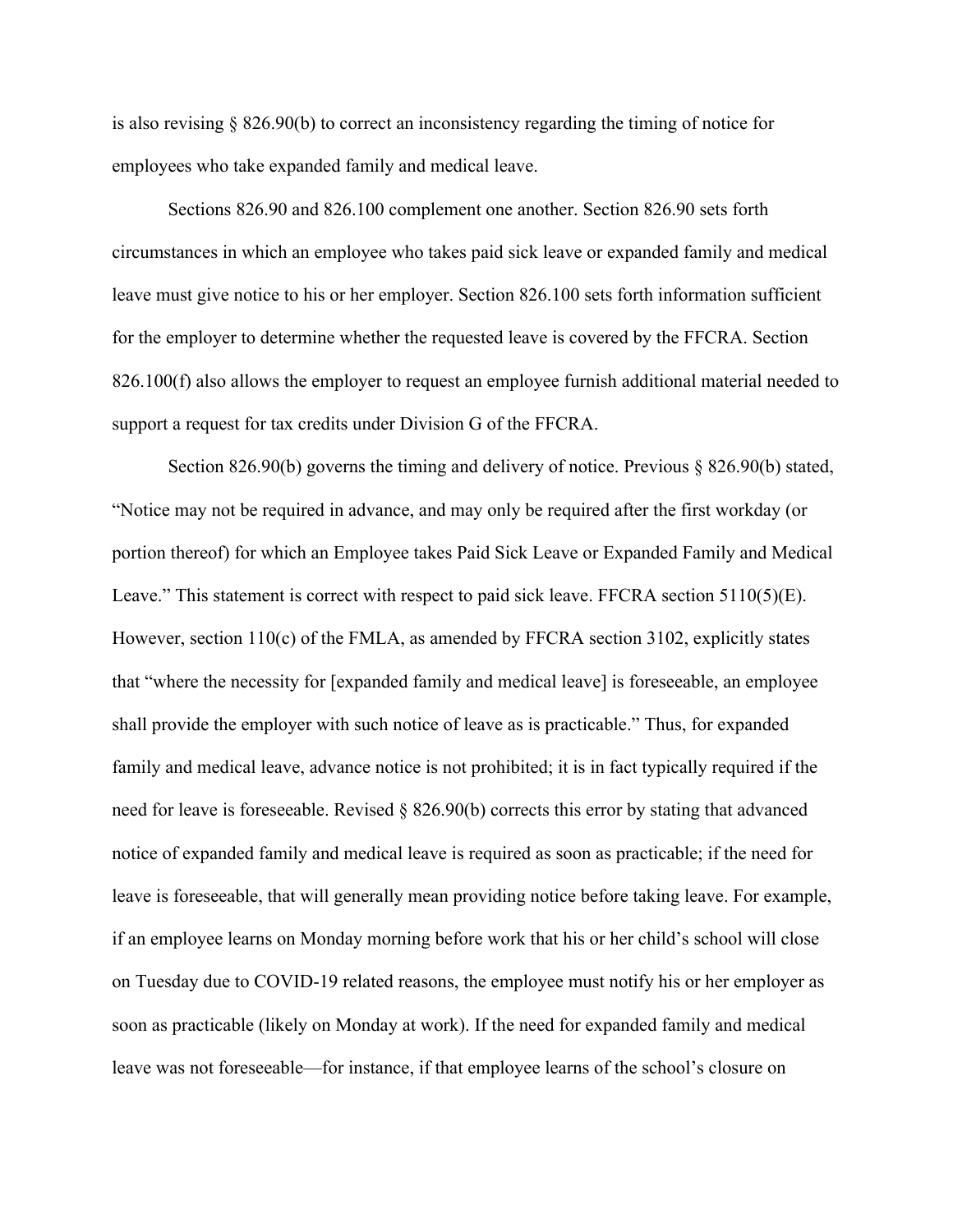Tuesday after reporting for work—the employee may begin to take leave without giving prior notice but must still give notice as soon as practicable.

Section 826.100(a) previously stated that an employee is required to give the employer certain documentation "prior to taking Paid Sick Leave under the EPSLA or Expanded Family and Medical Leave under the EFMLEA." As noted above, the District Court held that the requirement that documentation be provided prior to taking leave "is inconsistent with the statute's unambiguous notice provision," which allows an employer to require notice of an employee's reason for taking leave only "after the first workday (or portion thereof)" for paid sick leave, or "as is practicable" for expanded family and medical leave taken for school, place of care, or child care provider closure or unavailability. *New York*, 2020 WL 4462260, at \*12. Accordingly, the Department is revising § 826.100(a) to require the employee to furnish the listed information as soon as practicable, which in most cases will be when notice is provided under § 826.90. That is to say, an employer may require an employee to furnish as soon as practicable: (1) the employee's name; (2) the dates for which leave is requested; (3) the qualifying reason for leave; and (4) an oral or written statement that the employee is unable to work. The employer may also require the employee to furnish the information set forth in § 826.100(b)-(f) at the same time.

## **VI. Paperwork Reduction Act**

The Paperwork Reduction Act of 1995 (PRA), 44 U.S.C. 3501 *et seq*., and its attendant regulations, 5 CFR part 1320, require the Department to consider the agency's need for its information collections and their practical utility, the impact of paperwork and other information collection burdens imposed on the public, and how to minimize those burdens. The Department has determined that this temporary rule does not add any new information collection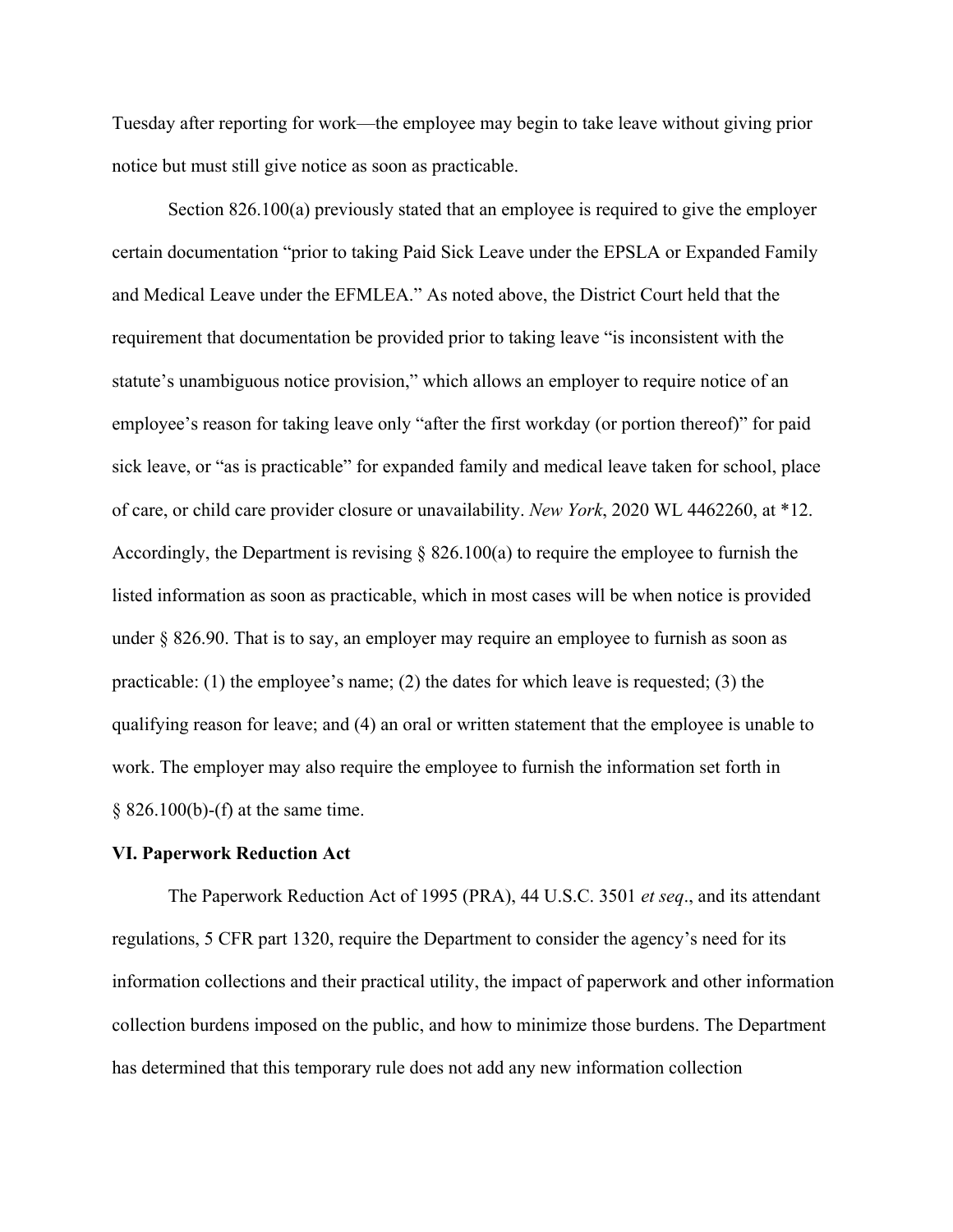requirements. The information collection associated with this temporary rule was previously approved by the Office of Management and Budget (OMB) under OMB control number 1235- 0031.

#### **VII. Administrative Procedure Act**

This rule is issued without prior notice and opportunity to comment and with an immediate effective date pursuant to the Administrative Procedure Act (APA). 5 U.S.C. 553(b) and  $(d)$ .

#### *A. Good Cause to Forgo Notice and Comment Rulemaking*

The APA, 5 U.S.C. 553(b)(B), authorizes an agency to issue a rule without prior notice and opportunity to comment when the agency, for good cause, finds that those procedures are "impracticable, unnecessary, or contrary to the public interest." The FFCRA authorizes the Department to issue regulations under the EPSLA and the EFMLEA pursuant to the good cause exception of the APA. FFCRA sections 3102(b) (adding FMLA section 110(a)(3)), 5111.

As it did in the initial April 1, 2020 temporary rule, the Department is bypassing advance notice and comment because of the exigency created by the COVID-19 pandemic, the time limited nature of the FFCRA leave entitlement which expires December 31, 2020, the uncertainty created by the August 3, 2020 district court decision finding certain portions of the April 1 rule invalid, and the regulated community's corresponding immediate need for revised provisions and explanations from the Department. A decision to undertake notice and comment rulemaking would likely delay final action on this matter by weeks or months, which would be counter to one of the FFCRA's main purposes in establishing paid leave: enabling employees to leave the workplace immediately to help prevent the spread of COVID-19 and to ensure eligible employees are not forced to choose between their paychecks and the public health measures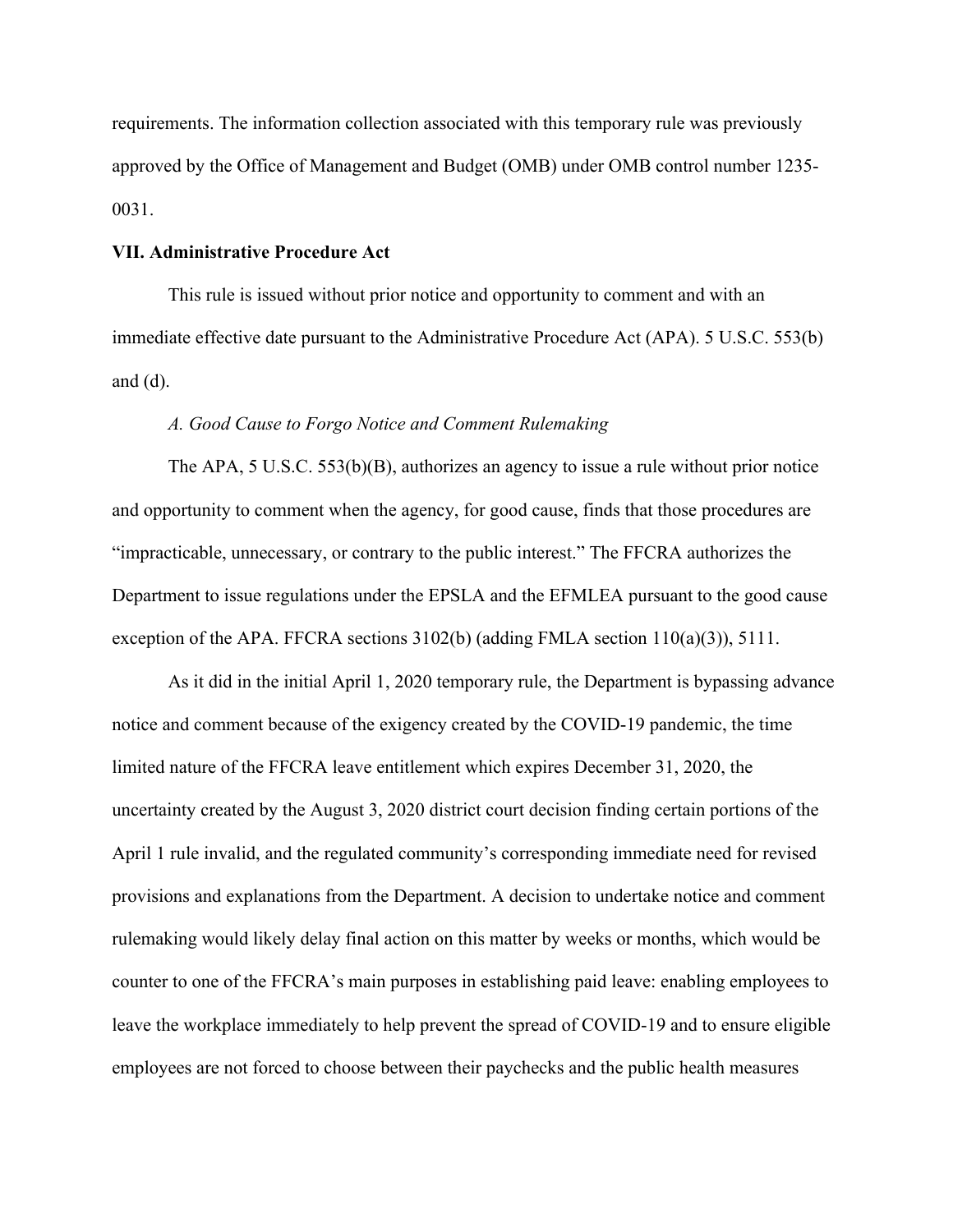needed to combat the virus. In sum, the Department determines that issuing this temporary rule as expeditiously as possible is in the public interest and critical to the Federal Government's relief and containment efforts regarding COVID-19.

## *B. Good Cause to Proceed With an Immediate Effective Date*

The APA also authorizes agencies to make a rule effective immediately, upon a showing of good cause, instead of imposing a 30-day delay. 5 U.S.C. 553(d)(3). The FFCRA authorizes the Department to issue regulations that are effective immediately under the EPSLA and the EFMLEA pursuant to the good cause exception of the APA. FFCRA sections 3102(b) (adding FMLA section 110(a)(3)), 5111; CARES Act section 3611(1)–(2). For the reasons stated above, the Department has concluded it has good cause to make this temporary rule effective immediately and until the underlying statute sunsets on December 31, 2020.

# **VIII. Executive Order 12866, Regulatory Planning and Review; and Executive Order 13563, Improved Regulation and Regulatory Review**

## *A. Introduction*

Under E.O. 12866, OMB's Office of Information and Regulatory Affairs (OIRA) determines whether a regulatory action is significant and therefore, subject to the requirements of the E.O. and OMB review. Section 3(f) of E.O. 12866 defines a "significant regulatory action" as an action that is likely to result in a rule that (1) has an annual effect on the economy of \$100 million or more, or adversely affects in a material way a sector of the economy, productivity, competition, jobs, the environment, public health or safety, or state, local, or tribal governments or communities (also referred to as economically significant); (2) creates serious inconsistency or otherwise interferes with an action taken or planned by another agency; (3) materially alters the budgetary impacts of entitlement grants, user fees, or loan programs, or the rights and obligations of recipients thereof; or (4) raises novel legal or policy issues arising out of legal mandates, the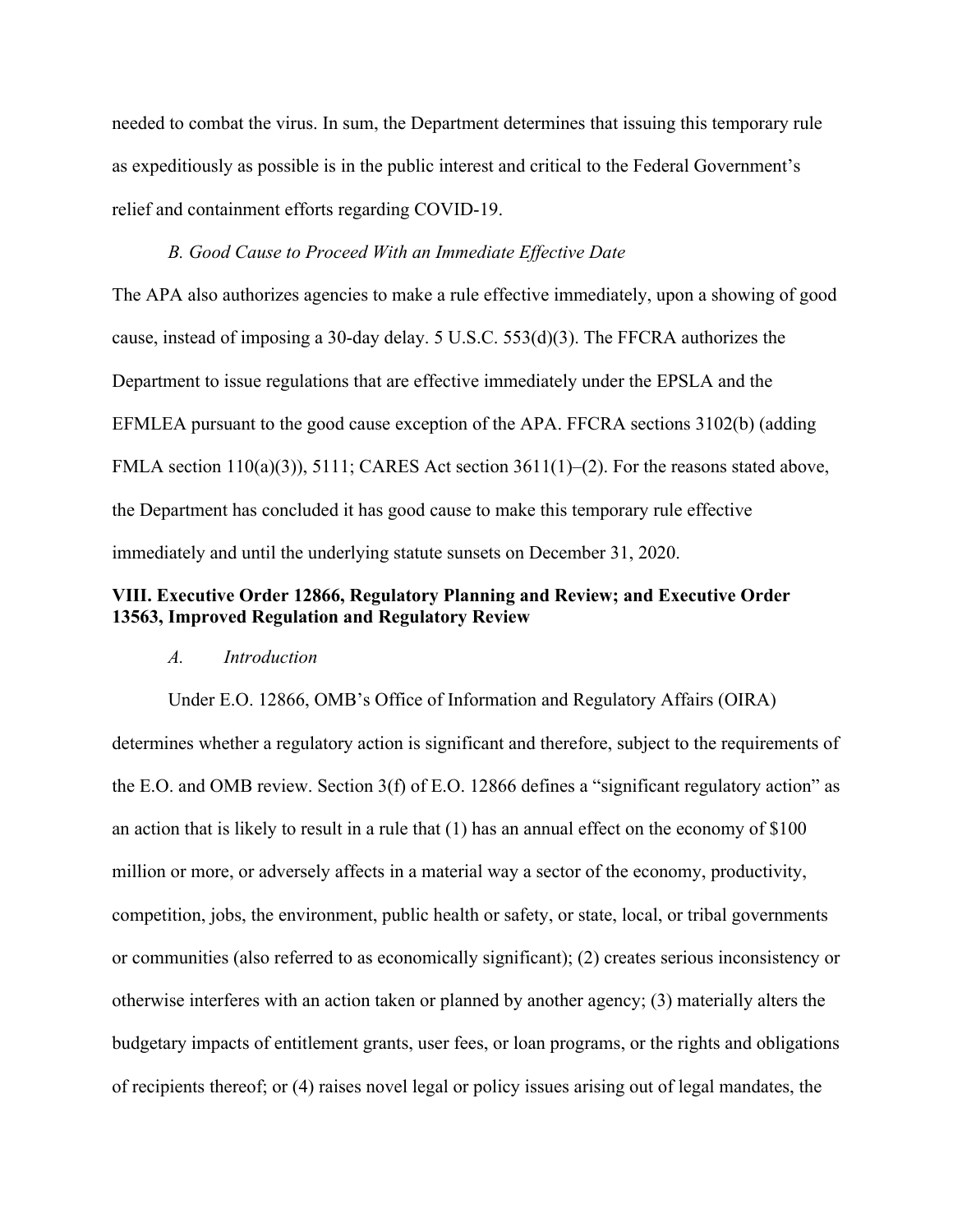President's priorities, or the principles set forth in the E.O. As described below, this temporary rule is not economically significant. The Department has prepared a Regulatory Impact Analysis  $(RIA)$  in connection with this rule, as required under section  $6(a)(3)$  of Executive Order 12866, and OMB has reviewed the rule. OIRA has designated this rule as not a "major rule," as defined by 5 U.S.C. 804(2).

Executive Order 13563 directs agencies to propose or adopt a regulation only upon a reasoned determination that its benefits justify its costs; the regulation is tailored to impose the least burden on society, consistent with achieving the regulatory objectives; and in choosing among alternative regulatory approaches, the agency has selected those approaches that maximize net benefits. Executive Order 13563 recognizes that some benefits are difficult to quantify and provides that, where appropriate and permitted by law, agencies may consider and discuss qualitatively values that are difficult or impossible to quantify, including equity, human dignity, fairness, and distributive impacts.

## *B. Overview of the Rule*

The temporary final rule promulgated by the Department in April 2020 implemented the EPSLA and the EFMLEA, as modified by the CARES Act. The EPSLA requires that certain employers provide two workweeks (up to 80 hours) of paid sick leave to eligible employees who need to take leave from work for specified reasons related to COVID-19. The EFMLEA requires that certain employers provide up to 12 weeks of expanded family and medical leave to eligible employees who need to take leave from work because the employee is caring for his or her son or daughter whose school or place of care is closed or child care provider is unavailable due to COVID-19 related reasons. Payments from employers to employees for such paid leave, as well as allocable costs related to the maintenance of health benefits during the period of the required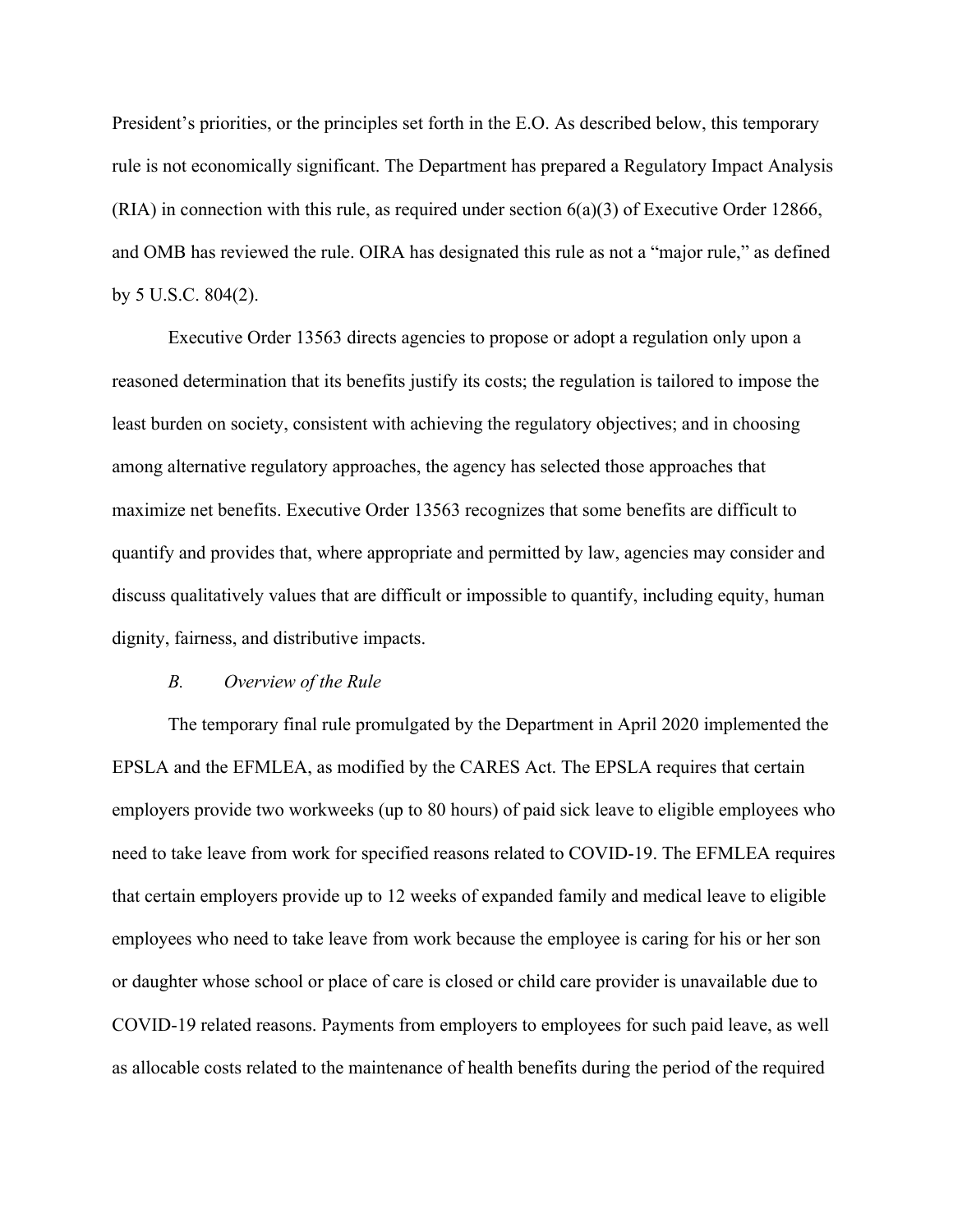leave, is to be reimbursed by the Department of the Treasury via tax credits, up to statutory limits, as provided under the FFCRA.

The Department is issuing this revised, new temporary rule, effective immediately, to reaffirm, revise, and clarify its regulations. The Department reaffirms that paid sick leave and expanded family and medical leave may be taken only if the employee has work from which to take leave, and that employees must receive employer approval to take paid sick leave or expanded family and medical leave intermittently. The Department narrows the definition of "health care provider" to employees who are health care providers under 29 CFR. 825.125 and employees capable of providing health care services, meaning those who are employed to provide diagnostic services, preventive services, treatment services, or other services that are integrated with and necessary to the provision of patient care. In this rule, the Department also clarifies that the information the employee gives the employer to support the need for leave should be given as soon as practicable, and corrects an inconsistency regarding when an employee may be required to give notice of expanded family and medical leave to their employer.

## *C. Economic Impacts*

#### 1. Costs

This rule revises and clarifies the temporary rule implementing the paid sick leave and expanded family and medical leave provisions of the FFCRA. The Department estimates that these revisions will result in additional rule familiarization costs to employers.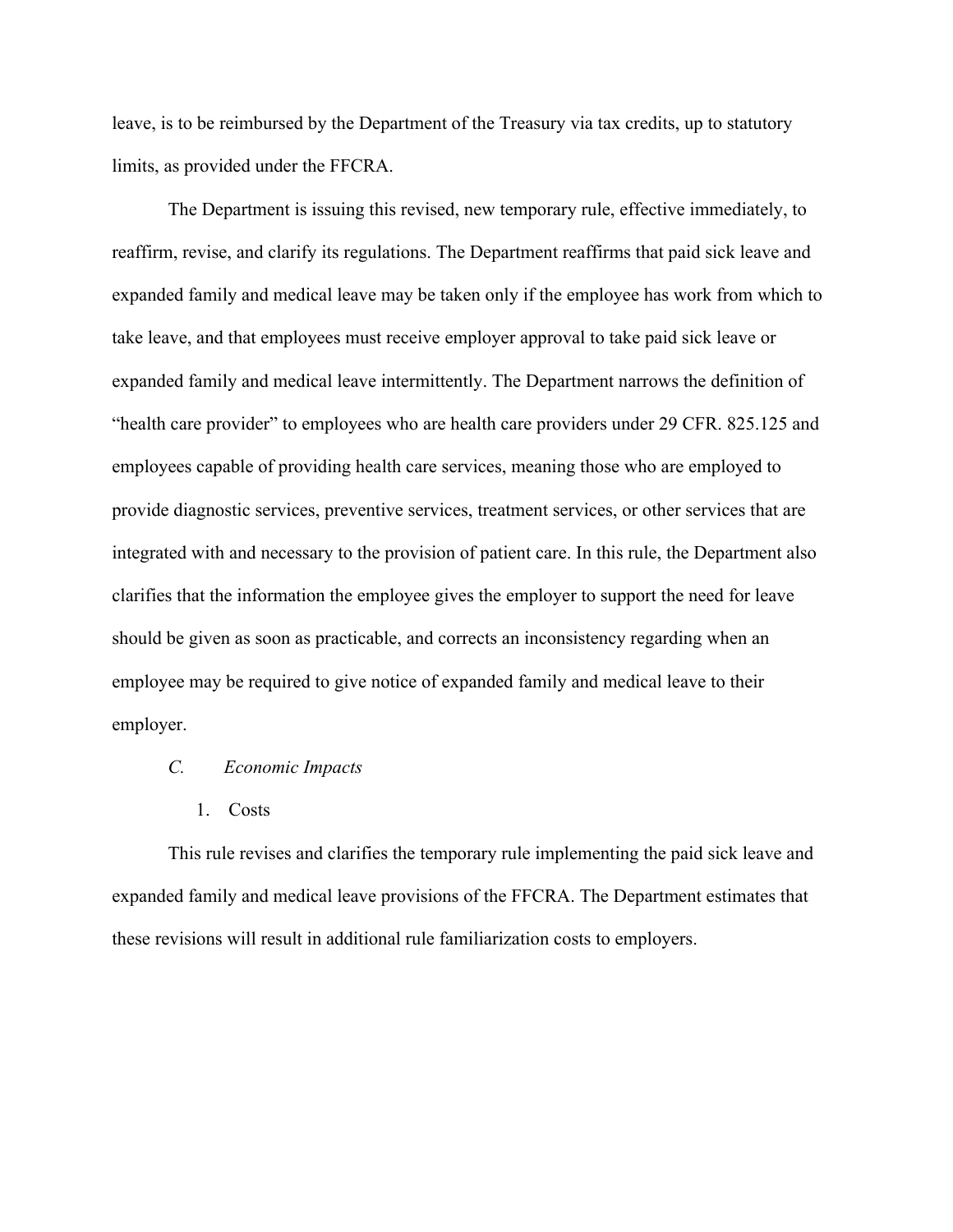The Department noted that according to the 2017 Statistics of U.S. Businesses (SUSB), there are 5,976,761 private firms in the U.S. with fewer than 500 employees.<sup>33</sup> The Department estimates that all 5,976,761 employers with fewer than 500 employees will need to review the rule to determine how and if their responsibilities have changed from the initial temporary rule. The Department estimates that these employers will likely spend fifteen minutes on average reviewing the new rule, and that this will be a one-time rule familiarization cost.

The Department's analysis assumes that the rule would be reviewed by Compensation, Benefits, and Job Analysis Specialists (SOC 13-1141) or employees of similar status and comparable pay. The median hourly wage for these workers is  $$31.04$  per hour.<sup>34</sup> In addition, the Department also assumes that benefits are paid at a rate of 46 percent<sup>35</sup> and overhead costs are paid at a rate of 17 percent of the base wage, resulting in a fully-loaded hourly wage of \$50.60.<sup>36</sup> The Department estimates that the total rule familiarization cost to employers with fewer than 500 employees, who spend 0.25 hour reviewing the rule, will be \$75,606,027 (5,976,761 firms  $\times$ 0.25 hour  $\times$  \$50.60) in the first year. This results in a ten-year annualized cost of \$10.1 million at 7 percent and \$8.6 million at 3 percent.

In the initial rule, the Department estimated the costs to employers of both documentation and of posting a notice, and qualitatively discussed managerial and operating costs and costs to

<sup>33</sup> Statistics of U.S. Businesses 2017, https://www.census.gov/data/tables/2017/econ/susb/2017 susb-annual.html, 2017 SUSB Annual Data Tables by Establishment Industry <sup>34</sup> Occupational Employment and Wages, May 2019,

https://www.bls.gov/oes/2019/may/oes\_nat.htm.

<sup>&</sup>lt;sup>35</sup> The benefits-earnings ratio is derived from the Bureau of Labor Statistics' Employer Costs for Employee Compensation data using variables CMU1020000000000D and CMU1030000000000D.

 $36$  \$31.04 + \$31.04(0.46) + \$31.04(0.17) = \$50.60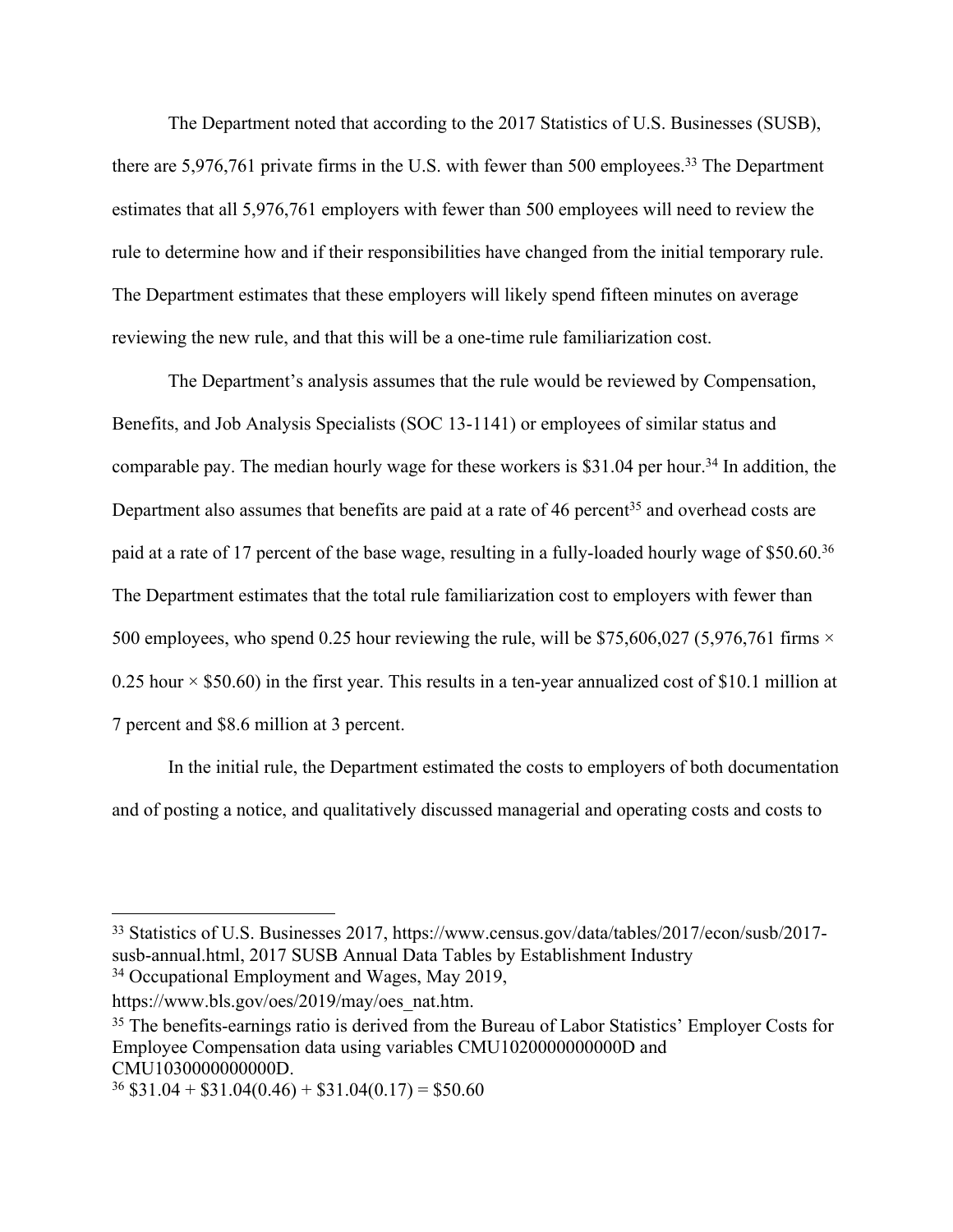the Department. The Department does not expect these revisions and clarifications to result in additional costs in any of these categories.

## ii. Transfers

In the initial temporary rule, the Department estimated that the transfers associated with this rule are the paid sick leave and expanded family and medical leave that employees will receive as a result of the FFCRA. The paid leave will initially be provided by employers, who will then be reimbursed by the Treasury Department through tax credits, up to statutory limits, which is then ultimately paid for by taxpayers. In the economic analysis of the initial temporary rule, the Department noted that it lacked data to determine which employees will need leave, and how many days of leave will ultimately be used. Because the share of employees who will use leave is likely to be only a partial share of those who are eligible, the Department was therefore unable to quantify the transfer of paid leave.

Certain health care providers and emergency responders may be excluded from this group of impacted employees. This new rule limits the definition of health care provider to employees who are health care providers under 29 CFR 825.125 and other employees capable of providing health care services, meaning those who are employed to provide diagnostic services, preventive services, treatment services, or other services that are integrated with and necessary to the provision of patient care. As discussed in the initial temporary rule, according to the SUSB data mentioned above, employers with fewer than 500 employees in the health care and social assistance industry employ 9.0 million workers.<sup>37</sup> The Department estimated that this is likely to

<sup>&</sup>lt;sup>37</sup> A few estimates from other third party analyses confirm that this 9 million figure is reasonable. *See* Michelle Long and Matthew Rae, *Gaps in the Emergency Paid Sick Leave Law for Health Care Workers*, KFF, Jun. 17, 2020 (estimating that 8.1 million workers are subject to the exemption), available at https://www.kff.org/coronavirus-covid-19/issue-brief/gaps-inemergency-paid-sick-leave-law-for-health-care-workers/; Sarah Jane Glynn, *Coronavirus Paid*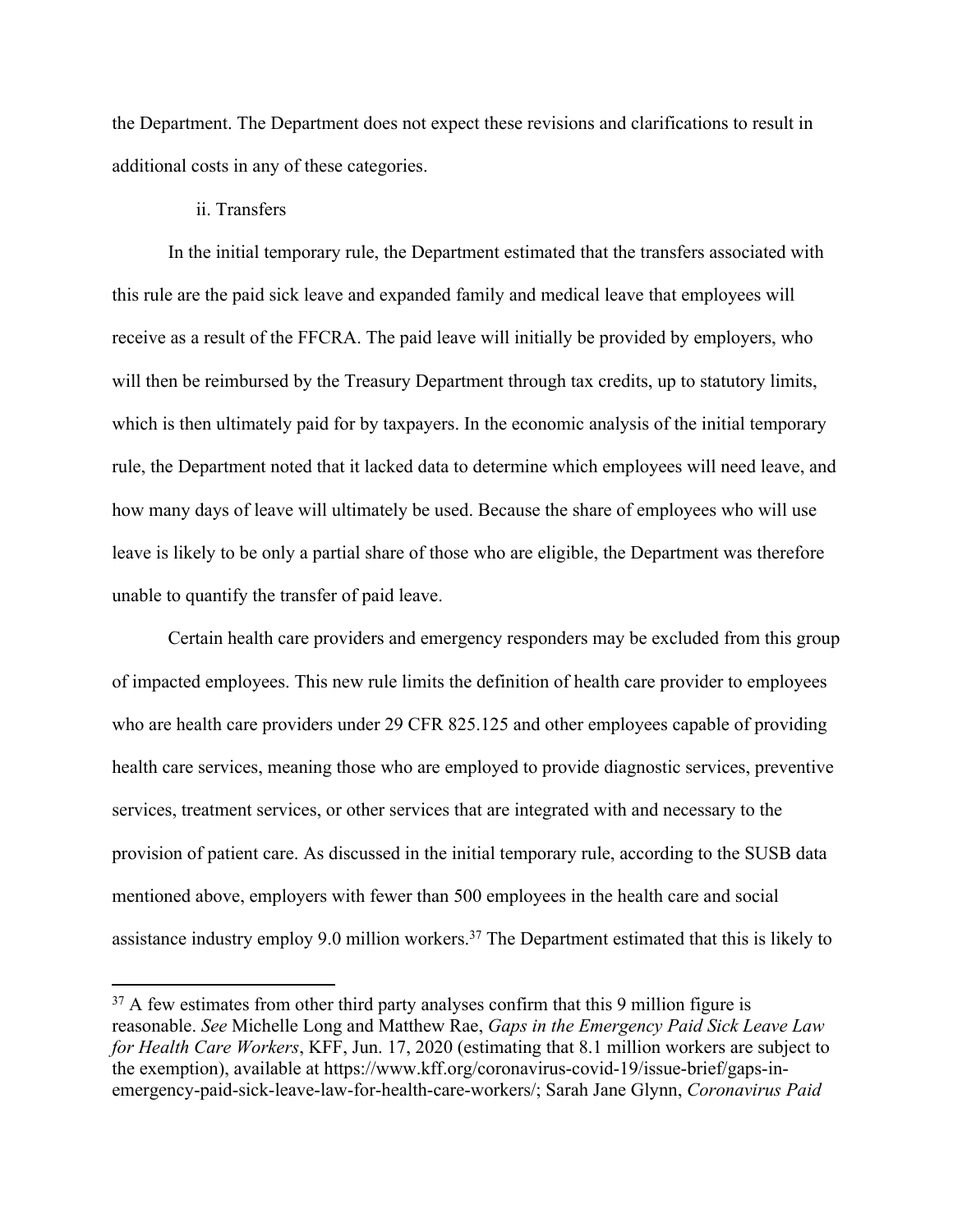be the upper bound of potential excluded health care providers, because some of these employees' employers could decide not to exclude them from eligibility to use paid sick leave or expanded family and medical leave. In this new rule, the Department is narrowing the definition of health care provider, which means that fewer employees could potentially be excluded from receiving paid sick leave and expanded family and medical leave. If more employees are able to use this leave, transfers to employees will be higher. Because the Department lacks data on the number of workers who were potentially excluded under the prior definition, and how that number will change under the new definition, the Department is unable to quantify the change in transfers associated with this new rule. However, the Department does not expect that this new temporary rule will result in a transfer at or more than \$100 million dollars annually.

#### iii. Benefits

This new temporary rule will increase clarity for both employers and employees, which could lead to an increase in the use of paid sick leave and expanded family and medical leave. As discussed in the initial rule, the benefits of the paid sick leave and expanded family and medical leave provisions of the FFCRA are vast, and although unable to be quantified, are expected to greatly outweigh any costs of these provisions. With the availability of paid leave, sick or potentially exposed employees will be encouraged to stay home, thereby helping to curb the spread of the virus at the workplace. If employees still receive pay while on leave, they will benefit from being able to cover necessary expenses, and to continue to spend money to help support the economy. This will have spillover effects not only on the individuals who receive

*Leave Exemptions Exclude Millions of Workers from Coverage*, American Progress (Apr. 17, 2020) (estimating that 8,984,000 workers are subject to the exemption), available at https://www.americanprogress.org/issues/economy/news/2020/04/17/483287/coronavirus-paidleave-exemptions-exclude-millions-workers-coverage/.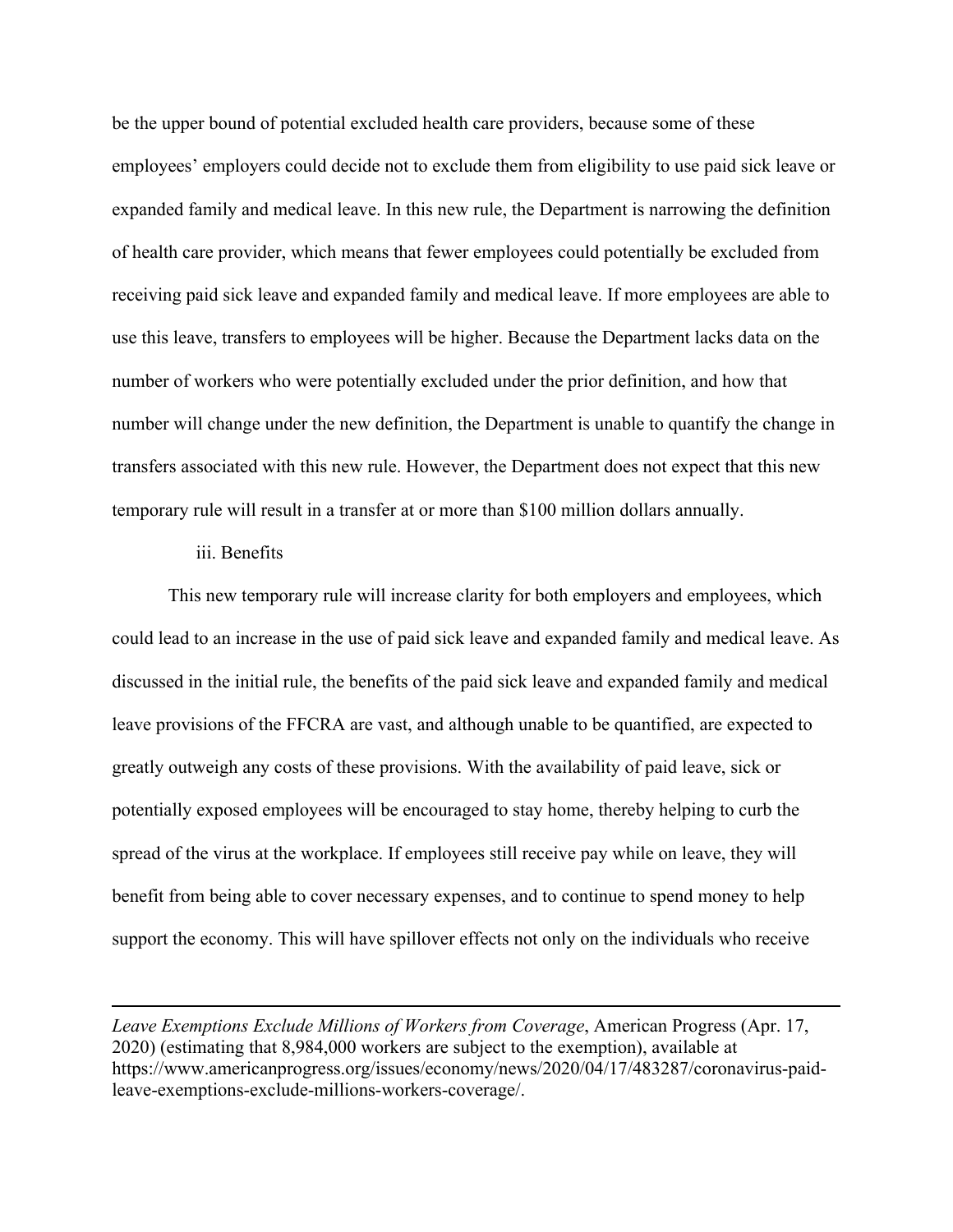pay while on leave, but also to their communities and the national economy as a whole, which is facing unique challenges due to the COVID-19 global pandemic.

## **IX. Regulatory Flexibility Analysis**

The Regulatory Flexibility Act of 1980 (RFA), 5 U.S.C. 601 *et seq*., as amended by the Small Business Regulatory Enforcement Fairness Act of 1996, Public Law 104-121 (March 29, 1996), requires federal agencies engaged in rulemaking to consider the impact of their proposals on small entities, consider alternatives to minimize that impact, and solicit public comment on their analyses. The RFA requires the assessment of the impact of a regulation on a wide range of small entities, including small businesses, not-for-profit organizations, and small governmental jurisdictions. Agencies must perform a review to determine whether a proposed or final rule would have a significant economic impact on a substantial number of small entities. 5 U.S.C. 603 and 604.

As discussed above, the Department calculated rule familiarization costs for all 5,976,761 employers with and fewer than 500 employees. For the 5,755,307 employers with fewer than 50 employees, their one-time rule familiarization cost would be \$12.65.<sup>38</sup> The Department calculated this cost by multiplying the 15 minutes of rule familiarization by the fully-loaded wage of a Compensation, Benefits, and Job Analysis Specialist (0.25 hour  $\times$  \$50.60). These estimated costs will be minimal for small business entities, and will be well below one percent of their gross annual revenues, which is typically at least \$100,000 per year for the smallest businesses. Based on this determination, the Department certifies that the rule will not have a significant economic impact on a substantial number of small entities.

<sup>38</sup> Statistics of U.S. Businesses 2017, https://www.census.gov/data/tables/2017/econ/susb/2017 susb-annual.html, 2017 SUSB Annual Data Tables by Establishment Industry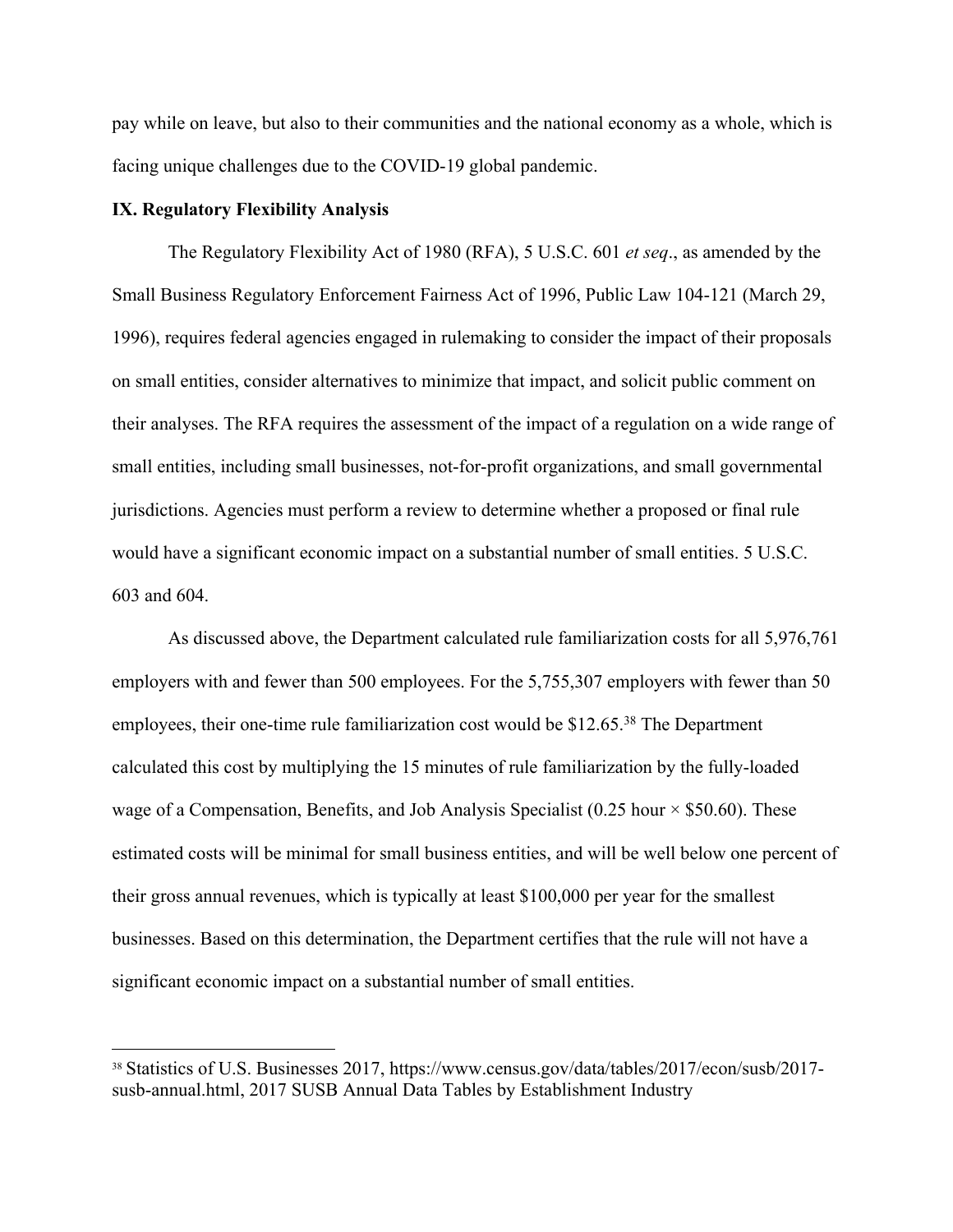#### **X. Unfunded Mandates Reform Act of 1995**

The Unfunded Mandates Reform Act of 1995 (UMRA) requires agencies to prepare a written statement for rules that include any federal mandate that may result in increased expenditures by state, local, and tribal governments, in the aggregate, or by the private sector, of \$165 million (\$100 million in 1995 dollars adjusted for inflation using the CPI-U) or more in at least one year. This statement must: (1) identify the authorizing legislation; (2) present the estimated costs and benefits of the rule and, to the extent that such estimates are feasible and relevant, its estimated effects on the national economy; (3) summarize and evaluate state, local, and tribal government input; and (4) identify reasonable alternatives and select, or explain the non-selection, of the least costly, most cost-effective, or least burdensome alternative. Based on the cost analysis in this temporary rule, the Department determined that the rule will not result in Year 1 total costs greater than \$165 million.

#### **XI. Executive Order 13132, Federalism**

This rule does not have substantial direct effects on the States, on the relationship between the National Government and the States, or on the distribution of power and responsibilities among the various levels of government. Therefore, in accordance with section 6 of Executive Order No. 13132, 64 FR 43255 (Aug. 4, 1999), this rule does not have sufficient federalism implications to warrant the preparation of a federalism summary impact statement.

#### **XII. Executive Order 13175, Indian Tribal Governments**

This rule would not have substantial direct effects on one or more Indian tribes, on the relationship between the Federal Government and Indian tribes, or on the distribution of power and responsibilities between the Federal Government and Indian tribes.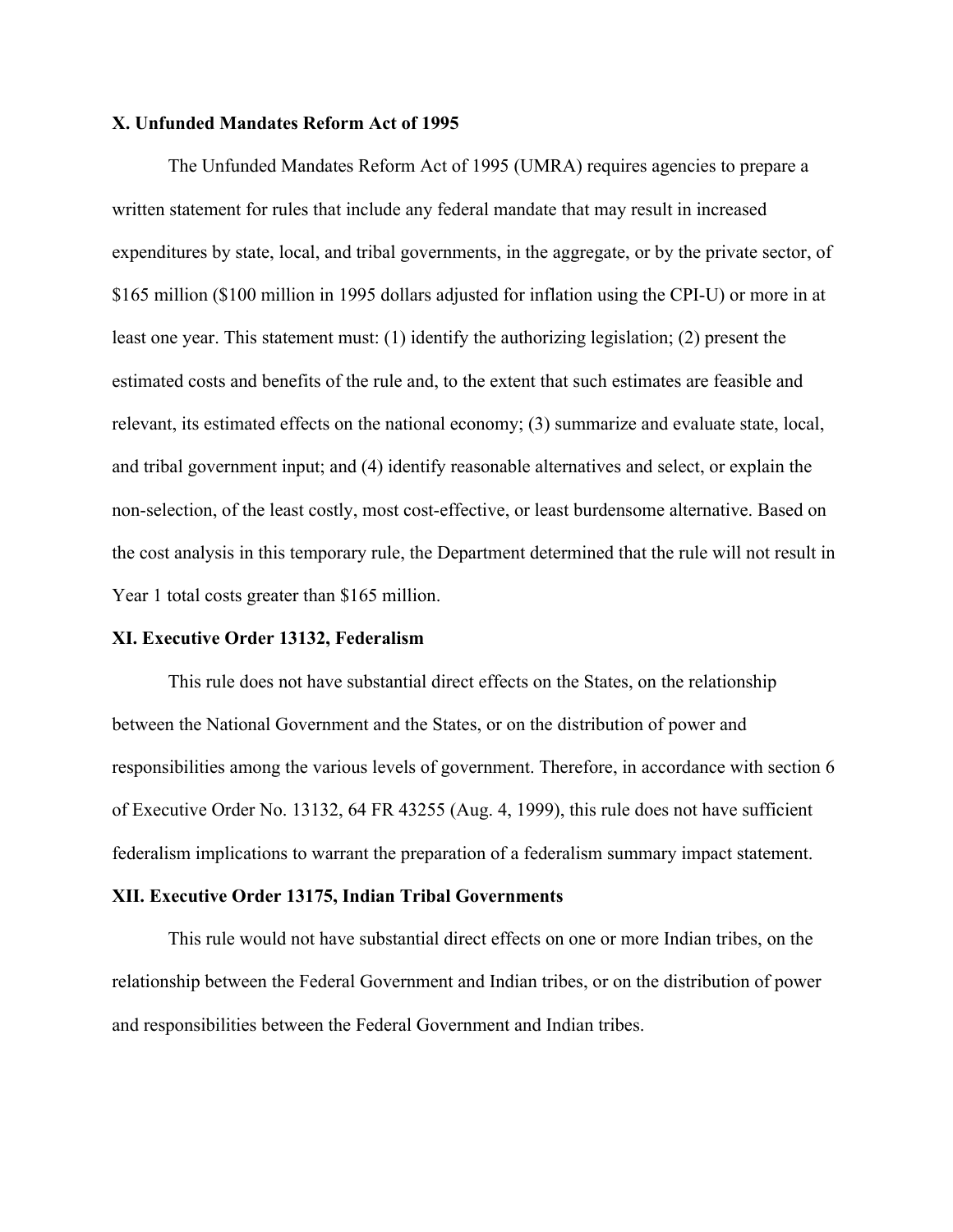List of Subjects in 29 CFR Part 826 Wages.

Signed at Washington, D.C. this 10th day of September, 2020.

Cheryl M. Stanton,

Administrator, Wage and Hour Division.

For the reasons set out in the preamble, the Department of Labor amends title 29 of the Code of Federal Regulations part 826 as follows:

# **PART 826—PAID LEAVE UNDER THE FAMILIES FIRST CORONAVIRUS RESPONSE ACT**

1. The authority citation for part 826 continues to read as follows: Authority: Pub. L. 116–127 sections 3102(b) and 5111(3); Pub. L. 116–136 section 3611(7).

2. Amend § 826.20 by revising paragraphs (a)(3) and (a)(4) and adding paragraph (a)(10), to read as follows:

§826.20 Paid leave entitlements.

 $(a) * * * *$ 

(3) *Advised by a health care provider to self-quarantine.* For the purposes of this section, the term health care provider has the same meaning as that term is defined in § 825.102 and 825.125 of this chapter. An Employee may take Paid Sick Leave for the reason described in paragraph  $(a)(1)(ii)$  of this section only if:

(i) A health care provider advises the Employee to self-quarantine based on a belief that: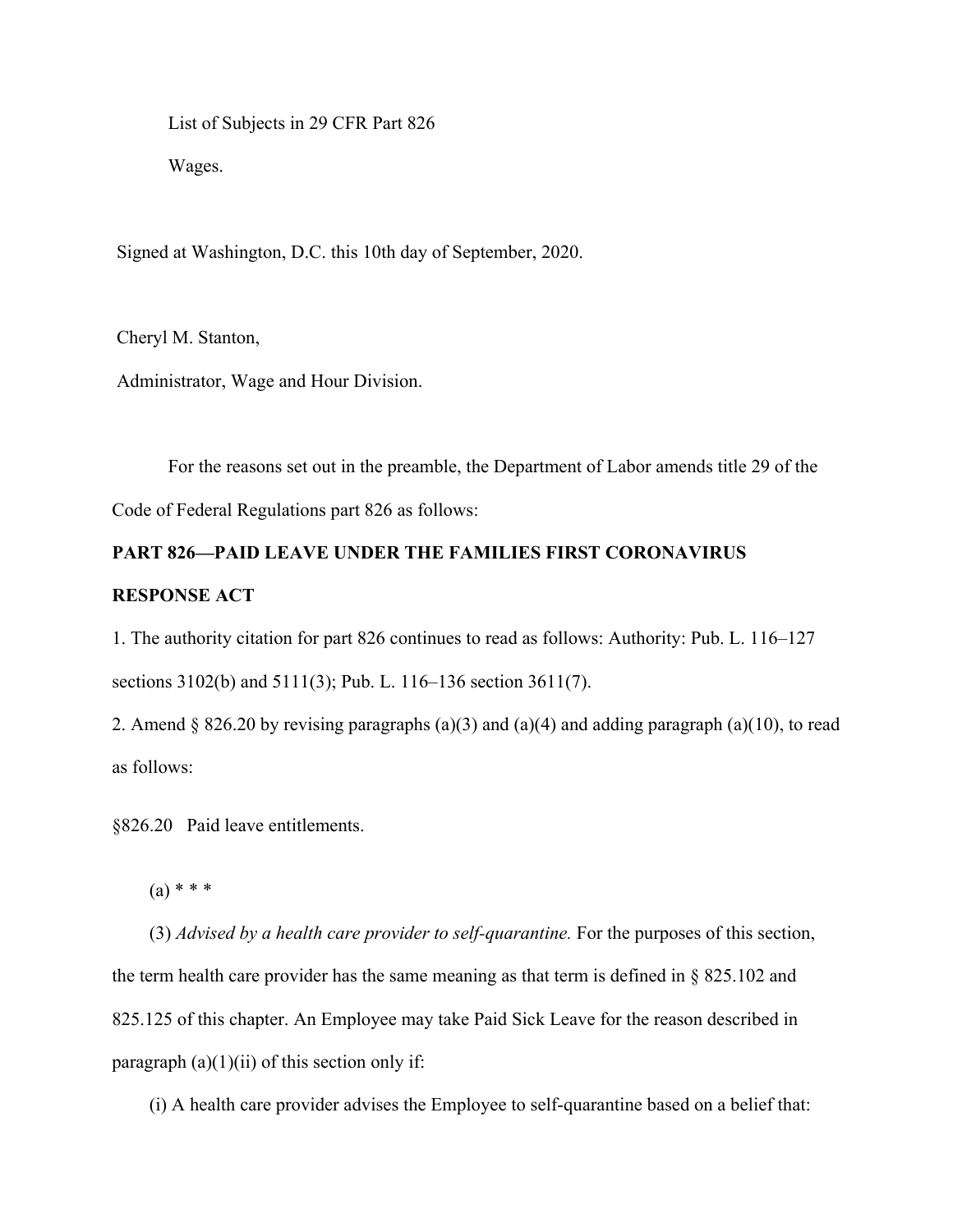(A) The Employee has COVID-19;

(B) The Employee may have COVID-19; or

(C) The Employee is particularly vulnerable to COVID-19; and

(ii) Following the advice of a health care provider to self-quarantine prevents the Employee from being able to work, either at the Employee's normal workplace or by Telework. An Employee who is advised to self-quarantine by a health care provider may not take Paid Sick Leave where the Employer does not have work for the Employee.

(4) *Seeking medical diagnosis for COVID-19.* An Employee may take Paid Sick Leave for the reason described in paragraph  $(a)(1)(iii)$  of this section if the Employee is experiencing any of the following symptoms:

(i) Fever;

(ii) Dry cough;

(iii) Shortness of breath; or

(iv) Any other COVID-19 symptoms identified by the U.S. Centers for Disease Control and Prevention.

(v) Any Paid Sick Leave taken for the reason described in paragraph (a)(1)(iii) of this subsection is limited to time the Employee is unable to work because the Employee is taking affirmative steps to obtain a medical diagnosis, such as making, waiting for, or attending an appointment for a test for COVID-19. An Employee seeking medical diagnosis for COVID-19 may not take Paid Sick Leave where the Employer does not have work for the Employee.

\*\*\*\*\*

(10) *Substantially similar condition.* An Employee may take leave for the reason described in paragraph  $(a)(1)(vi)$  of this section if he or she has a substantially similar condition as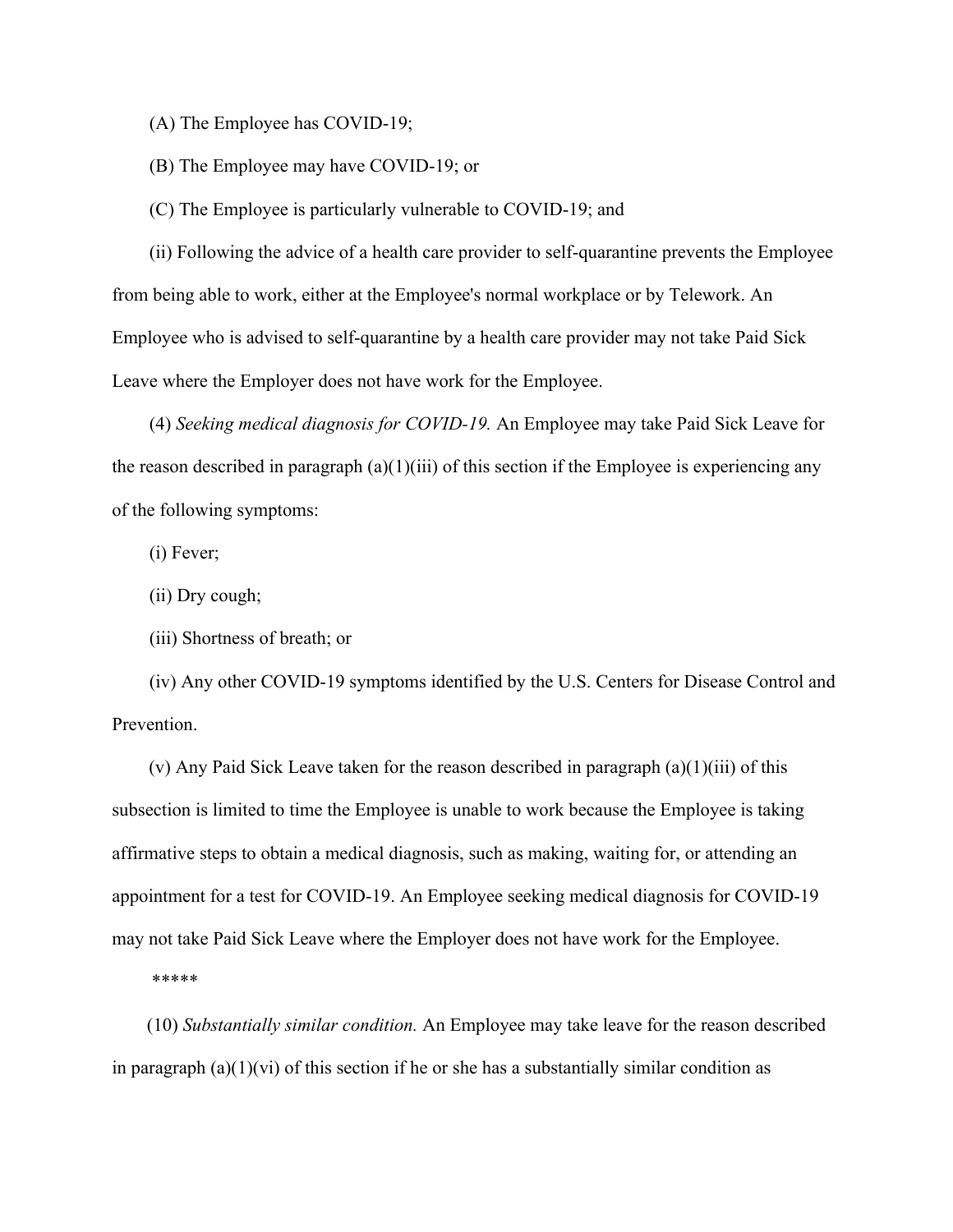specified by the Secretary of Health and Human Services, in consultation with the Secretary of the Treasury and the Secretary of Labor. The substantially similar condition may be defined at any point during the Effective Period, April 1, 2020, to December 31, 2020. An Employee may not take Paid Sick Leave for a substantially similar condition as specified by the Secretary of Health and Human Services where the Employer does not have work for the Employee. \* \* \* \* \*

3. Amend  $\S$  826.30 by revising paragraph (c)(1) to read as follows:

§826.30 Employee eligibility for leave.

\* \* \* \* \*

 $(c) * * *$ 

(1) *Health care provider*—(i) *Basic definition.* For the purposes of Employees who may be exempted from Paid Sick Leave or Expanded Family and Medical Leave by their Employer under the FFCRA, a health care provider is

(A) Any Employee who is a health care provider under 29 CFR 825.102 and 825.125, or;

(B) Any other Employee who is capable of providing health care services, meaning he or she is employed to provide diagnostic services, preventive services, treatment services, or other services that are integrated with and necessary to the provision of patient care and, if not provided, would adversely impact patient care.

(ii) *Types of Employees*. Employees described in paragraph (c)(1)(i)(B) include only:

(A) Nurses, nurse assistants, medical technicians, and any other persons who directly provide services described in  $(c)(1)(i)(B)$ ;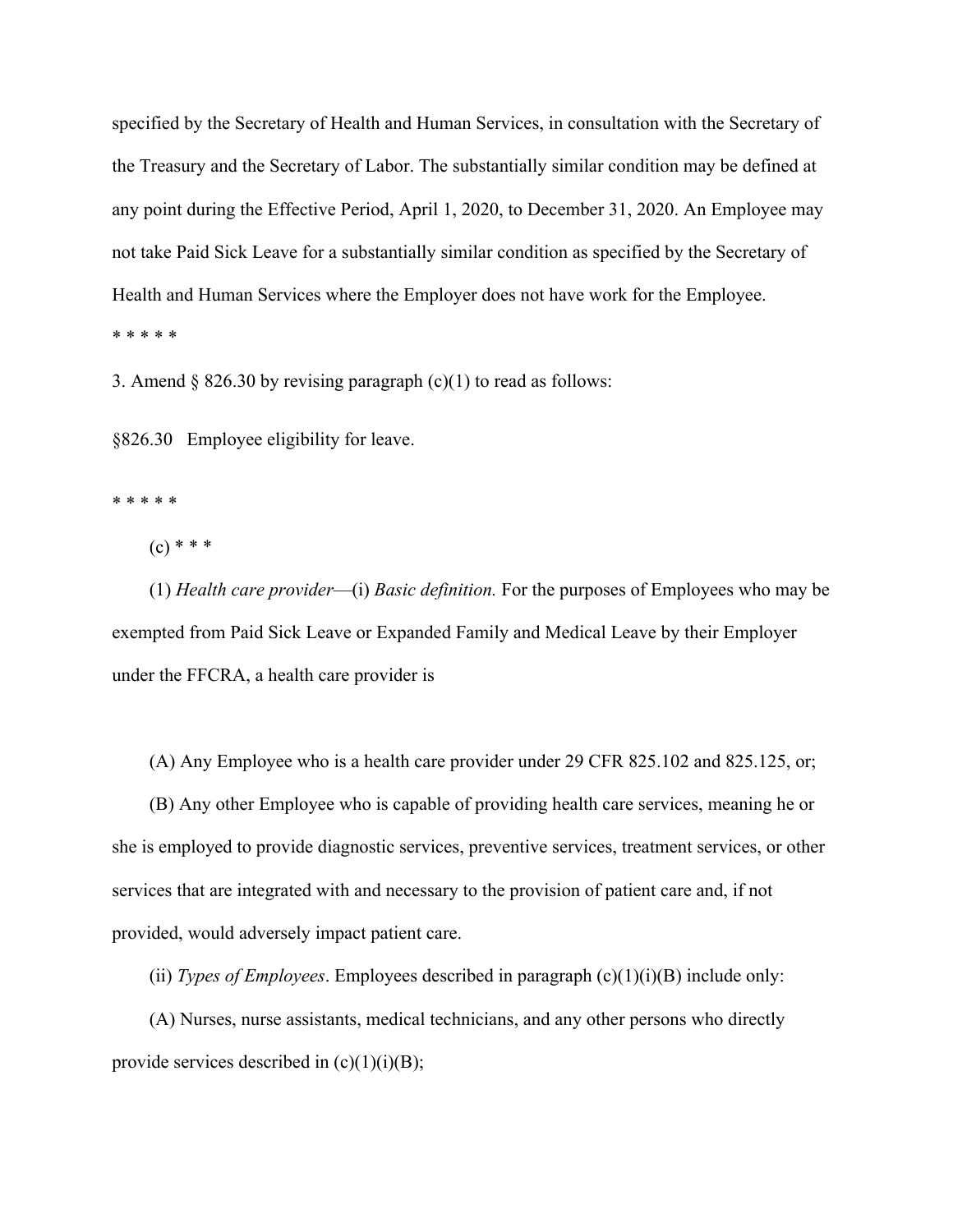(B) Employees providing services described in  $(c)(1)(i)(B)$  of this section under the supervision, order, or direction of, or providing direct assistance to, a person described in paragraphs  $(c)(1)(i)(A)$  or  $(c)(1)(ii)(A)$  of this section; and

(C) Employees who are otherwise integrated into and necessary to the provision of health care services, such as laboratory technicians who process test results necessary to diagnoses and treatment.

(iii) Employees who do not provide health care services as described above are not health care providers even if their services could affect the provision of health care services, such as IT professionals, building maintenance staff, human resources personnel, cooks, food services workers, records managers, consultants, and billers.

(iv) *Typical work locations.* Employees described in paragraph (c)(1)(i) of this section may include Employees who work at, for example, a doctor's office, hospital, health care center, clinic, medical school, local health department or agency, nursing facility, retirement facility, nursing home, home health care provider, any facility that performs laboratory or medical testing, pharmacy, or any similar permanent or temporary institution, facility, location, or site where medical services are provided. This list is illustrative. An Employee does not need to work at one of these facilities to be a health care provider, and working at one of these facilities does not necessarily mean an Employee is a health care provider.

(v) *Further clarifications.* (A) Diagnostic services include taking or processing samples, performing or assisting in the performance of x-rays or other diagnostic tests or procedures, and interpreting test or procedure results.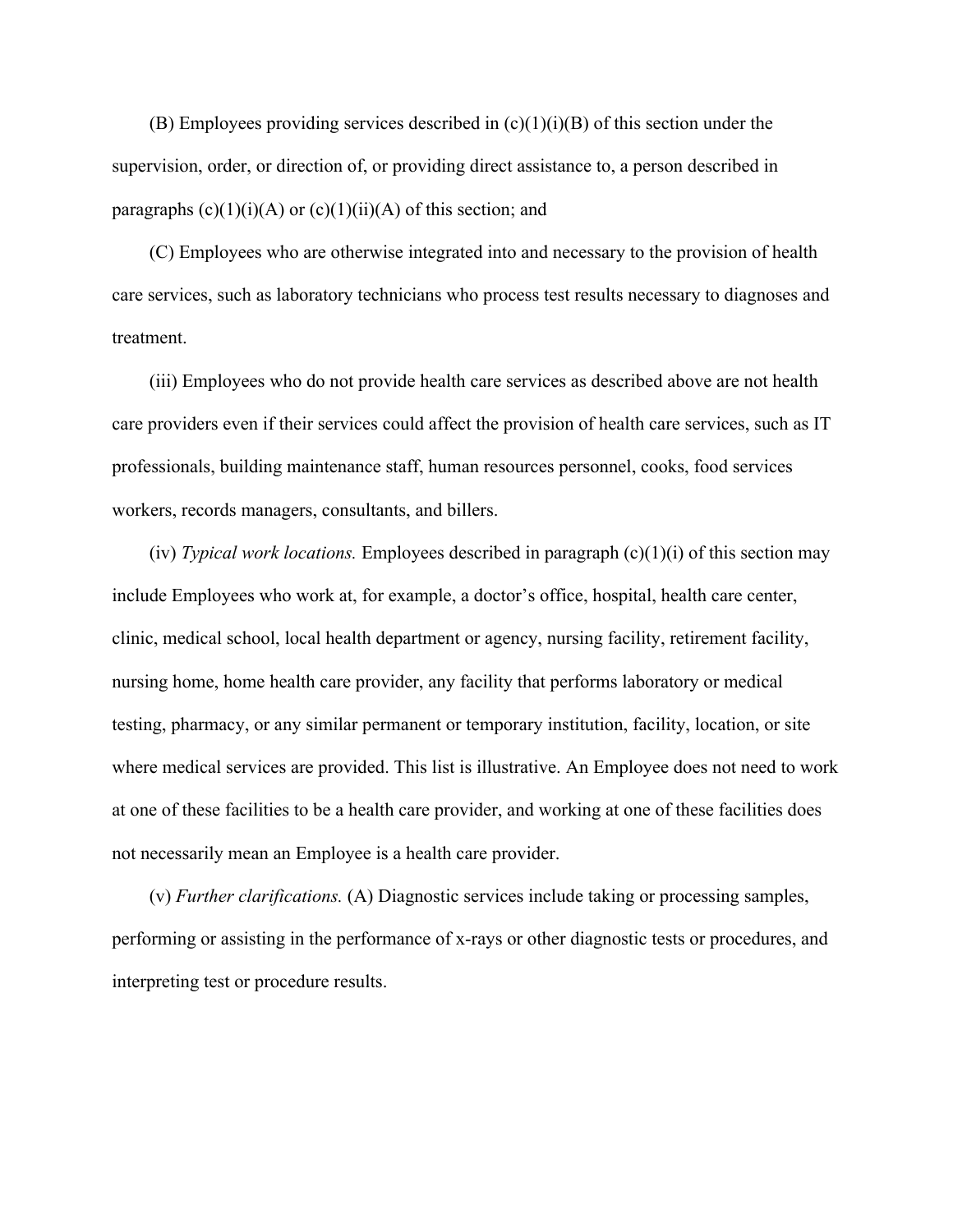(B) Preventive services include screenings, check-ups, and counseling to prevent illnesses, disease, or other health problems.

(C) Treatment services include performing surgery or other invasive or physical interventions, prescribing medication, providing or administering prescribed medication, physical therapy, and providing or assisting in breathing treatments.

(D) Services that are integrated with and necessary to diagnostic, preventive, or treatment services and, if not provided, would adversely impact patient care, include bathing, dressing, hand feeding, taking vital signs, setting up medical equipment for procedures, and transporting patients and samples.

(vi) The definition of *health care provider* contained in this section applies only for the purpose of determining whether an Employer may elect to exclude an Employee from taking leave under the EPSLA and/or the EFMLEA, and does not otherwise apply for purposes of the FMLA or section 5102(a)(2) of the EPSLA.

\* \* \* \* \*

4. Amend § 826.90 by revising paragraph (b) to read as follows:

§826.90 Employee notice of need for leave.

\* \* \* \* \*

(b) *Timing and delivery of notice.* Notice may not be required in advance, and may only be required after the first workday (or portion thereof) for which an Employee takes Paid Sick Leave. After the first workday, it will be reasonable for an Employer to require notice as soon as practicable under the facts and circumstances of the particular case. Generally, it will be reasonable for notice to be given by the Employee's spokesperson (*e.g.,* spouse, adult family member, or other responsible party) if the Employee is unable to do so personally. Notice for